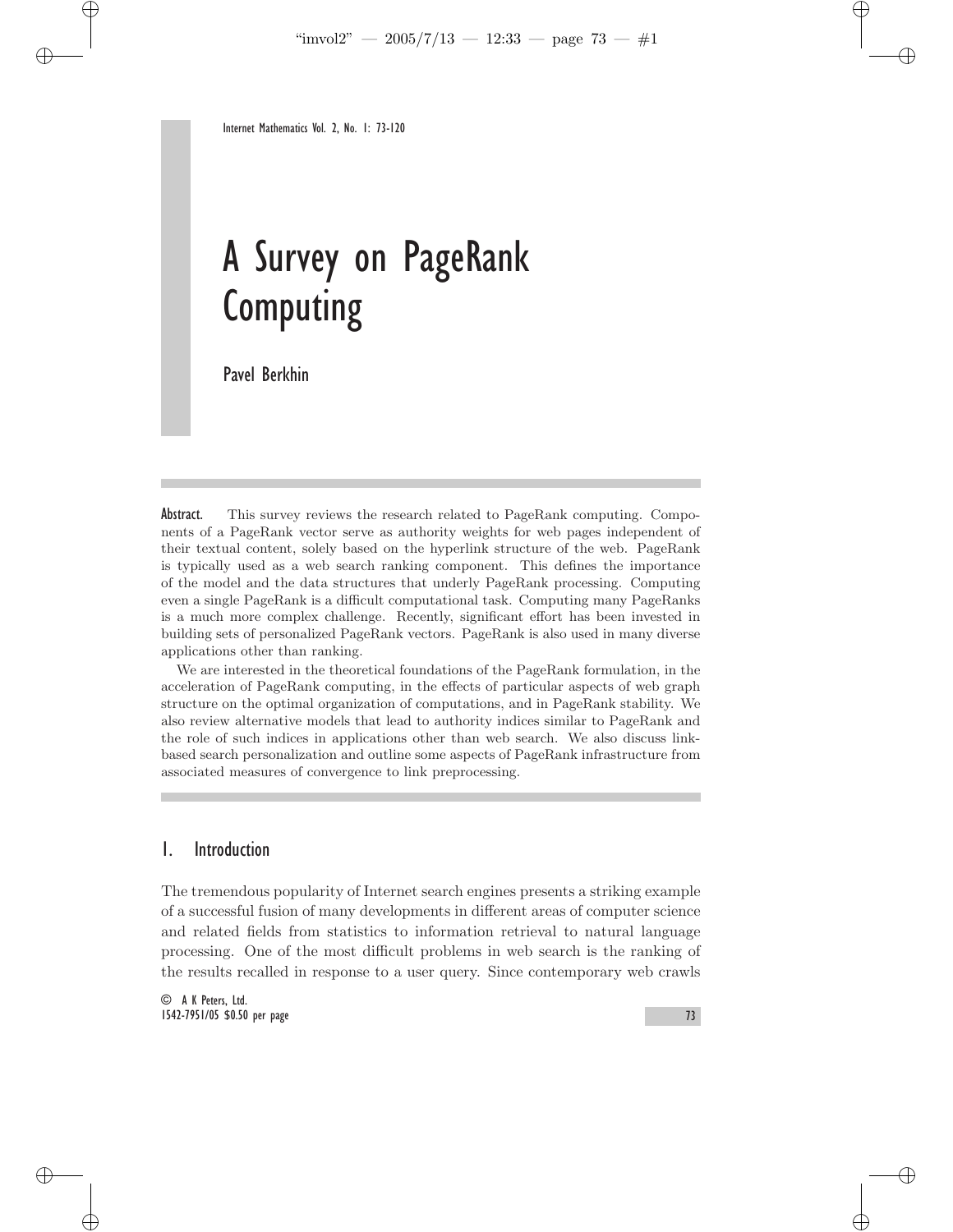✐

✐

✐

✐

discover billions of pages, broad topic queries may result in recalling hundreds of thousand of pages containing the query terms. Only a few dozens of the recalled pages are actually presented to the user. Moreover, these results are presented in order of relevance. A variety of ranking features are used by Internet search engines to come up with a good order. Some of the query-independent features are based on page content. Some utilize the hyperlink structure of the web.

The ascent of Google to prominence is to a certain degree associated with the concept of a new relevance feature of the second kind, PageRank. PageRank assigns authority weights to each page of a web graph based on the web hyperlink structure. It is based on an assumption that authoritative pages usually contain links to good pages, therefore endorsing them in a degree inversely proportional to the number of their out-links. This fundamental assumption is not always true in practice partly because good pages may erroneously link to bad ones, partly because they have a natural tendency to emphasize pages within their own sites, and partly because of the consistent efforts of malicious sites containing spam. While this affects its usefulness, PageRank remains an important relevance feature when combined with other ranking components. Many issues are related to PageRank computing: from filtering, weighting, and compressing the link data to the most advantageous modification of the underlying model to finding fast methods of computing its solution.

PageRank is based on a random surfer model [Page et al. 98] and may be viewed as a stationary distribution of a Markov chain. The PageRank solution is a principal eigenvector of a linear system that can be found via the power method. We discuss this model and some technical modifications (teleportation mechanism) needed to safeguard the existence of a solution and the convergence of an iterative process in Section 2.

The sheer size of the World Wide Web presents a challenge to PageRank computing. Different developments to speed-up the power method include extrapolation, adaptive, and block structure methods. PageRank can also be reformulated in terms of a linear system. Linear systems have a rich arsenal of fast iterative methods. The effective solution of PageRank depends on a special enumeration of its nodes corresponding to a DAG structure. We discuss effective procedures for PageRank computing and its stability with respect to changes in the web graph and in the teleportation coefficient in Section 3.

Simultaneously with the random surfer model, a different but closely related approach, the HITS algorithm [Kleinberg 99], was invented. This algorithm results in two authority vectors. PageRank results in one. More importantly, HITS is designed to work at query time, while PageRank is precomputed in advance of its utilization in a search. HITS, its modifications, and other later models leading to a concept of authority weights defined on a directed graph

✐

✐

✐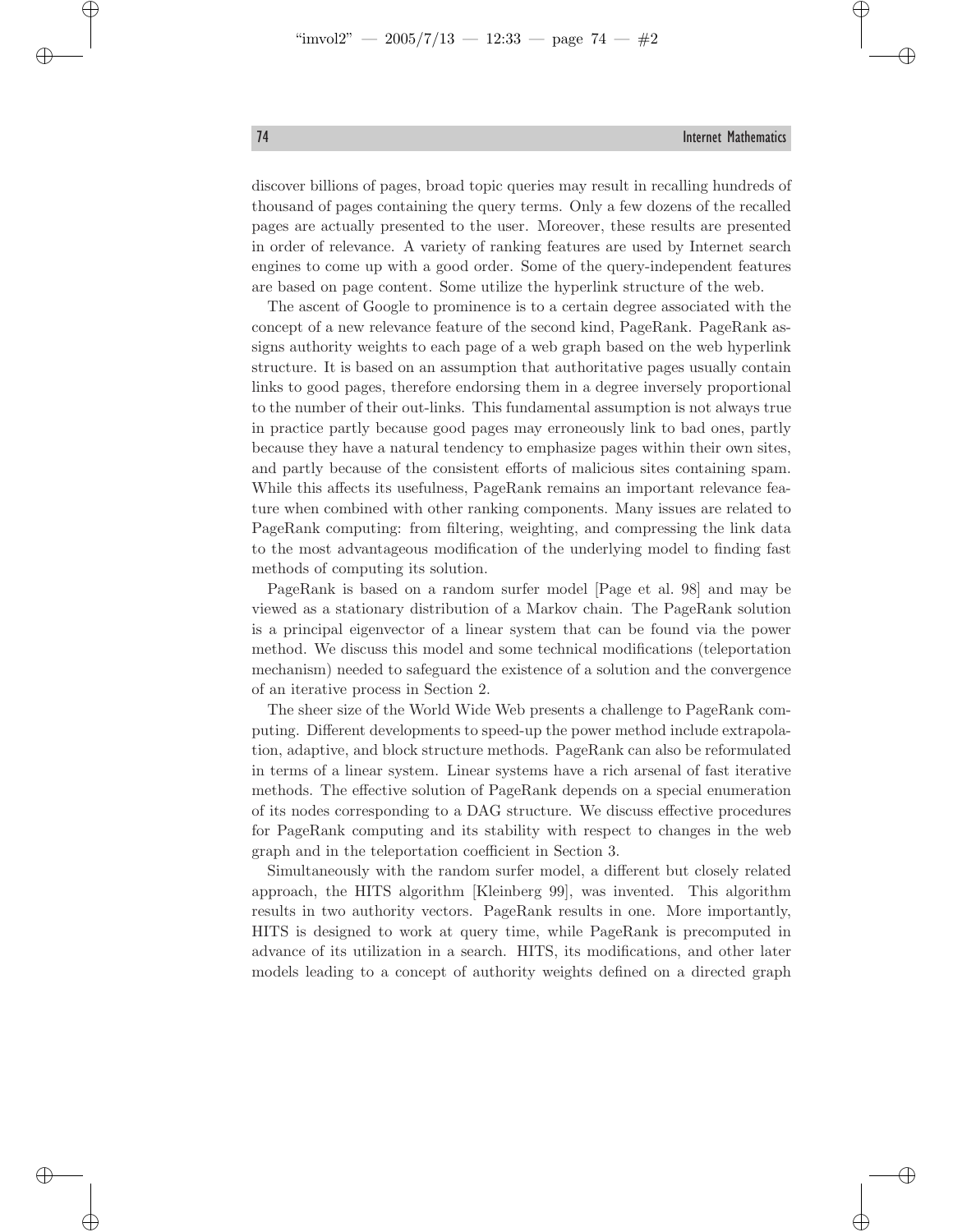✐

✐

✐

✐

such as, for example, SALSA, as well as the use of such weights in applications other than web search relevance ranking are surveyed in Section 4.

The PageRank vector serves as only one of the many relevance features for ranking web search results. Generic PageRank corresponds to a uniform teleportation. In principle, PageRanks with different teleportations can be used. A nonuniform teleportation makes sense, since it leads to a topical or user-specific personalized PageRank [Page et al. 98, Haveliwala 02b]. Computing many such PageRanks is difficult, but in some cases it may be significantly optimized. Recent results in personalized PageRank are presented in Section 5.

Remarkable efforts have been made to facilitate the PageRank computing infrastructure. They range from special means to estimate PageRank convergence, to web graph analysis, to special data compression techniques. We present them in Section 6.

# 2. Definitions and Fundamentals

In this section we formally define PageRank and consider the theoretical foundations for its existence and for the convergence of the power iteration.

# 2.1. Definitions

The PageRank vector (*PageRank citation ranking weigh*t) was introduced in [Page et al. 98] and [Brin and Page 98]. It assigns to pages authority scores that are higher for pages with *many in-links* from *authoritative* pages with relatively *few out-links.* Let  $W(G, L)$  be a directed graph with vertices (or nodes) G that are web HTML pages and directed edges  $L$  that are hyperlinks. The edges  $L$ can be associated with a  $n \times n$  sparse *adjacency* matrix that we denote by the same symbol L, where  $n = |G|$  is the number of web pages. An element  $L_{ij}$  is equal to 1 if a page i has a link  $i \rightarrow j$  to a page j and is equal to 0 otherwise. The out-degree of a node *i* is the number of outgoing links,  $deg(i) = \sum_{i} L_{ij}$ . All the definitions can be generalized to a weighted directed graph, in which case  $L_{ij} \geq 0$ . A transition matrix is defined as  $P_{ij} = L_{ij}/deg(i)$  when  $deg(i) > 0$ . For such *i* it is *row-stochastic*, meaning that *i*-row elements sum to one. We set  $P_{ij} = 0$  when  $deg(i) = 0$ .

Consider the following *random surfer model*. A surfer travels along the directed graph. If at a step k he is located at a page i, then at the next step  $k + 1$  he moves uniformly at random to any out-neighbor  $j$  of  $i$ . Obviously, pages can be considered as n states of a Markov chain with a transition matrix P. Given a distribution  $p^{(k)} = (p_i^{(k)})$  of probabilities for a surfer to be at a page i at a step ✐

✐

✐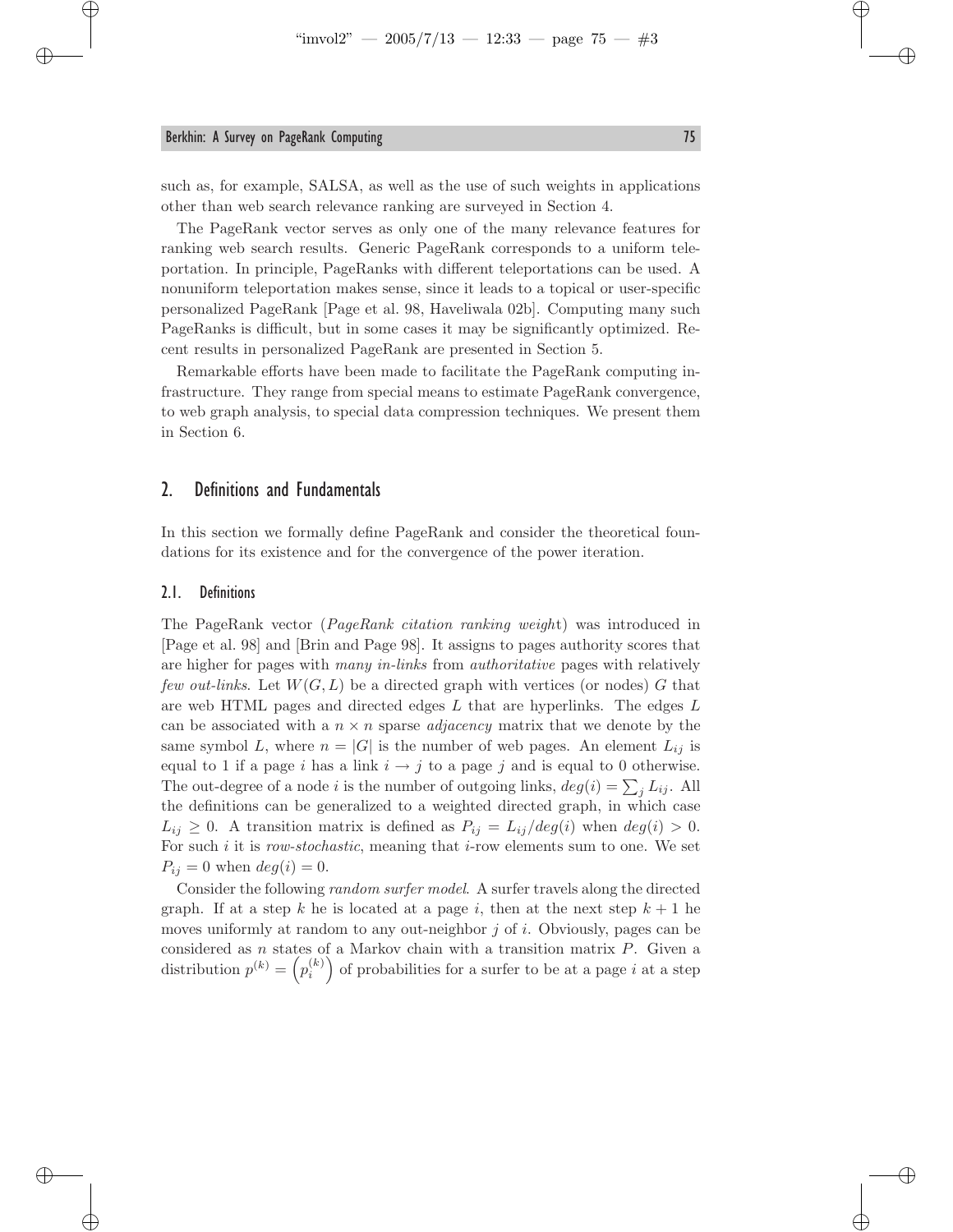✐

✐

✐

✐

 $k$ , the probability for being at a page j on the next step is proportional to

$$
p_j^{(k+1)} = \sum_{i \to j} p_i^{(k)} / deg(i) = \sum_i P_{ij} p_i^{(k)} \quad or \quad p^{(k+1)} = P^T p^{(k)}.
$$
 (2.1)

(If all pages have out-links,  $p_i^{(k+1)}$  is *indeed* a probability distribution.) An equilibrium state of transformation (2.1) correctly reflects our modeling objectives. The more incoming links a page has, the higher its importance. The importance of a page  $j$  is also proportional to the importance of its in-neighbors and inversely proportional to the neighbor's out-degrees. This motivates the following definition.

Definition 2.1. A PageRank vector is a stationary point of the transformation (2.1) with nonnegative components (a stationary distribution for a Markov chain)

$$
p = Ap, \qquad A = P^T. \tag{2.2}
$$

Since we are interested in a probability distribution, the sum of the  $p$ -components is assumed to be one. We use an  $L_1$  norm  $||x|| = \sum |x_i|$  as our standard norm.

This definition has a problem. Matrix P has zero rows for *dangling* pages (pages that have no outgoing links), since for them  $deg(i) = 0$ , while a Markov chain transition matrix has to be row-stochastic. Dangling pages serve as *sinks* or *attractors*: some p-volume comes to them but then cannot leave. Different remedies have been explored. One approach [Page et al. 98, Section 2.7] suggests getting rid of dangling pages. The rationale is that these pages do not influence any other pages. Notice that deleting dangling pages generates new dangling pages. Another alternative considered in that paper is to renormalize  $P^{T} p^{(k+1)}$ so that it remains a probability distribution to compensate for sinks. The authors of [Kamvar et al. 03b] consider adding deleted dangling pages on final iterations. Still another option advocated by [Jeh and Widom 02b] is to add a self-link to each dangling page and, after computation, to adjust the constructed PageRank. Another approach [Bianchini et al. 03] suggests introducing an ideal page (sink) with a self-link to which each dangling page links. Along a similar line, see [Eiron et al. 04]. The most widely used device [Page et al. 98, Haveliwala et al. 03b, Kamvar et al. 03c, Langville and Meyer 05] modifies the matrix P by adding artificial links that uniformly connect dangling pages to all  $G$  pages. Let  $v$  be a distribution, for example,  $v = e$ ,  $e = e_n = (1/n, \ldots, 1/n)$ , and let d be a dangling page indicator,  $d_i = \delta(deg(i), 0)$ . Here, as usual,  $\delta(a, b) = 1$  when  $a = b$  and is zero otherwise. Consider the matrix

$$
P' = P + d \cdot v^T. \tag{2.3}
$$

✐

✐

✐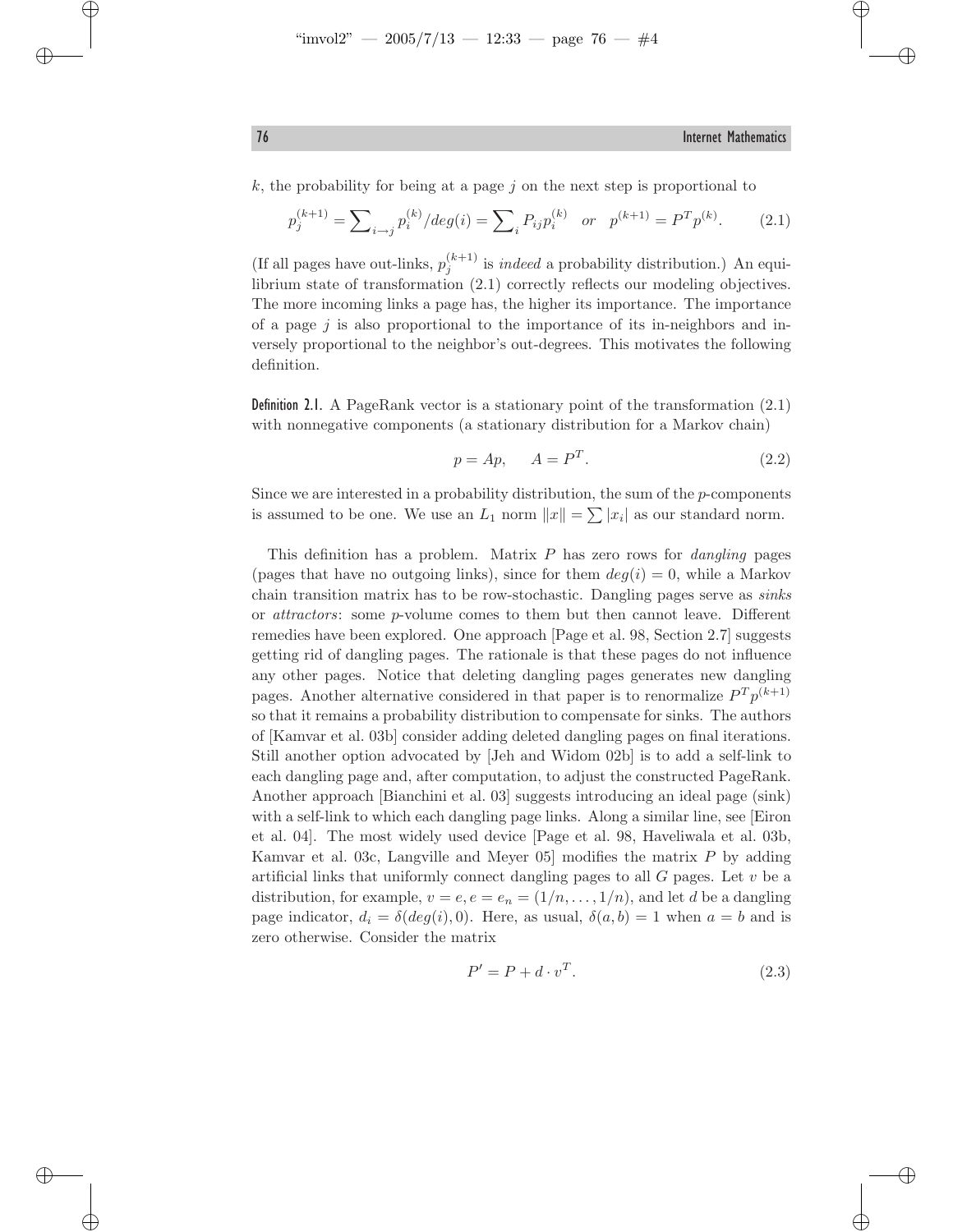✐

✐

✐

✐

Rows corresponding to dangling pages are changed to  $v$ . The trick is popular since, as we will see shortly, it is also useful in a general situation of nondangling pages and is easy to compute. Aside from a particular approach, the decisive fact is that there are many dangling pages to deal with. (In reality, on a Yahoo! web graph from data collected in August, 2004, and consisting of billions of pages, more than 60% of pages have not been crawled, and therefore, these pages are dangling for sure. Around 14% of actually crawled pages are also dangling. In a corresponding host graph 62% of the pages are dangling pages.)

When does the stationary point in  $(2.2)$  exist and when does the process in (2.1), called the *power method* or *power iteration*, converge to the solution? For a nonnegative row-stochastic matrix P independent of the initial distribution  $p^{(0)}$ (elements are nonnegative and sum to one), the power method converges to a principal eigenvector  $p$  of  $A$ ,  $p$  has positive elements, and the principal eigenvalue  $\lambda_1 = 1$  is simple as long as two conditions are satisfied:

- 1. The graph  $W(G, L)$  is *strongly connected*, meaning that there is a directed path from each node to any other node.
- 2. The graph  $W(G, L)$  is *aperiodic*, meaning that for any pages i and j there are paths from  $i$  to  $j$  (with whatever repetitions) of any length  $l$  except for a finite set of lengths.

While Condition 2 is guaranteed for the web, Condition 1 is routinely violated. For example, there are many pages without in-links. To satisfy both conditions, the trick used for dangling pages is repeated: the matrix is modified to

$$
P'' = cP' + (1 - c)E, \quad E = (1, ..., 1) \cdot v^T, \quad 0 < c < 1. \tag{2.4}
$$

Here all rows of E coincide with v. The transformation  $(2.4)$  conserves the stochastic property (it transforms a probability distribution into another probability distribution). According to (2.4), from a nondangling page a surfer follows one of the local out-links with probability c and jumps to some  $j \in G$  with probability  $(1 - c)v_i$ . For this reason, v is known as a *teleportation* vector. A uniform  $v = e$  is usually employed, resulting in a uniform PageRank. However, in a personalization context nonuniform jumps are used. Consequently,  $v$  is also known as a *personalization* vector. Different recipes for choosing c range from 0.85 [Page et al. 98, Kamvar et al. 03b] to 0.99 [Haveliwala et al. 03b, Kamvar et al. 03c]. Values 0.85–0.9 are used in practice.

The original  $P$  is sparse. We still can benefit from this fortunate fact after the transformations (2.3) and (2.4), since the multiplication with matrix  $P''$ can be carried out [Kamvar et al. 03c] in terms of the original P: the vector

✐

✐

✐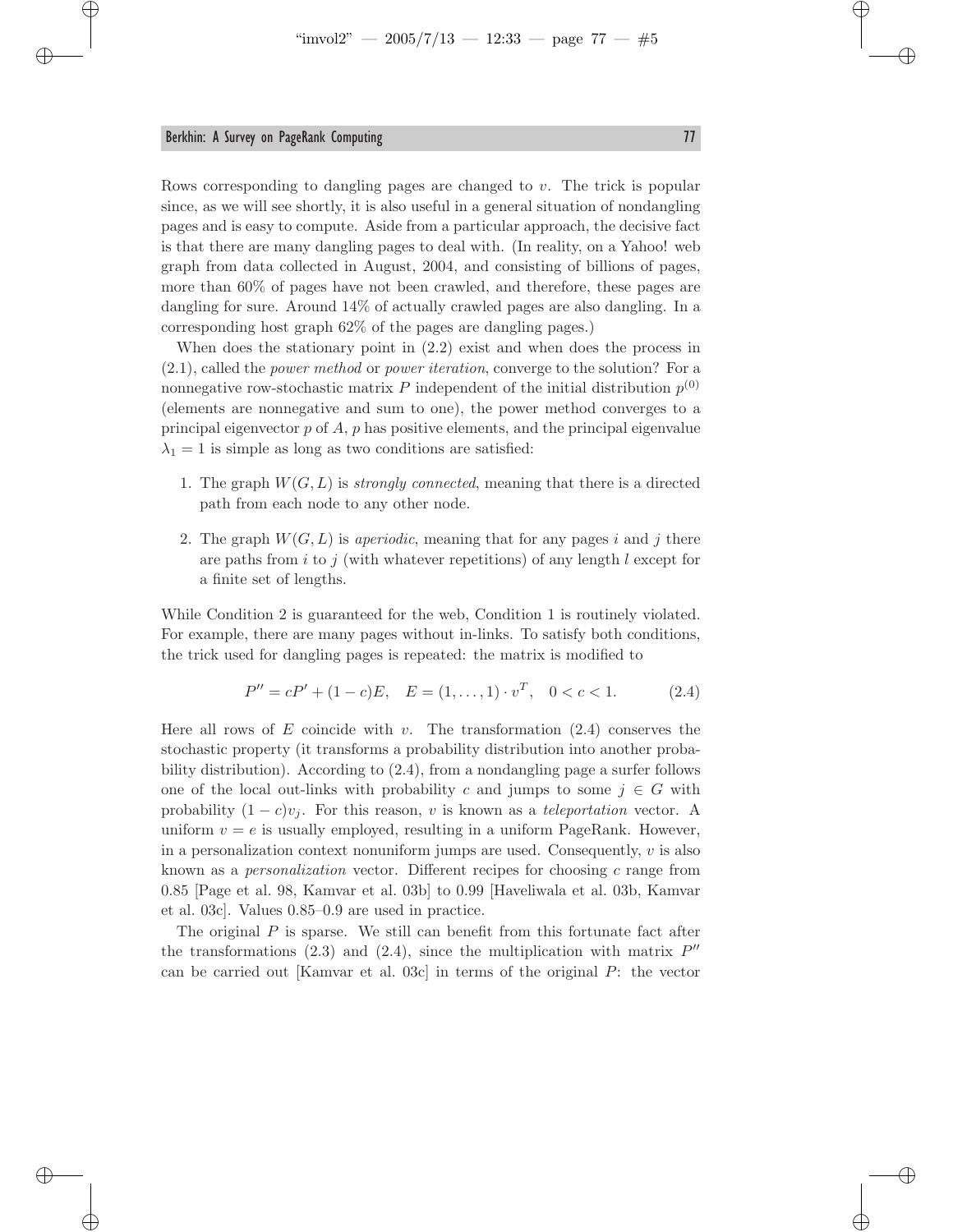✐

✐

✐

✐

✐

✐

✐

✐

 $y = Ax = P''^{T}x$  can be computed by the following code:

$$
y = cP^{T}x,
$$
  
\n
$$
\gamma = \|x\| - \|y\|,
$$
  
\n
$$
y = y + \gamma v.
$$
\n(2.5)

General information related to PageRank can be found in a survey article [Langville and Meyer 04a]. It contains some explanatory examples corresponding to small graphs. Henzinger [Henzinger 00] also reviews related issues.

# 2.2. Related Theory

The *Perron-Frobenius* theorem for positive matrices is proved in [Axelsson 94, Chapter 4. Under Condition 1 of strong connectivity, it guarantees that  $\lambda_1$  is simple and that the corresponding eigenvector has positive components. The fact that the eigenvalue  $\lambda_1 = 1$  is a consequence of stochasticity. Condition 2 of aperiodicity relates not to the existence of a solution but to the convergence of (2.1), which is not guaranteed in its absence. For example, for a strongly connected two-node graph  $a \leftrightarrow b$  that does not satisfy the aperiodicity condition (since all paths from a to b have odd lengths), the iterations (2.1) for  $p^{(0)} =$  $(q, 1-q)$  oscillate without convergence between  $p^{(0)}$  and  $p^{(1)} = (1-q, q)$ .

A matrix is *reducible* if after a permutation of coordinates into two nonempty groups, first of size d and second of size  $n - d$ , it has a block triangular form

$$
P = \begin{pmatrix} P_{11} & P_{12} \\ 0 & P_{22} \end{pmatrix},
$$
 (2.6)

where  $dim(P_{11}) = d \times d$ ,  $dim(P_{22}) = (n - d) \times (n - d)$ . It is called *irreducible* otherwise [Axelsson 94, Definition 4.2, Theorem 4.2]. An adjacency matrix and a transition matrix of a directed graph are irreducible if and only if the associated graph is strongly connected [Axelsson 94, Theorem 4.3]. If the graph W is not strongly connected, then factorization of its strongly connected components (SCC) leads to a directed acyclic graph (DAG), discussed in Section 3.4. Every DAG's *final* node (i.e., having no out-links) corresponds to a SCC that serves as an attractor in a corresponding Markov chain. In plain language all the pvolumes gradually get sucked into such states. Condition 1 of strong connectivity is *necessary* for the existence of a unique positive solution of  $(2.2)$ . If P is reducible, then the system (2.2) either has multiple positive solutions, if  $P_{12} = 0$ (combinations of solutions for two blocks), or has no positive solution (since  $p_1 = P_{11}^T p_1$  and  $P_{11}$  is not stochastic if  $P_{12} \neq 0$ .

So far, we only know  $\lambda_1$ . A less recognized fact is that eigenvalues of  $P'$  and P'' are interrelated:  $\lambda_1(P'') = \lambda_1(P') = 1, \lambda_j(P'') = c\lambda_j(P')$  for  $j > 1$  [Langville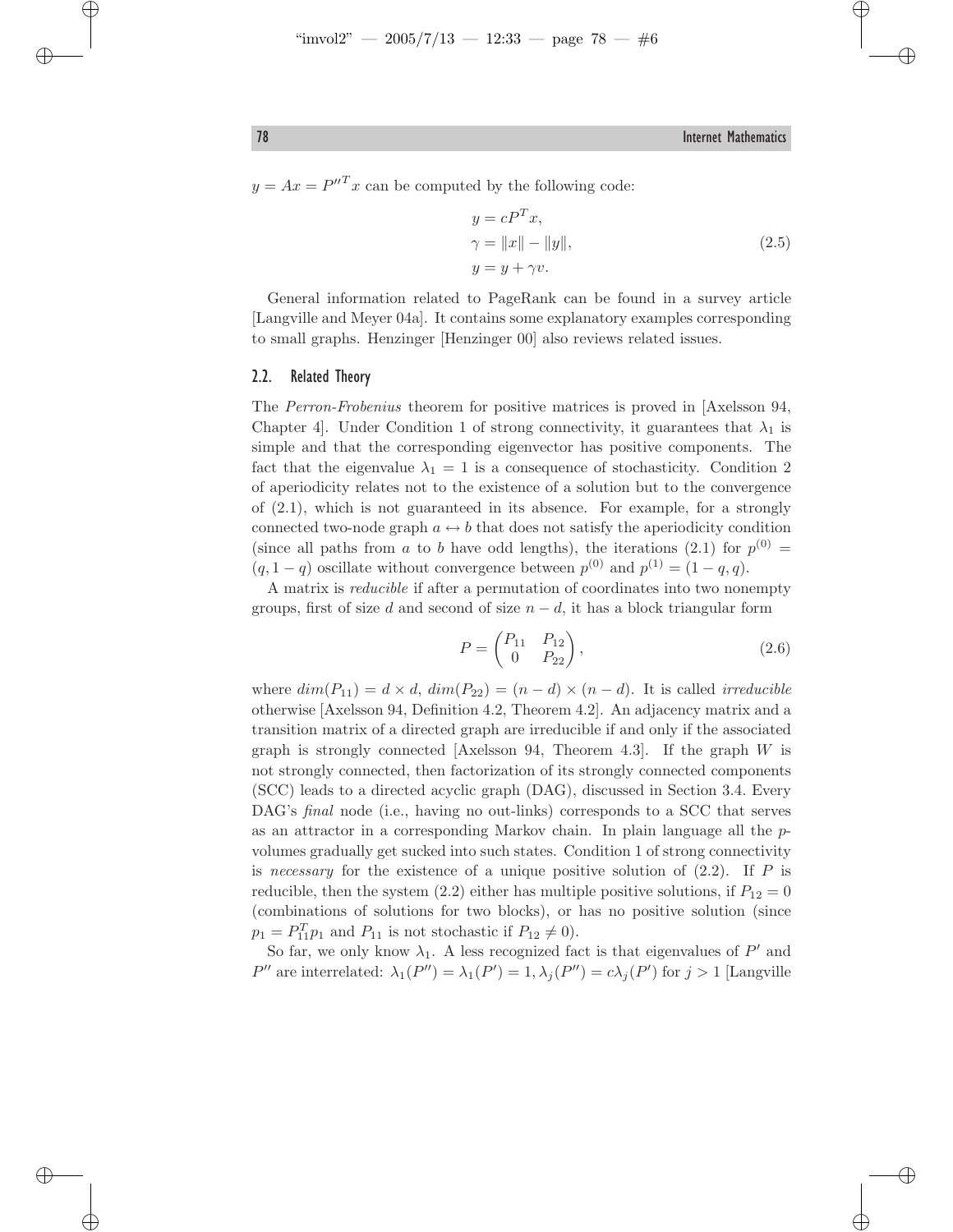✐

✐

✐

✐

and Meyer 05. In particular, the second eigenvalue  $\lambda_2(P'') \leq c$ . In reality, for a web graph  $\lambda_2(P'') = c$ . This amazing fact, first proven by [Haveliwala and Kamvar 03], is important for extrapolation. It has the astonishing consequence that a teleportation mechanism introduced to secure strong connectivity also determines the convergence rate. The authors also prove that if

$$
A = (cP' + (1 - c)E)^T, \qquad E = (1, ..., 1) \cdot v^T,
$$
\n(2.7)

where  $P'$  is row stochastic and has at least two irreducible closed subsets, then A has a second eigenvalue  $\lambda_2 = c$ . The web graph  $W(G, E)$  has many strongly connected components [Kumar et al. 00]. A proof can also be found in [Langville and Meyer 05].

Further information about random walks on directed graphs can be found in [Motwani and Raghavan 95, Ahuja et al. 93, Lovász 96]. Not all of the theory is relevant to PageRank. The Markov model defined by a finite graph with a moderate number of outgoing links has its own intrinsic features. It has been observed [Page et al. 98] that the web graph is expanding, meaning that the number of vertices reachable from a (not too large) subset exceeds by a factor  $\alpha$  the cardinality of the initial set. A graph has a high expansion factor if and only if its principal eigenvalue is sufficiently larger than the second eigenvalue ("eigenvalue gap"). A random walk on a graph is *rapidly-mixing* if iterations converge in  $log(|G|)$  time, which in turn depends on the principal eigenvalue separation.

As we explained, pages G can be viewed as Markov chain nodes with a transition matrix P. The theory of Markov chains includes the important concept of ergodic states. Let  $N(i,k)$  be the number of times a surfer visited page i during the first  $k$  steps. The solution of Equation  $(2.2)$  is related to N. When strong connectivity and aperiodicity are in place, the Ergodic theorem [Motwani and Raghavan 95, Theorem 6.2] says that each state is ergodic:

$$
\lim_{k \to \infty} N(i,k)/k = p_i.
$$

The transition matrix  $P$  is related to an adjacency matrix  $L$  by the formula  $P = D^{-1} \cdot L$ , where a diagonal matrix  $D = \{deg(i)\}\$ contains out-degrees. Generalizations of this formulation are discussed in [Ding et al. 01]. Brandes and Cornelson [Brandes and Cornelsen 03] present a general view of other similar constructions for directed graphs; independently of PageRank that induces an order over G, they also describe a method of *spectral graph layout* resulting in another ordering of *undirected* graphs. The method relates to the important concepts of the *Laplacian matrix* and the minimum energy state *Fiedler vector*.

✐

✐

✐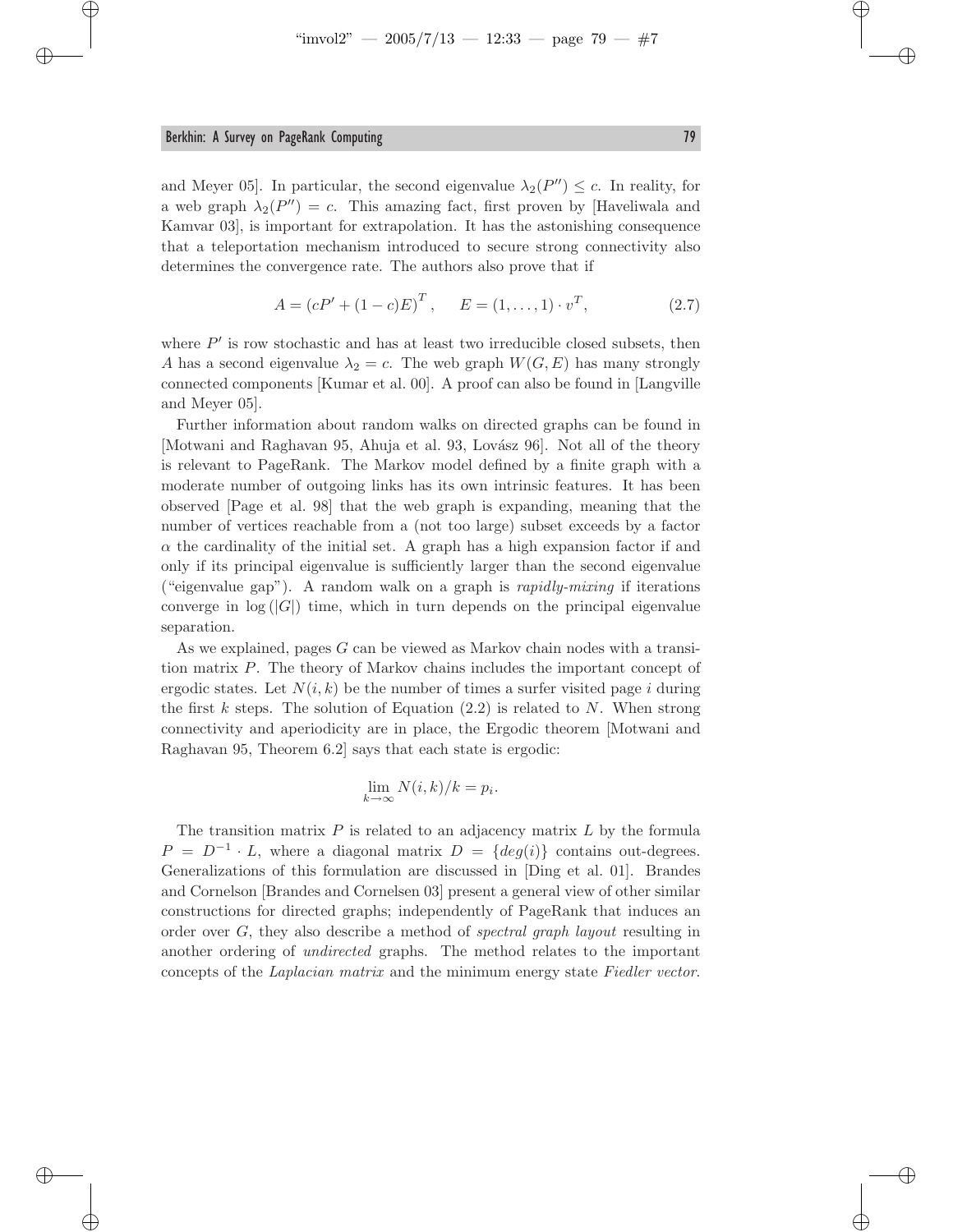✐

✐

✐

✐

PageRank can be formulated in a form alternative to a spectral problem. Since  $(1, ..., 1)^T p = ||p|| = 1$ , the PageRank vector, in addition to an eigensystem  $p = Ap$ ,  $A = P''^T$ , also satisfies the equation

$$
p = cP^{T}p + (1 - c)v = cP^{T}p + (1 - c + cs)v,
$$
\n(2.8)

where  $s = s(p) = d^T \cdot p$  is a "dangling sink." The actual value of s affects the solution only through rescaling it. Therefore, any s, for example,  $s = 0$  (that results in the spectral eigensystem solution in the absence of dangling pages), can be used. This fact has important implications. We elaborate on this topic in Section 3.5. Finally, modifying  $P'$  with teleportation can be avoided [Langville and Meyer 05, Tomlin 03 if in  $(2.7)$  G is augmented with an additional ideal sink node  $n + 1$ :

$$
\tilde{p} = \tilde{P}\tilde{p}, \tilde{P} = \begin{pmatrix} cP' & (1-c)(1, \dots, 1) \\ v^T & 0 \end{pmatrix}, \quad \tilde{p} = \begin{pmatrix} p \\ (1-c) \end{pmatrix}.
$$

This construction is also useful in handling dangling pages [Eiron et al. 04, Lee et al. 03].

### 2.3. Usage

The traditional application of PageRank is ranking web search results. The appealing quality of PageRank is that it is available in query time. Since PageRank only uses web graph connectivity and is query-independent, it has to be blended with other features, including query-dependent features. Along with PageRank, another similar algorithm reviewed below and called HITS [Kleinberg 99] works in query time. The benefits of PageRank are best for under-specified (*broad* topic) queries, for example "University" [Page et al. 98]. In other words, it is best for queries with very high recall based on a straightforward all-term inclusion procedure. From an application standpoint, PageRank has some problems. For example, an artificially high rank is assigned to copyright warnings, disclaimers, and highly interlinked mailing archives. Another problem is a potential topic drift. Different remedies were suggested, starting with an insightful article [Bharat and Henzinger 98] (which we get back to in the context of HITS). The major issue is how to merge connectivity and content data. Internet search engines blend PageRank with other relevance features using proprietary ranking formulas and other techniques, and any statistics reflecting its significance in this regard are not public. There is no certainty about the importance of personalized PageRank either, except for the fact that no other obvious link-based personalization feature exists. HostRank, PageRank constructed over the host graph, is another useful relevance feature.

✐

✐

✐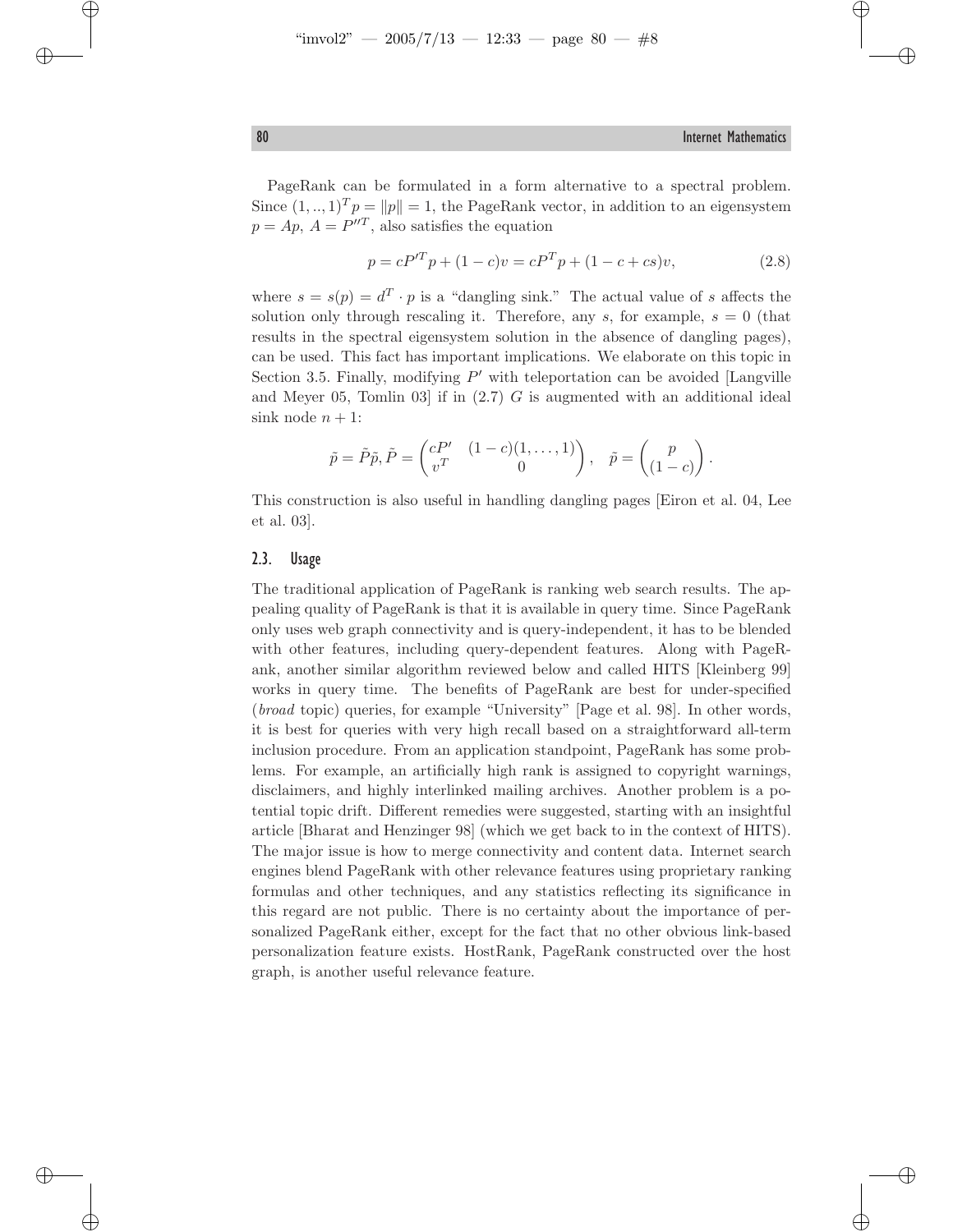✐

✐

✐

 $\oplus$ 

**Algorithm 1**. (Poor man's PageRank algorithm.) **Input**: Given a transition matrix  $P$ , a teleportation vector  $v$ , and a coefficient c **Output**: Compute PageRank p **begin** Initialize  $p^{(0)} = v, k = 0$ **repeat**  $p^{(k+1)} = cP^{T}p^{(k)}$  $\gamma = \|p^{(k)}\| - \|p^{(k+1)}\|$  $p^{(k+1)} = p^{(k+1)} + \gamma v$  $\delta = \|p^{(k+1)} - p^{(k)}\|$  $k = k + 1$ **until**  $\delta < \epsilon$ **end** return  $p^{(k)}$ 

Before moving further we would like to present the reader with the "Poor man's PageRank algorithm" implementation of the power iteration that takes (2.5) into account; see Algorithm 1.

# 3. Acceleration of Convergence

As we explained, our goal is to find a stationary point  $p$  for an eigensystem

$$
p = Ap, \qquad A = P^{\prime\prime T}.\tag{3.1}
$$

We start with some distribution  $p^{(0)}$  (e.g.,  $p^{(0)} = e$ ) and use the power iteration

$$
p^{(k+1)} = Ap^{(k)} \tag{3.2}
$$

to compute the eigenvector associated with the principal eigenvalue  $\lambda_1 = 1$ . According to (2.5), A-multiplication successfully exploits the sparse nature of the transition matrix  $P$  (on average, there are between  $7$  and  $20$  out-links per page depending on the pruning used) and thus, a major iteration has  $O(n)$ computational complexity. This is good news; however, the graph size  $n$  is very large. We use a simple  $L_1$  stopping criterion for transparency, but we will return to this issue in Section 6.1.

Before we investigate more complex algorithms, what is the convergence rate of the power iteration? We already know that  $\lambda_1(P)=1, \lambda_2(P)=c$ . It is easy to see that a convergence rate of the power iteration process for *any* P

✐

✐

✐

 $\oplus$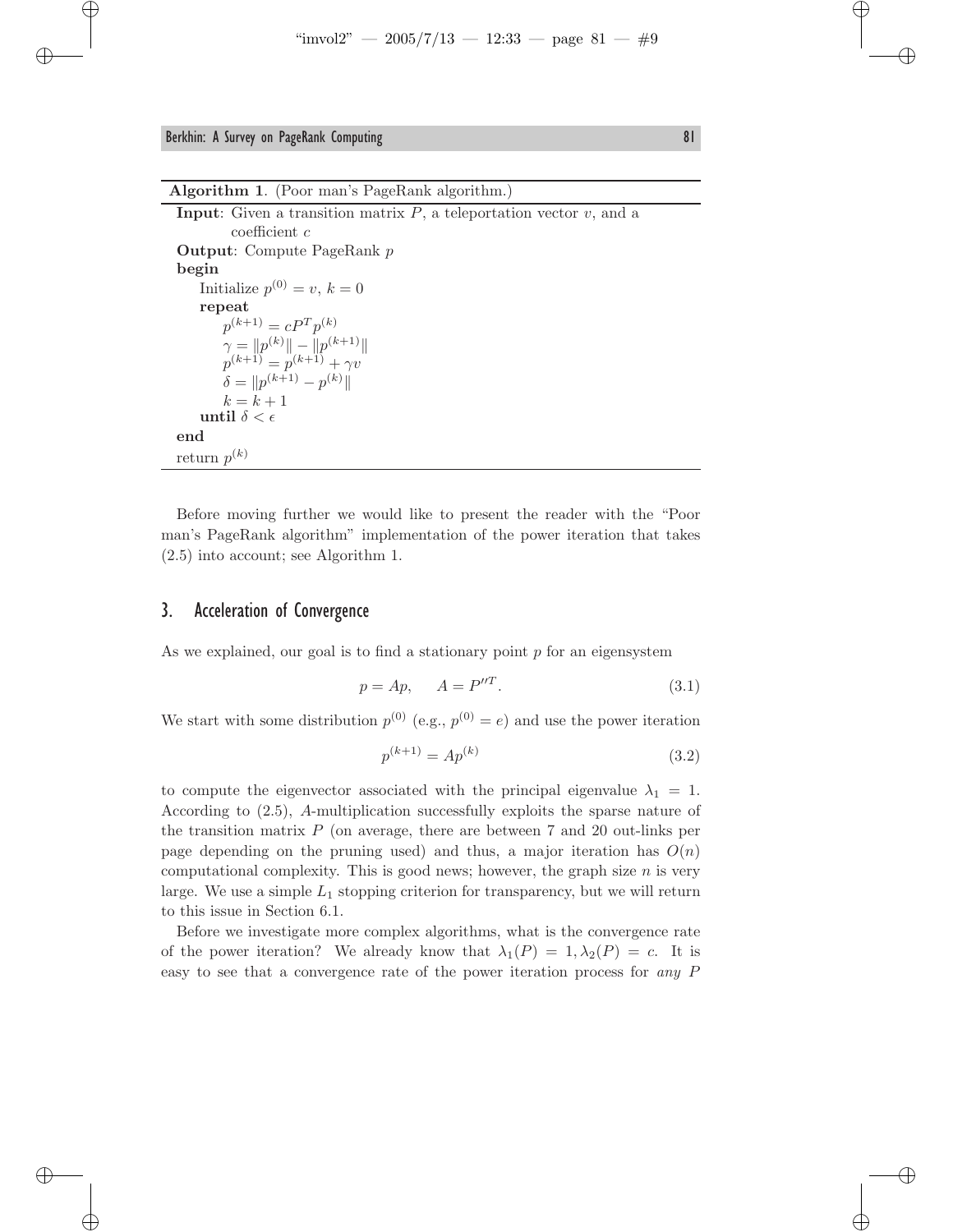✐

✐

✐

✐

is  $\lambda_2(P)/\lambda_1(P)$  or c in our case. We would like to provide somewhat simpler reasoning specifically related to PageRank that leads to a slightly weaker result. Following [Bianchini et al. 03], if we subtract from Equation (2.8),  $p = cP^{T}p +$  $(1 - c)v$ , its iterative version  $(3.2)$ , we get

$$
p - p^{(k+1)} = cP^{T}(p - p^{(k)}) = c^{k} (P^{T})^{k} (p - p^{(0)}),
$$

and hence, since  $||P^T|| \leq 1$ , the rate of convergence is bounded by c. The number of iterations  $k \approx \log(\epsilon)/\log(c)$  needed to achieve  $\epsilon$ -accuracy is independent of the graph.

Next we review different algorithmic methods to accelerate the power method (3.2) and other methods of computing PageRank. In Section 6 we talk about infrastructural means to achieve computational efficiently. Since a web graph is volatile, there is a natural limit on how accurate we would like to be. Also, the whole adventure with computing PageRank makes sense only if the ideal object is stable. This is also one of our concerns in this section.

### 3.1. Extrapolation Methods

Extrapolation methods are based on the expansion of iterates  $p^{(k)}$  in a series

$$
p^{(k)} = u_1 + \lambda_2^k u_2 + \dots + \lambda_m^k u_m + \dots, \qquad (3.3)
$$

where terms  $u_m$  are (not orthonormal) eigenvectors of A (we utilize that  $\lambda_1 = 1$ ). These methods try to improve approximation of the ideal solution  $u_1$  by  $p^{(k)}$ through clever suppression of the higher terms. More specifically, while computing power iterations, from time to time, we construct a linear combination of several iterates that exactly eliminates one or more harmonics after the very first term and regard the remaining tail as approximately relatively small. In doing so, we assume that  $1 < \lambda_2 \leq \lambda_3 \leq \ldots \leq \lambda_m \ldots$  and carefully analyze coefficients of the first  $m$  terms in series  $(3.3)$ . The constructed combination is used as a closer starting point for further iterations.

Kamvar, Schlosser, and Garcia-Molina [Kamvar et al. 03c] present a variety of extrapolation methods. The simplest Aitken method aims at eliminating the second sub-principal term. Setting  $m = 2$  and truncating the tail (denoted by " $\dots$ "), we get

$$
p^{(k-2)} = u_1 + u_2 + \dots
$$
  
\n
$$
p^{(k-1)} = u_1 + \lambda_2 u_2 + \dots
$$
  
\n
$$
p^{(k)} = u_1 + \lambda_2^2 u_2 + \dots
$$
\n(3.4)

These are three equations with three unknowns, and we can eliminate two of them,  $u_2$  and  $\lambda_2$ . This is what the Aitken method does. After an initial

✐

✐

✐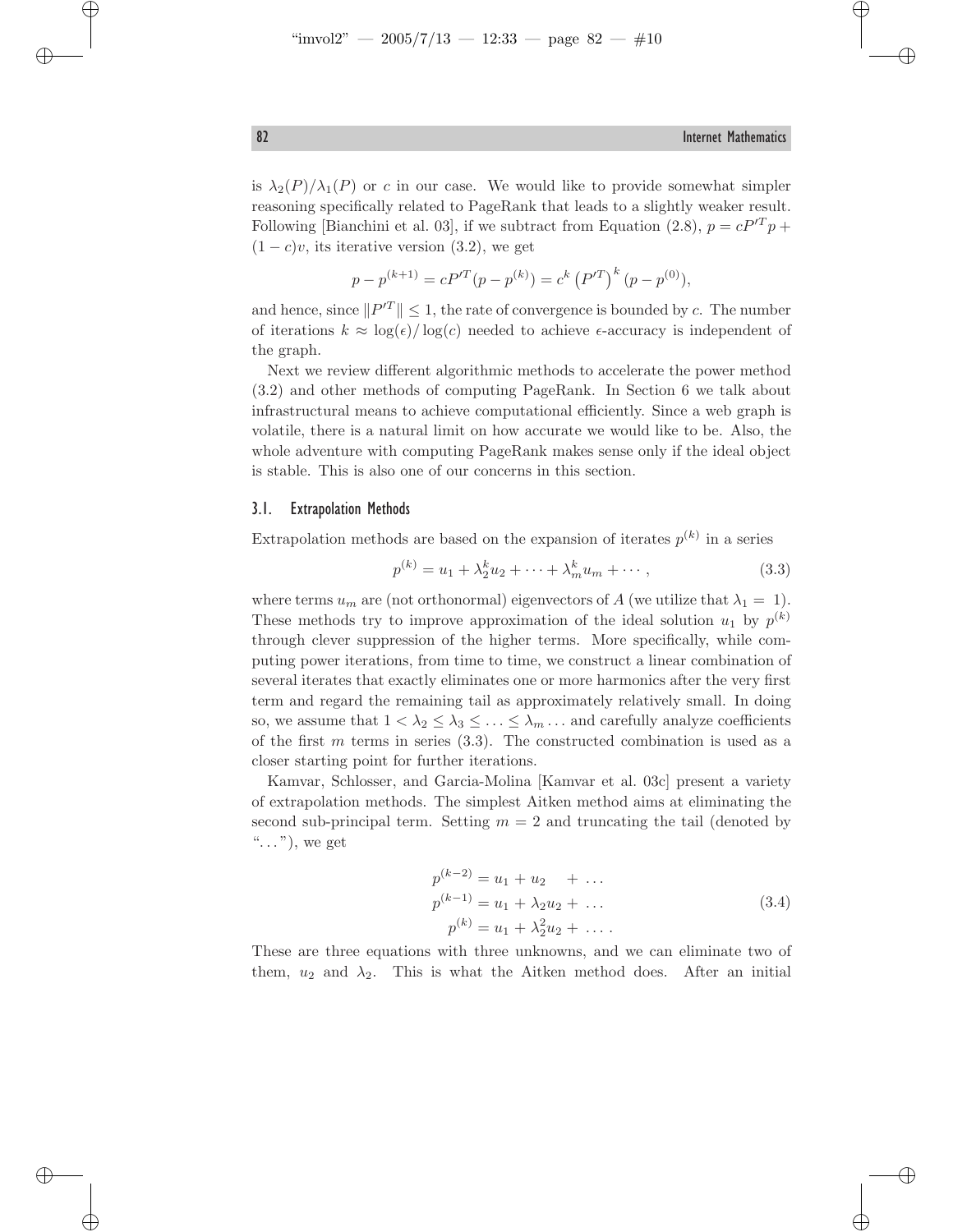✐

✐

✐

✐

speedup, the acceleration is not significant. They also suggest a straightforward generalization—a *quadratic extrapolation* that is based on a similar set of equations for  $m = 3$ ,

$$
p^{(k-3)} = u_1 + u_2 + u_3 + \dots
$$
  
\n
$$
p^{(k-2)} = u_1 + \lambda_2 u_2 + \lambda_3 u_3 + \dots
$$
  
\n
$$
p^{(k-1)} = u_1 + \lambda_2^2 u_2 + \lambda_3^2 u_3 + \dots
$$
  
\n
$$
p^{(k)} = u_1 + \lambda_2^3 u_2 + \lambda_3^3 u_3 + \dots
$$
\n(3.5)

Based on some matrix algebra, the authors developed formulas to eliminate unknowns corresponding to the second and third terms. Both the Aitken method and quadratic extrapolation are applied periodically within (3.2). Reported experimental speedup for quadratic extrapolation is 59%.

The presented extrapolation techniques were immediately superseded by an elegant discovery:  $\lambda_2(P'') = c$  [Haveliwala and Kamvar 03] (see Section 2.2). The rate of convergence  $||p^{(k+1)} - p^{(k)}||/||p^{(k)} - p^{(k-1)}|| \to |\lambda_2/\lambda_1| = c$  is confirmed by experiments. In the Markov chain context,  $|\lambda_1| - |\lambda_2| = 1 - c$  is known as stability. The authors also relate eigenvectors corresponding to  $\lambda_2 = c$  to spam detection. In extrapolation methods, knowing  $\lambda_2$  has a profound consequence: we do not need to bother computing it in Equations (3.4) and (3.5).

Extrapolation methods developed in [Haveliwala et al. 03b] utilize this discovery.  $A^d$  extrapolation starts with a representation similar to that in Equation (3.5) under the assumption that  $m = d + 1$  and  $\lambda_i$  for  $j = 2:d + 1$  form a system of d-roots of  $c^d$ . This means, in particular, that  $\lambda_i^d = c^d$ . For example, for  $d = 2$ ,  $\lambda_2 = c$  and  $\lambda_3 = -c$ . We see now that

$$
p^{(k-d)} = u_1 + u_2 + \dots + u_{d+1} + \dots
$$
  
\n
$$
p^{(k)} = u_1 + \lambda_2^d u_2 + \dots + \lambda_{d+1}^d u_d + \dots
$$
\n(3.6)

and, hence, the equation  $p^{new} = u_1 = \frac{p^{(k)} - c^d p^{(k-d)}}{1 - c^d}$  becomes a viable extrapolation. It is suggested to be used periodically in conjunction with the power method (3.2). For  $c = 0.85$  the best speedups correspond to  $d = 4$  (25.8%) and  $d = 6$  (30%). In our experience this extrapolation works as predicted with large graphs.

### 3.2. Adaptive Method

There is no need to compute PageRank components exactly. How much accuracy is actually required is an intriguing question that we revisit in Section 6.1. Whatever the required accuracy is, there is a disparity in the magnitudes of PageRank components: authorities of pages differ dramatically, and most values are small

✐

✐

✐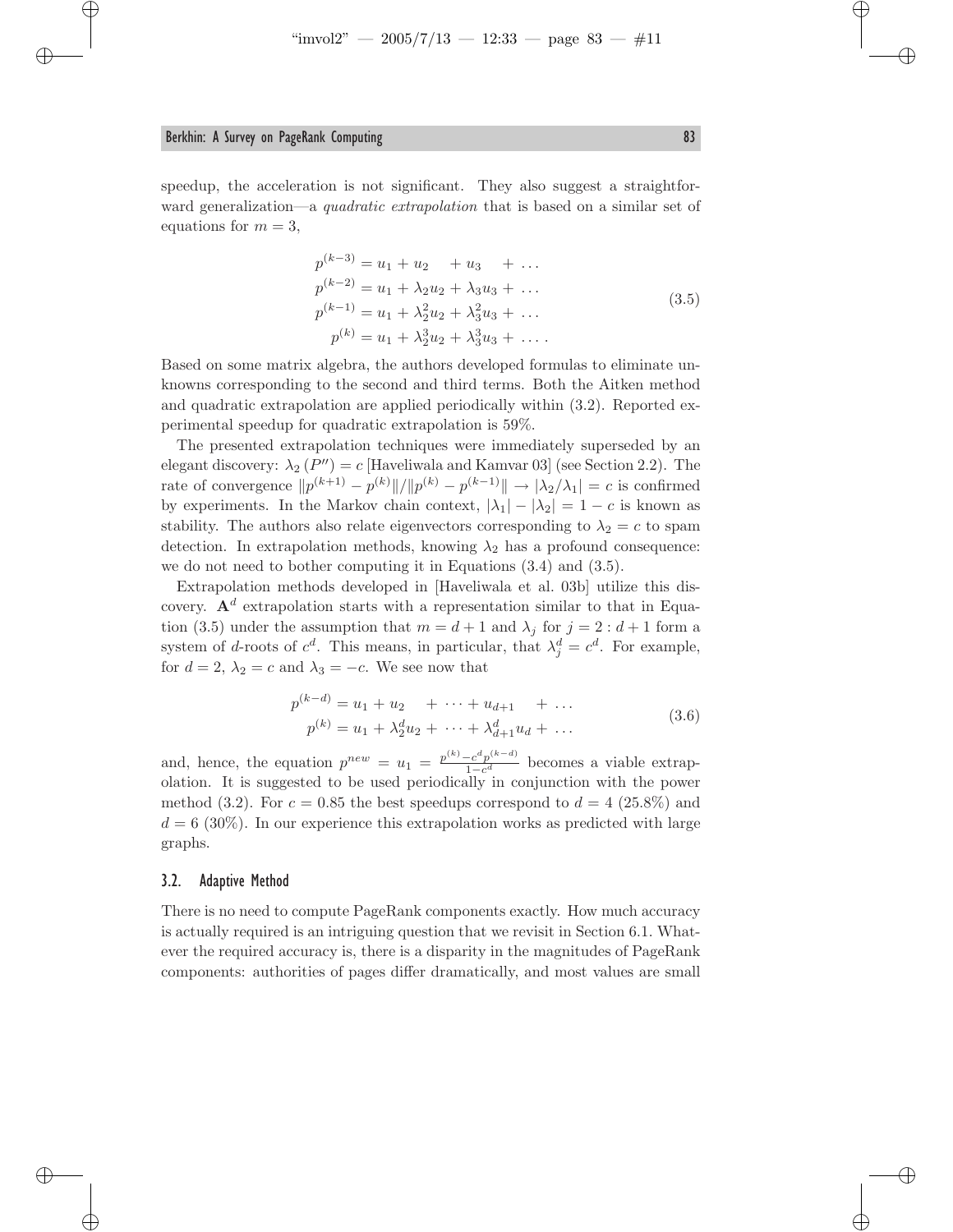✐

✐

✐

✐

(the lower bound  $(1 - c)/n$  is achieved on pages without in-links). A less transparent observation is that small components converge much faster even when measured on a relative scale  $\epsilon_i(k) = \left| p_i^{(k+1)} - p_i^{(k)} \right| / p_i^{(k)}$  [Kamvar et al. 03a]. For example, the authors show that, on a graph of 280,000 nodes (3M links) for c = 0.85, around 80% of PageRank components converged  $(\epsilon_i(k) < \epsilon = 10^{-3})$ in less than 15 iterations and their average magnitude was 0.37 of the average magnitude of the remaining components. The proposed acceleration, *adaptive method*, simply stops iterating on already converged components.

Assume that  $p = (p_N, p_C)$  is a split of p into m not yet converged and  $(n-m)$ already converged components. Let  $A_N$  and  $A_C$  be the corresponding  $m \times n$  and  $(n-m) \times n$  submatrices of A. Then, we have

$$
\begin{pmatrix} p_N^{(k+1)} \\ p_N^{(k+1)} \\ p_C^{(k+1)} \end{pmatrix} = \begin{pmatrix} A_N \\ A_C \end{pmatrix} \cdot \begin{pmatrix} p_N^{(k)} \\ p_N^{(k)} \\ p_C^{(k)} \end{pmatrix} \quad \text{or} \quad \begin{pmatrix} p_N^{(k+1)} = A_N p^{(k)} \\ p_C^{(k+1)} = p_C^{(k)}, \end{pmatrix} \tag{3.7}
$$

where  $p_C^{(k)} \approx A_C p^{(k)}$  and we only need to iterate over the nonconverged  $p_N$ . Here, dim( $A_N$ ) =  $m \times n$  and dim( $A_C$ ) =  $(n - m) \times n$ . When m becomes smaller, the size of  $A_N$  becomes smaller as well, and many computations are avoided. The modified algorithm presented in the paper actually deletes the links corresponding to converged pages from a sparse matrix  $A$ . This means decomposition  $A_N = [A_{NN}, A_{NC}]$ .

The explicit reordering of A is important, and a smart strategy is used to enable housekeeping. The savings are about 20% in overall time. Little hope for the reordering of a several-billion-node web graph currently exists. This restricts the application of this method to smaller graphs such as, for example, a host graph. The adaptive method requires slightly more major iterations  $k$  to achieve convergence.

### 3.3. Block Structure Method

The web has a particular structure. On the very primitive level, there are many more links within the same domains (hosts) than between pages of different domains (hosts). Kamvar et al. brilliantly exploit this idea [Kamvar et al. 03b]. The intuition behind the idea is that blocks roughly represent the whole graph, but there are many fewer blocks than pages and they are more interconnected. Therefore, computing "aggregate" PageRank is easy. If we are also able to approximate PageRank within blocks that is again a series of smaller problems, then we may find a good starting point from which to ignite a full graph algorithm. The authors compute PageRank via the algorithm *blockRank* in several steps. A slightly updated version of this development is presented in Algorithm 2.

✐

✐

✐

 $\oplus$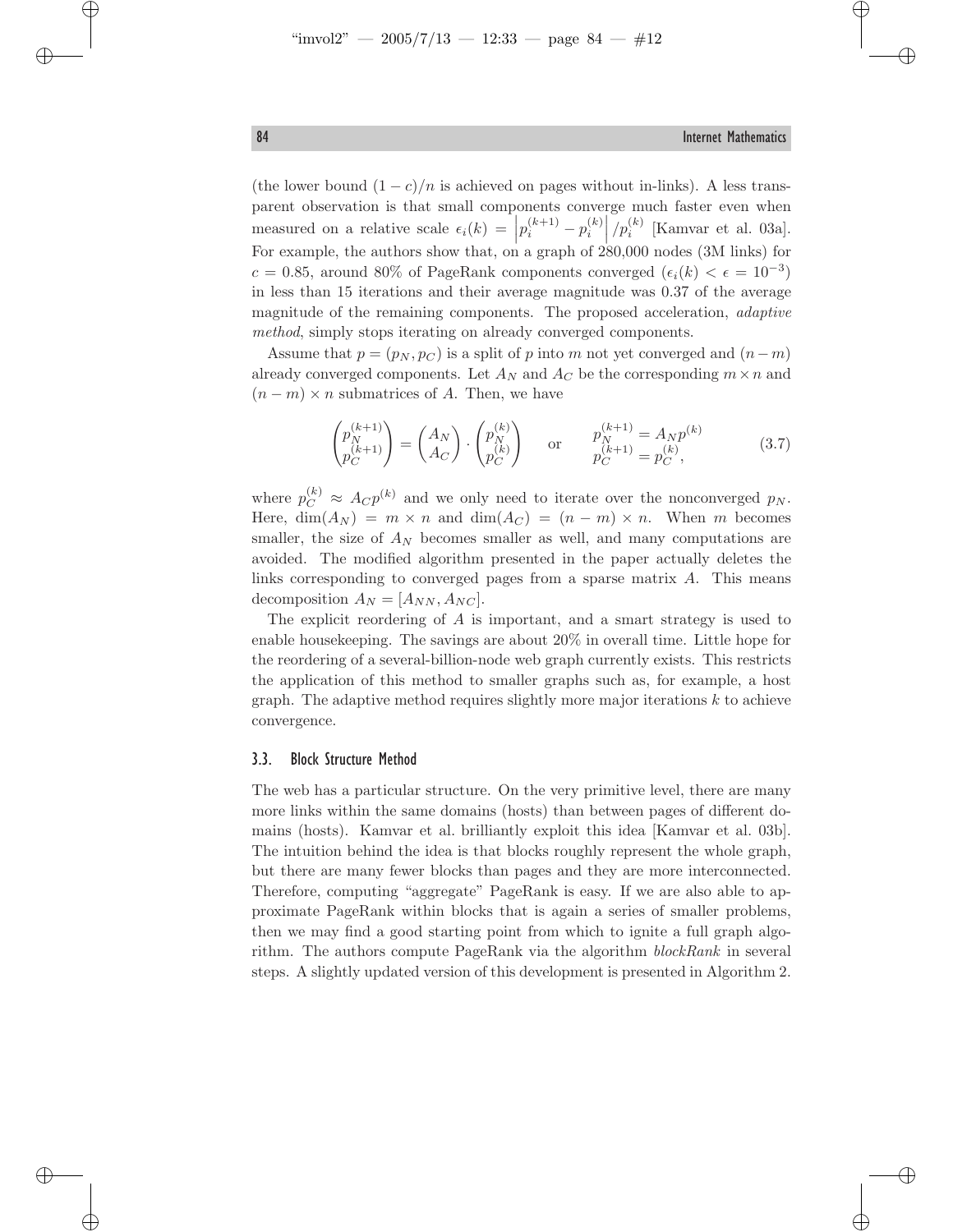✐

✐

✐

 $\oplus$ 

**Algorithm 2**. (Block structure method (*blockRank*).) **Input**: Given a graph W over nodes  $G = \bigcup G_I, I = 1:N$ , a teleportation vector  $v$ , and a coefficient  $c$ **Output**: Compute PageRank p **begin** for  $I = 1:N$  do let  $P_{II}$  be a transition matrix over block  $G_I$ for  $i \in G_I$  set  $v_{I,i} = v_i / \sum_{j \in G_I} v_j$  $l_I = pageRank(P_{II}, v_I, v_I)$ **end** for  $I = 1 : N$  do  $\tilde{v}_I = \sum_{i \in G_I} v_i$ for  $J = 1:N$  do  $\tilde{L}_{IJ} = \sum_{i \in I, j \in J} P_{ij} l_i$ **end end** let  $\tilde{P}$  be a transition matrix corresponding to weighted block structure  $\tilde{L}$  $b = pageRank(\tilde{P}, \tilde{v}, \tilde{v})$ set  $s = (b_1 l_1, b_2 l_2, \ldots, b_N l_n)$  $p = pageRank(P, s, v)$ **end** return p

We assume that a full graph  $W(G, L)$  is defined over nodes G that can be divided into (disjoint) blocks  $G_I$ , so that  $G = \bigcup G_I$ ,  $I = 1:N$  (block indices are denoted by capitals, I, J). Let  $pageRank(P, p^{(0)}, v)$  denote a general purpose (eigensystem) PageRank-computing algorithm for a transition matrix  $P$  starting with  $p^{(0)}$ , utilizing teleportation vector v, and using whatever acceleration (Kendall distance (see (6.1)) is suggested as the stopping criterion).

The method starts with computing N *local* PageRanks  $l_I$ . At the next step we aggregate connectivity information to a block level introducing a weighted directed graph structure  $\tilde{L}$  on the set of blocks. A link from a block I to a block J has weight  $\tilde{L}_{IJ} = \sum_{i \in I, j \in J} P_{ij} l_i$  combining links between their constituents weighted by their local PageRanks. We now compute the BlockRank authority vector b for a block-level transition matrix  $\ddot{P}$ . Finally, a vector s that is a rough approximation to full PageRank is assembled. It is used as the initial guess to compute full PageRank.

This algorithm has many useful properties: (1) it does not need much accuracy in computing local PageRanks, (2) it allows obvious parallelization, (3) it

✐

✐

✐

 $\oplus$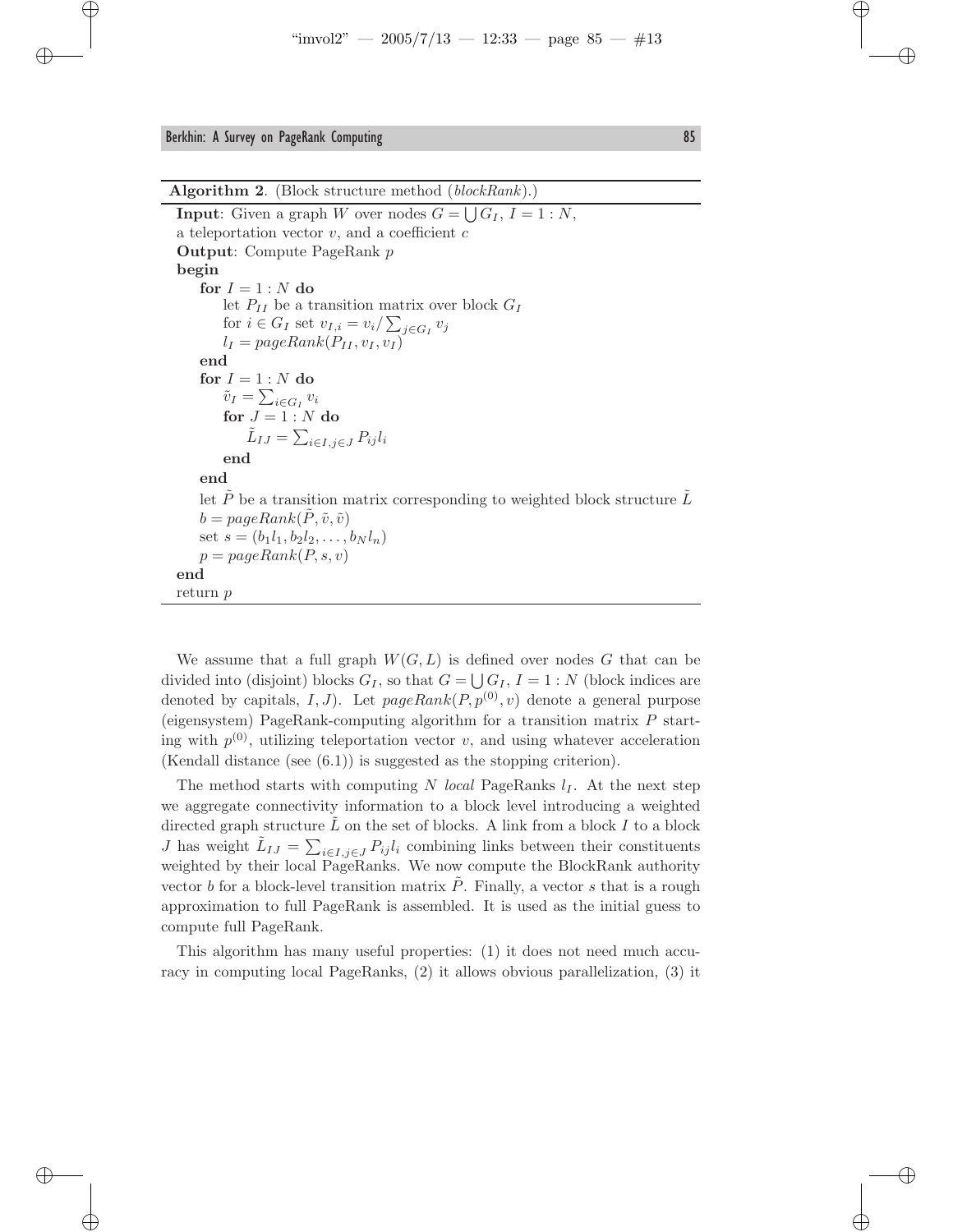✐

✐

✐

✐

may keep within-the-block and between-the-block connectivity data in the core memory, and (4) it benefits from the fact that relatively few blocks change after a subsequent crawl. We return to this method in the personalization context.

Similar ideas for computing HostRank are also advocated by [Broder et al. 04]. The context is reversed from constructing a good approximation s to be used as the initial guess to considering s as a final object that is called HostRank. Other host aggregations, in particular uniform  $l_I$ , are suggested. The described methodology has actually been tried on real-life AltaVista 2003 web data.

The block approach to PageRank performs well on large web graphs and, probably, currently constitutes the most practical acceleration technique.

# 3.4. DAG Structure of the Web

A different, but related, block structure of the web is induced by general graph factorization. Consider blocks equal to (disjoint) strongly connected components (SCC) of W. Since strong connectivity is an equivalence relationship, we can factorize  $G$  into some number  $q$  of super-nodes, each representing one SCC block. The super-nodes form a *directed acyclic graph* (DAG). The DAG structure effectively defines a partial "flow" order on a super-graph. The largest central SCC contains Yahoo!, MSN, and similar common sites. There are also preceding super-nodes (that have paths leading to the central component) and succeeding super-nodes (that have paths leading from the central component). So, the blocked graph looks like a bow tie. Finding a set of all SCCs is related to a depth-first search (DFS). In graph theory an indexation that enumerates nodes within SCCs contiguously and SCCs themselves in increasing "flow" order is known under the term *topological sort*. For insights on out-of-core memory DFS, see [Chiang et al. 95].

Under such enumeration (corresponding to a permutation of the original  $P$ ), we get a block upper triangle representation

$$
P = \begin{pmatrix} P_{11} & P_{12} & \dots & P_{1q} \\ P_{22} & \dots & P_{2q} \\ \dots & \dots & \dots \\ P_{qq} \end{pmatrix} . \tag{3.8}
$$

It establishes a relation between strong connectivity and irreducibility (see (2.6)): matrix P is irreducible if and only if there is a single SCC  $(q = 1)$ . The corresponding partitioning of PageRank  $p$  leads to significant improvements [Arasu et al. 02]. Equation (2.8) has the form

$$
p = cP^T p + b, b = const \cdot v.
$$
\n(3.9)

✐

✐

✐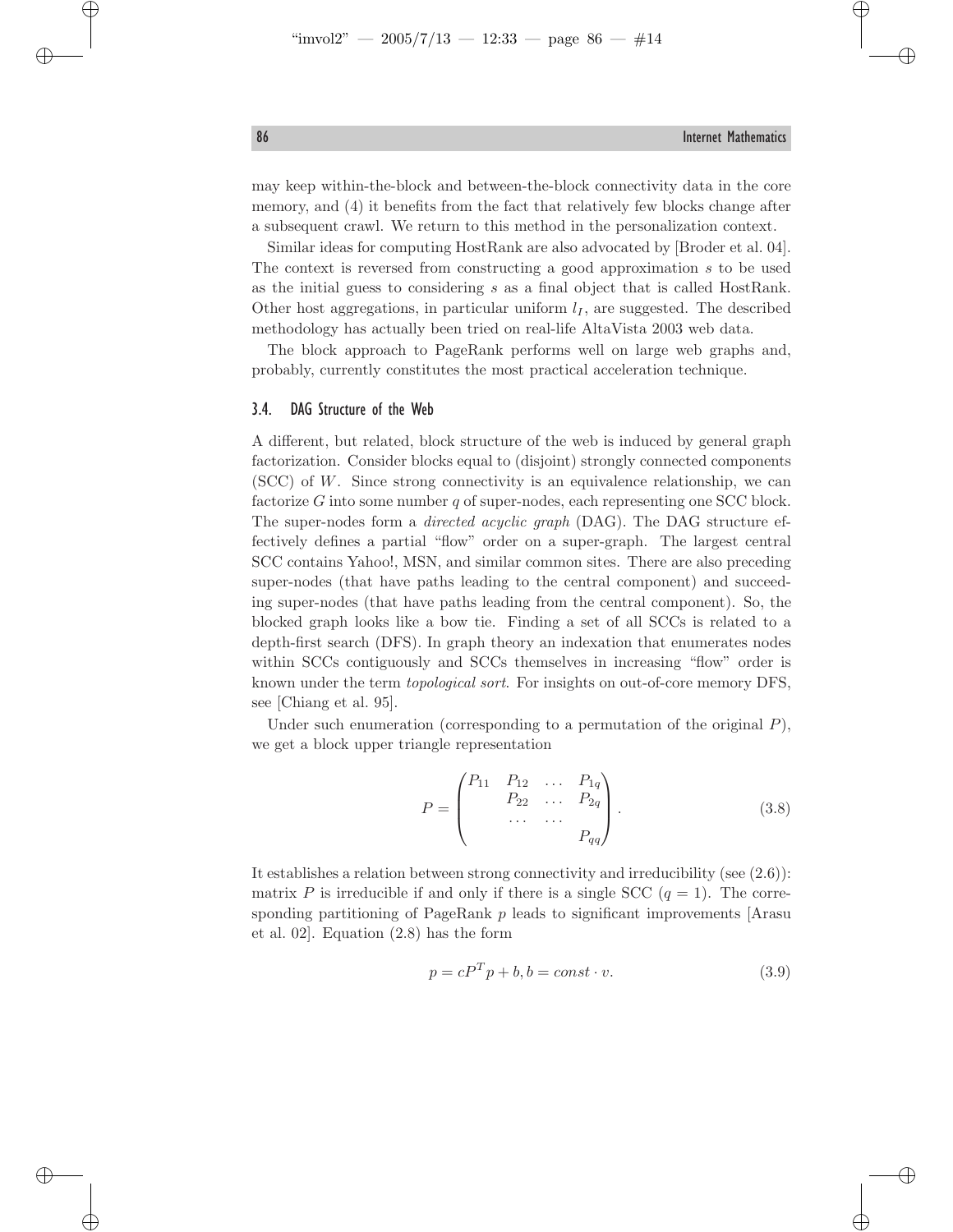✐

✐

✐

✐

Contrary to some references, const  $\neq (1 - c)$  but depends on a sink term in Equation (2.8). This does not matter, since the solution will only differ by a scalar. In view of (3.8), Equation (3.9) can be cast as a system of linear equations,  $j = 0: q$ ,

$$
p_j = cP_{jj}^T p_j + f_j, \qquad f_j = b_j + cP_{1j}^T p_1 + \dots + cP_{j-1,j}^T p_{j-1}.
$$
 (3.10)

We do not know how this method performs in practice on large graphs.

# 3.5. Spectral and Equation Solvers

So far we tried to accelerate the solution of the spectral problem for eigensystem (3.1) with  $\lambda_1 = 1$ . Meanwhile, Equation (3.9) reformulates a problem in terms of a linear system:

$$
(1 - cPT)p = b (= const \cdot v).
$$
\n(3.11)

We would like to reflect briefly on this simple fact. While solving eigensystem (3.1) is based on the simple iterative procedure (3.2), analogous simple iterations

$$
p^{(k)} = cP^{T}p^{(k-1)} + b,
$$
\n(3.12)

known as the Jacobi method, can be used to find a solution of the linear system (3.11). While eigensystem formulation of PageRank is well studied, finding an effective solution of the linear PageRank equation (3.11) is a relatively new field.

The connection between (normalized) eigensystem PageRank  $p_E$  and linear PageRank  $p<sub>L</sub>$  is defined by the formula

$$
p_L = \frac{1 - c}{c \cdot sink(p) + 1 - c} \ \ p_E.
$$
 (3.13)

Linear PageRank  $p<sub>L</sub>$  has an application advantage: it depends linearly on the teleportation vector, while traditional eigensystem PageRank  $p_E$  does not. As a consequence, it is easy to construct linear combinations of, for example, topicspecific PageRanks that are crucial in personalization.

Linear systems have a rich arsenal of different iterative methods [Axelsson 94]. The simplest ones, *Jacobi* and *Gauss-Seidel*, were successfully tried for Equation (3.9) [Arasu et al. 02, Del Corso et al. 04]. The Jacobi method is already defined by (3.12). The Gauss-Seidel method is similar, but it reutilizes already computed components:

✐

✐

✐

 $\oplus$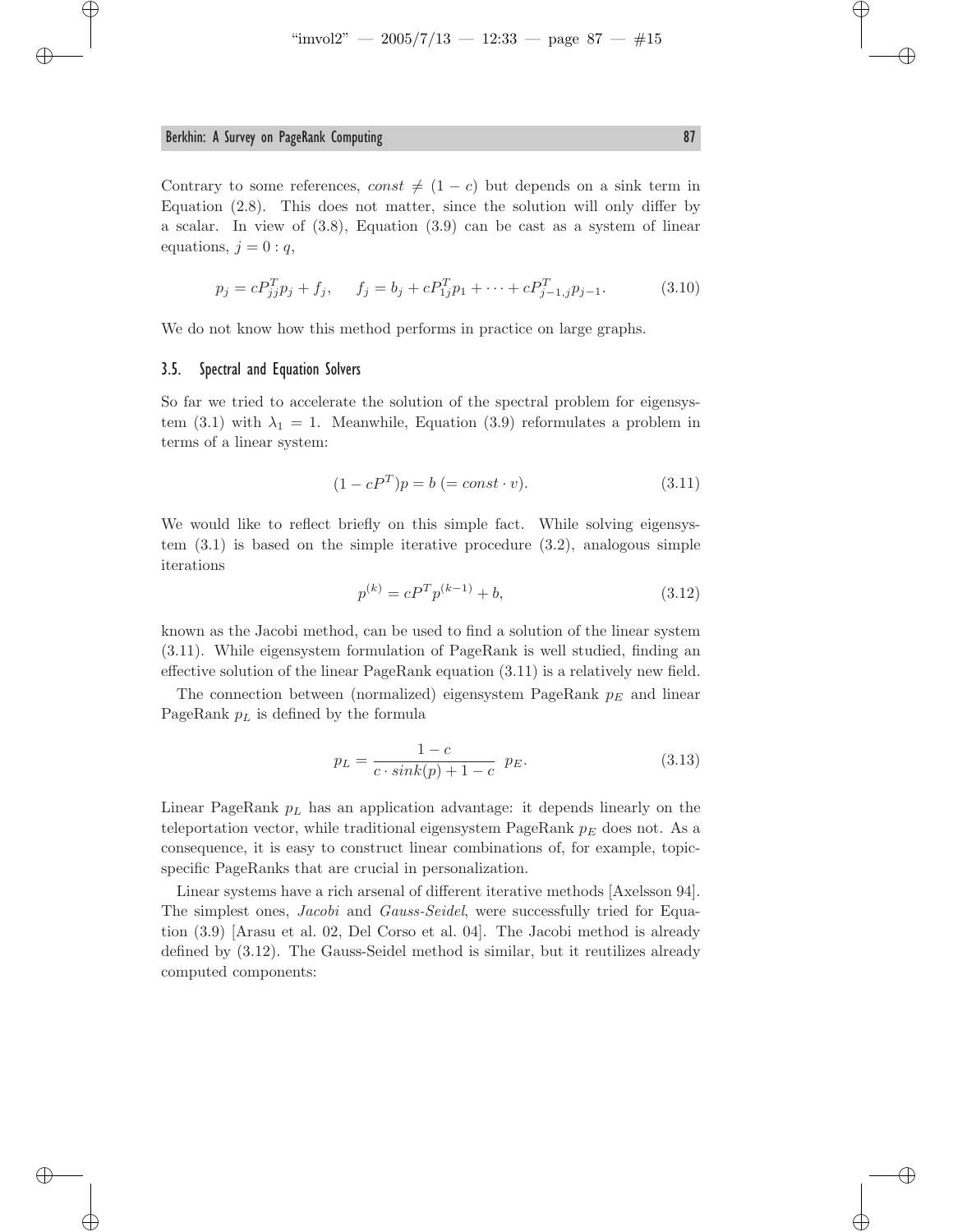✐

✐

✐

✐

$$
p_i^{(k+1)} = (1-c)v_i + c \sum_{j < i} a_{ij} p_j^{(k+1)} + c \sum_{j > i} a_{ij} p_j^{(k)}.\tag{3.14}
$$

Thus, the representation (3.8) becomes very useful: many terms in Equation (3.14) vanish. In numerical experiments Gauss-Seidel saves up to 40% of iterations, though it has overhead costs. It has an important advantage of working in place. In experiments it works fine with large graphs. However, Gauss-Seidel has one disadvantage: it is very hard to parallelize.

Two other simple *splitting* methods are the *successive overrelaxation* method (SOR), which depends on a parameter  $\omega$ , and the similar *symmetric successive overrelaxation method* (SSOR), both known to be faster than Gauss-Seidel. For a detailed description of their application to finite Markov chains, see [Stewart 99]. For general information see [Axelsson 94, Chapters 5–7] and [Golub and Loan 96]. One important practical observation that is more about art than about science is that performance of these methods depends on the enumeration order, and there is experimental evidence that (3.8) is beneficial. The feasibility of SOR for a small W is numerically proven, since a good  $\omega$  of the form  $1 + \epsilon$  can be found. Existence of a good  $\omega$  for large web graphs with more than five to ten million nodes is questionable.

It follows from Equation (3.11) [Haveliwala et al. 03a] that  $p = const \cdot (1$  $cP^{T}$ )<sup>-1</sup>v = Qv. Here,  $(1 - cP^{T})$  is diagonally dominant and invertible. When  $v$  has only one nonzero element,  $p$  coincides with a column of the matrix  $Q$ . So, in principle, Q contains full information for personalization (see Section 5). Computing Q in practice is, of course, infeasible.

### 3.6. Advanced Numerical Linear Algebra Methods

While previous sections were either dealing with straightforward acceleration of the power method or with traditional methods for linear PageRank formulation related to it, here we review a few approaches that substantially deviate from this paradigm. Indeed, PageRank represents a huge but standard instance of computing a stationary distribution for an irreducible Markov chain that, in turn, is an instance of a general eigensystem problem, which, as we explained, can be translated into a linear system formulation. Recently, an interest in applying modern numerical linear algebra methods to PageRank has emerged. At this moment it is too early to judge how they will perform on real-life web graphs. Since the reviewed methods are based on complex constructions that are beyond the scope of our presentation, we provide no details. The reader can find explanations and further tips in the references mentioned below.

A comprehensive review of numerical methods related to finding stationary distributions of Markov chains can be found in [Stewart 99]. Along with iterative

✐

✐

✐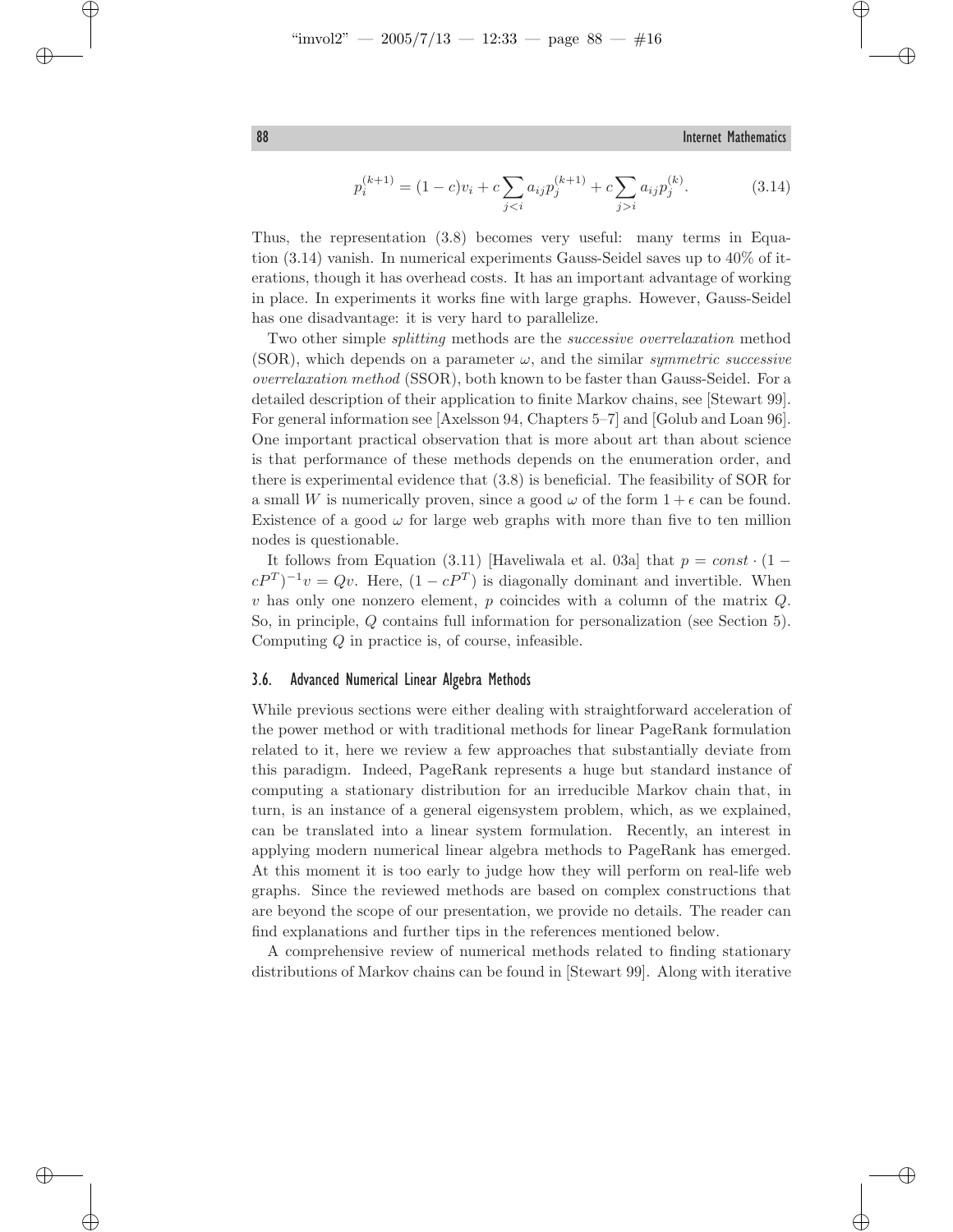✐

✐

✐

✐

methods, finding equilibrium can be performed by direct methods. A direct projection method for finding Markov chain stationary distribution is presented in [Benzi 04].

In Section 3.3, the block structure method was considered. The idea of aggregating different states (pages in our cases) in several subgraphs is very well known in the theory of computing stationary distributions for Markov chains under the name of *aggregation/disaggregation method*. Its iterative analog was applied to PageRank [Langville and Meyer 04b]. The method is equivalent to the preconditioning of the power method by LU factorization. Extensive analysis of the convergence properties of this algorithm has been done by [Ipsen and Kirkland 04]. We do not know how it performs on real web graphs. Lee, Golub, and Zenios [Lee et al. 03] study the performance on relatively large web graphs of a two-stage decomposition technique related to an aggregation of dangling pages (corresponding to  $(3.8)$  with  $q = 2$ ). In the language of Markov chains, the property of having upper triangular form is called *lumpability*. The authors report that the algorithm converges in 20% of the original running time.

The Krylov subspace for a matrix A is defined as

$$
K^{k}(A, v) = span \{v, Av, A^{2}v, ..., A^{k-1}v\}.
$$

Modern numerical linear algebra uses these subspaces in different advanced iterative procedures; [Golub and Greif 04] applies different versions of a celebrated *Arnoldi* algorithm, which is an instance of such a procedure. The Arnoldi algorithm and its variations (e.g., combination with SVD) are used to find the rank-one subspace of  $I - P''^T$ . This insightful report also studies dependency of PageRank on the teleportation coefficient  $c$  (see Section 3.7).

Experiments with an application of other instances of Krylov subspace methods *GMRES*, *BiCG*, and *BiCGSTAB* to linear system PageRank can be found in [Gleich et al. 04]. In many cases these methods outperform the power method and the Jacobi method by 50%, even though their convergence is not stationary, meaning that between iterations the errors behave erratically. Experiments also showed that the convergence of these methods degrades less than the convergence of the power method with a reduction in teleportation when  $c \to 1$ . The big advantage of these methods is that they are parallelizable. Parallel versions have been benchmarked on several web graphs. For another effort to parallelize PageRank, see [Manaskasemsak and Rungsawang 04].

# 3.7. Sensitivity Analysis

The teleportation parameter is something that we added to the model for purely technical reasons. When teleportation gradually decreases  $(c \rightarrow 1)$ , the negative

✐

✐

✐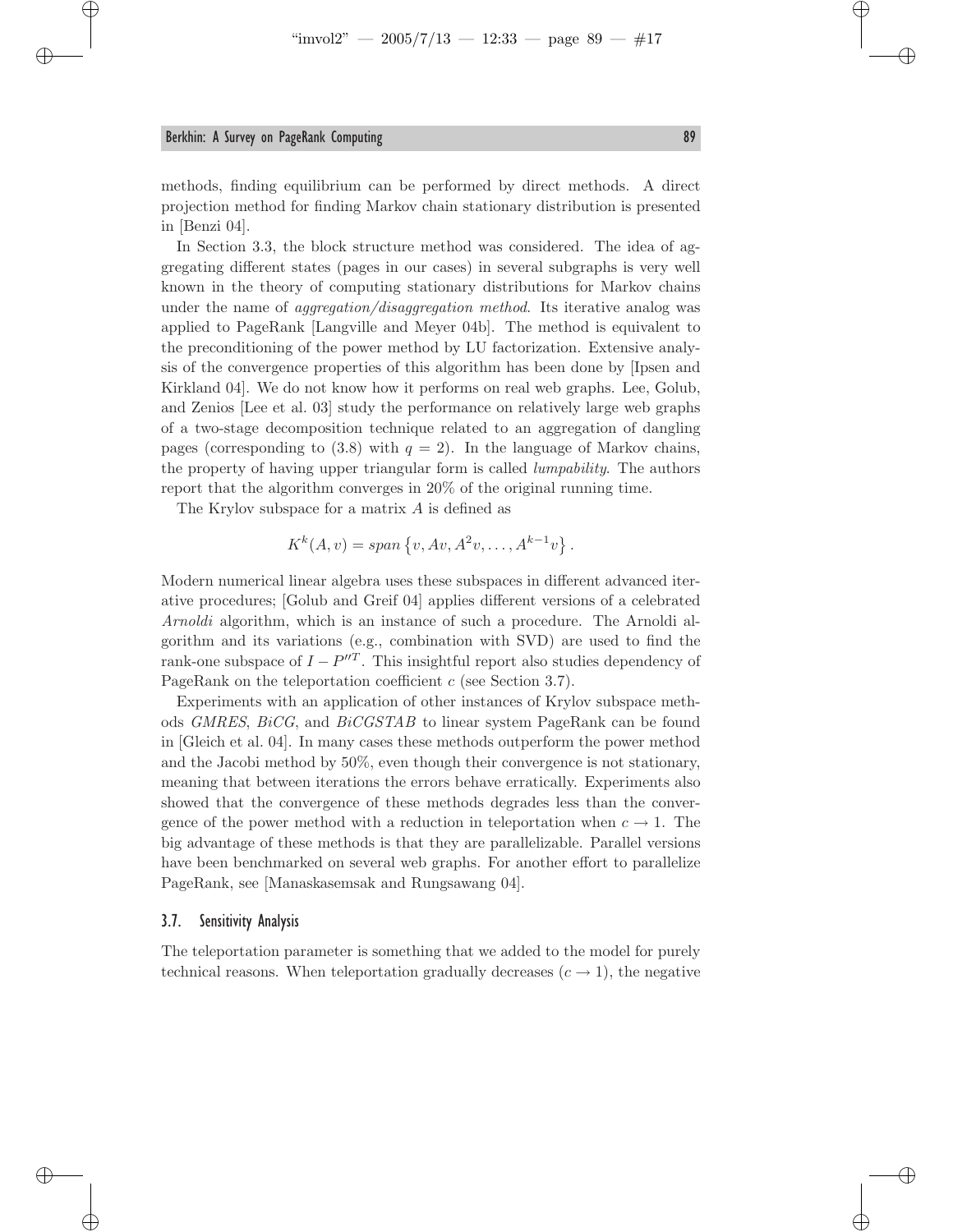✐

✐

✐

✐

effects of spam decrease as well, but so does the convergence rate. For this reason it is important to find the dynamics of PageRank  $p(c)$  as a function of c [Golub and Greif 04]. Linear system PageRank satisfies the equation

$$
p = cP^{T}p + (1 - c)v.
$$
 (3.15)

We would like to find  $p' = \partial p / \partial c$ . Differentiating with respect to c, we get

$$
p' = cP^T p' + P^T p - v,
$$

or after substituting  $P^T p$  from Equation (3.15), we get

$$
p' = cP^{T}p' + (p - v)/c = cP^{T}p' + (1 - c)\hat{v}, \quad \hat{v} = (p - v)/(c(1 - c)).
$$

This elegant formula shows that  $p'$  satisfies the same linear system as PageRank itself for the right-hand side  $\hat{v}$ . So, (1) stability decreases when  $c \to 1$ , and (2) the components that deviate the most from the teleportation vector suffer the highest instability.

Any web graph is only an approximate snapshot of reality that depends on many factors from crawler performance and configuration to a setting of parameters defining link pruning to an actual constant appearance of new pages and a decay of old ones. Therefore, computed PageRank is defined over volatile data, and its stability with respect to changes in an underlying web graph becomes a very important consideration that makes or breaks its practical ranking utility. It is also very important computationally, since there is no point in iterating trying to attain accuracy beyond the natural bounds of sensitivity.

The stability of PageRank with respect to small perturbations in the structure of a graph  $W$  is studied in [Ng et al. 01b, Ng et al. 01a]. They prove a bound on the change in PageRank caused by a change of links touching (coming to or from) a subset of pages  $C$ :

$$
\|\tilde{p} - p\| \le \frac{2}{1 - c} E_C, \quad E_C = \sum_{i \in C} p_i.
$$

The authors also analyze the HITS algorithm (see Section 4.1) and provide examples that demonstrate that PageRank is more stable than HITS. They show that the sensitivity of HITS depends on *eigengap*, which is the difference between the principal and second eigenvalues of  $L<sup>T</sup>L$ , where the matrix L is the adjacency matrix of a subgraph associated with the HITS algorithm.

Similar results regarding robustness of PageRank are reported in [Bianchini et al. 02, Bianchini et al. 03]. The authors studied subsets (communities) of pages and found useful representations for the quantity  $E_C$  introduced above

✐

✐

✐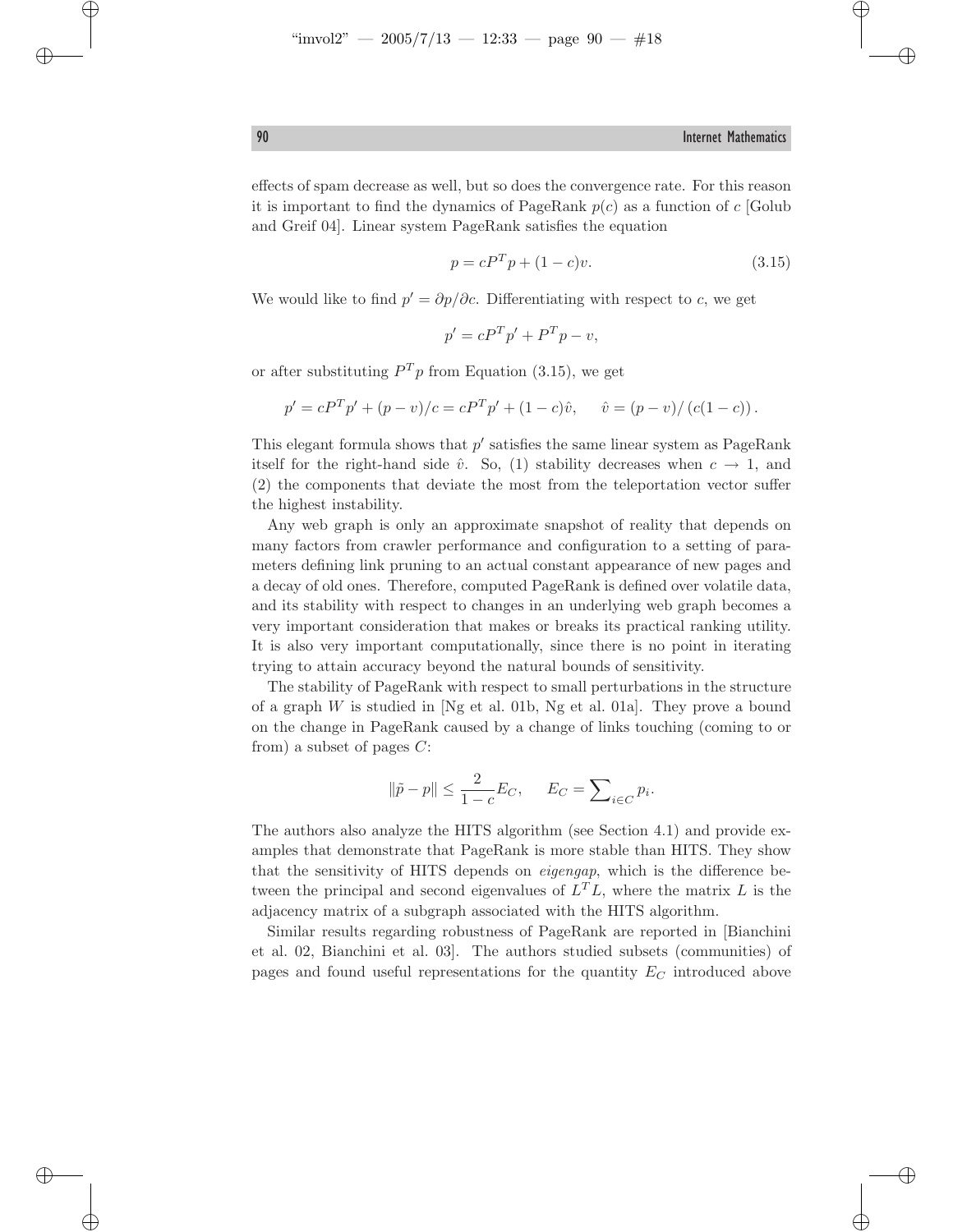✐

✐

✐

✐

that they called the "energy" of  $C$ . They got a slightly better bound

$$
\|\tilde{p} - p\| \le \frac{2c}{1 - c} E_C.
$$

The next stage in sensitivity research is presented in [Borodin et al. 01] and [Lempel and Moran 03]. In addition to a L<sup>1</sup> stability, these papers also study *rank stability*, which is the stability of indices not with respect to changes in weights but with respect to changes in induced rankings. Ranking measures (for example, (6.1)) are explained in Section 6.1. The authors analyze several models other than PagRank (like, for example, HITS and SALSA) that are introduced in the next section. Their (mostly negative asymptotic) results concerning stability and rank stability were obtained under certain special conditions on graph topology and were formulated as estimates in terms of a number of altered links.

From a practical standpoint, a number of altered links is a less attractive measure than the weighted measure  $E_C$  utilizing page importance (for example, crawlers that are mostly responsible for web graph perturbation distinguish between "important" and "unimportant" pages, and  $E_C$  provides a convenient abstraction for this). Further improvement to stability estimates in terms of a weighted measure was achieved by [Lee and Borodin 96]. The authors prove that it is enough to take into account only the weights of a "forward" subset  $F \subseteq C$ of pages whose out-links (not in-links) have been changed:

$$
\|\tilde{p} - p\| \le \frac{2c}{1 - c} \sum_{i \in F} p_i.
$$

A number of interesting results are obtained in [Chien et al. 01]. In addition to sensitivity analysis, the authors try to address the problem of incremental recomputing of PageRank after small perturbations (*evolution*) in the web structure. Adding some edges results in a new matrix  $P = P + E$ . The authors rigorously analyze the problem of inserting a single link. The suggested method is to  $(1)$  isolate a subgraph  $W_1$ , where the influence of a change is significant, from the total web graph; (2) collapse the remaining nodes of  $W\backslash W_1$  into a heavy supernode  $\Omega$ ; and (3) compute an approximate PageRank on this new graph structure  $W_1 + \Omega$ .

Constructing a subgraph can be outlined as follows: assign a unit weight to a node i of a newly inserted link  $i \rightarrow j$ , and propagate this weight from i transferring  $c/\text{deg}(i)$  to each out-link including j. After several steps of the breadthfirst-search (BFS) algorithm, retain the accessed nodes with a total weight above a prescribed threshold. Transition probabilities to/from the supernode also have instructive definitions. For example, the transition term from a supernode  $\Omega$  to

✐

✐

✐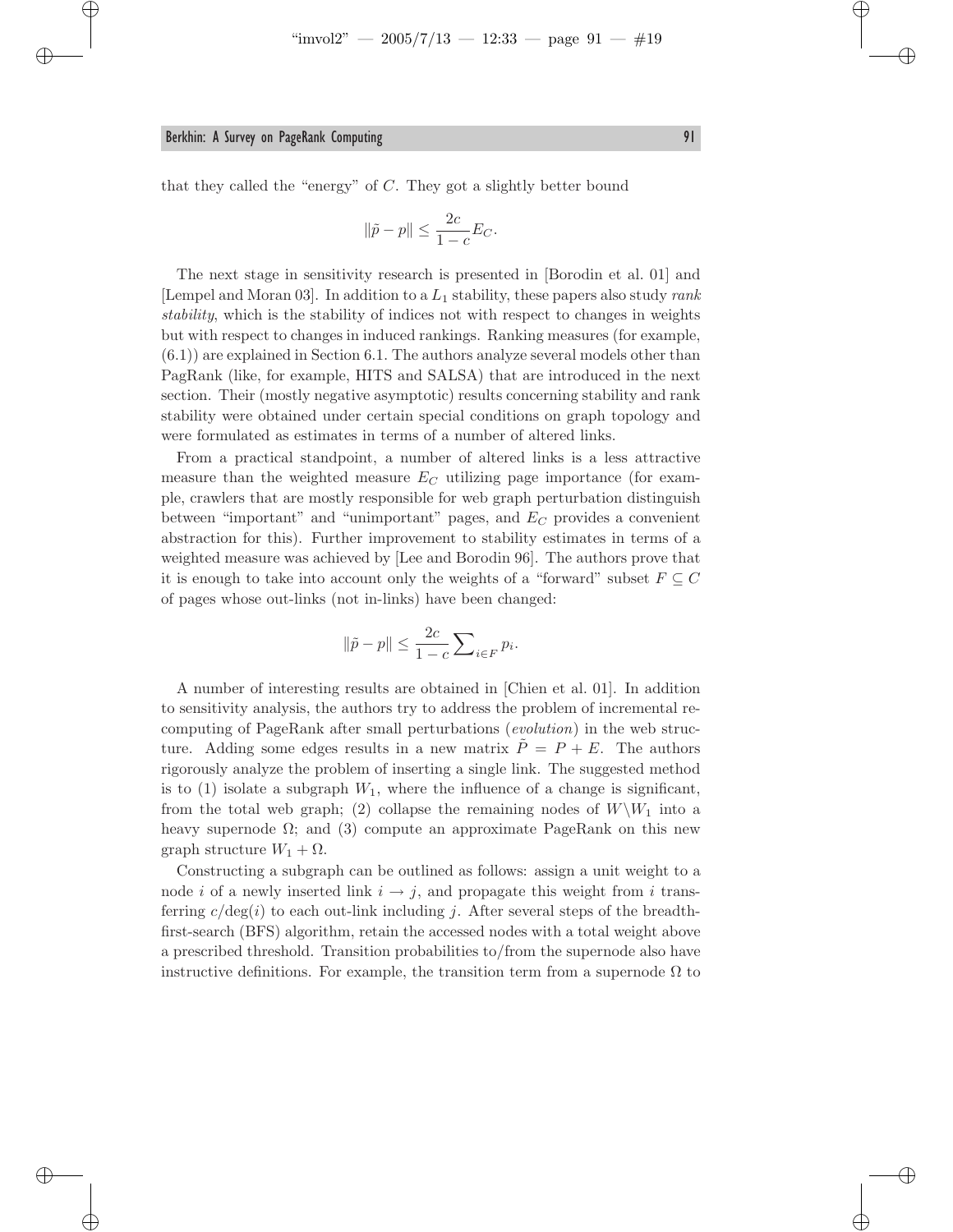✐

✐

✐

✐

✐

✐

✐

✐

a node  $j \in W_1$  is defined in terms of uniform PageRank p as

$$
P_{\Omega j} = \frac{1}{Q} \sum_{i \in \Omega} p_i P_{ij}, \quad Q = \sum_{i \in \Omega} p_i.
$$

In practice, each crawl results in new IDs for all pages. Finding related IDs is a major problem. A much more humble suggestion is to simply initialize a small portion of outstanding pages with their former PageRank values, distributing the rest of the authority uniformly.

# 4. Other Approaches

Along with the random surfer model, other usages of hyperlink data were suggested for the purpose of computing the authority weight of a web page. Historically, [Larson 96] was one of the first to apply ideas of bibliometrics to the web. An even earlier pre-Internet attempt to utilize graph structure was done by [Frisse 88]. Another approach [Carrière and Kazman 97] suggests characterizing a page by the number of its in-links and introduces the concept of a neighborhood subgraph. A major boost in the context of web search relevance is associated with the appearance of the HITS algorithm. We survey it and other similar algorithms in this section. We also review applications of PageRank beyond ranking the web pages.

# 4.1. HITS Algorithm: Hubs and Authorities

A framework similar to PageRank computing introduced in [Kleinberg 99] has several distinctive features: (1) it works with a web subgraph specific to a particular query, rather than with a full graph  $W$ ; (2) it computes two weights, *authority* weight  $x_i$  and *hub* weight  $y_i$ , for each page instead of one PageRank weight; and (3) it allows clustering of results for multi-topic or polarized queries such as "jaguar" or "abortion."

A subgraph used in the computations is constructed as follows. The top t (around 200) results recalled for a given query are picked according to a textbased relevance criterion. This is a *root* set. All pages pointed by out-links of a root set are added, along with up to  $d$  (around 50) pages corresponding to inlinks of each page in a root set (some hubs have enormous amounts of in-links). The result is a *focused* (or *neighborhood* or *augmented*) subgraph corresponding to a query. One of the goals is to allow the engine to report highly relevant pages that do not even contain the query term.

The authority weight of a page is an aggregated significance of the hubs that point to it ("beauty lies in the eye of the beholder"), while the hub weight of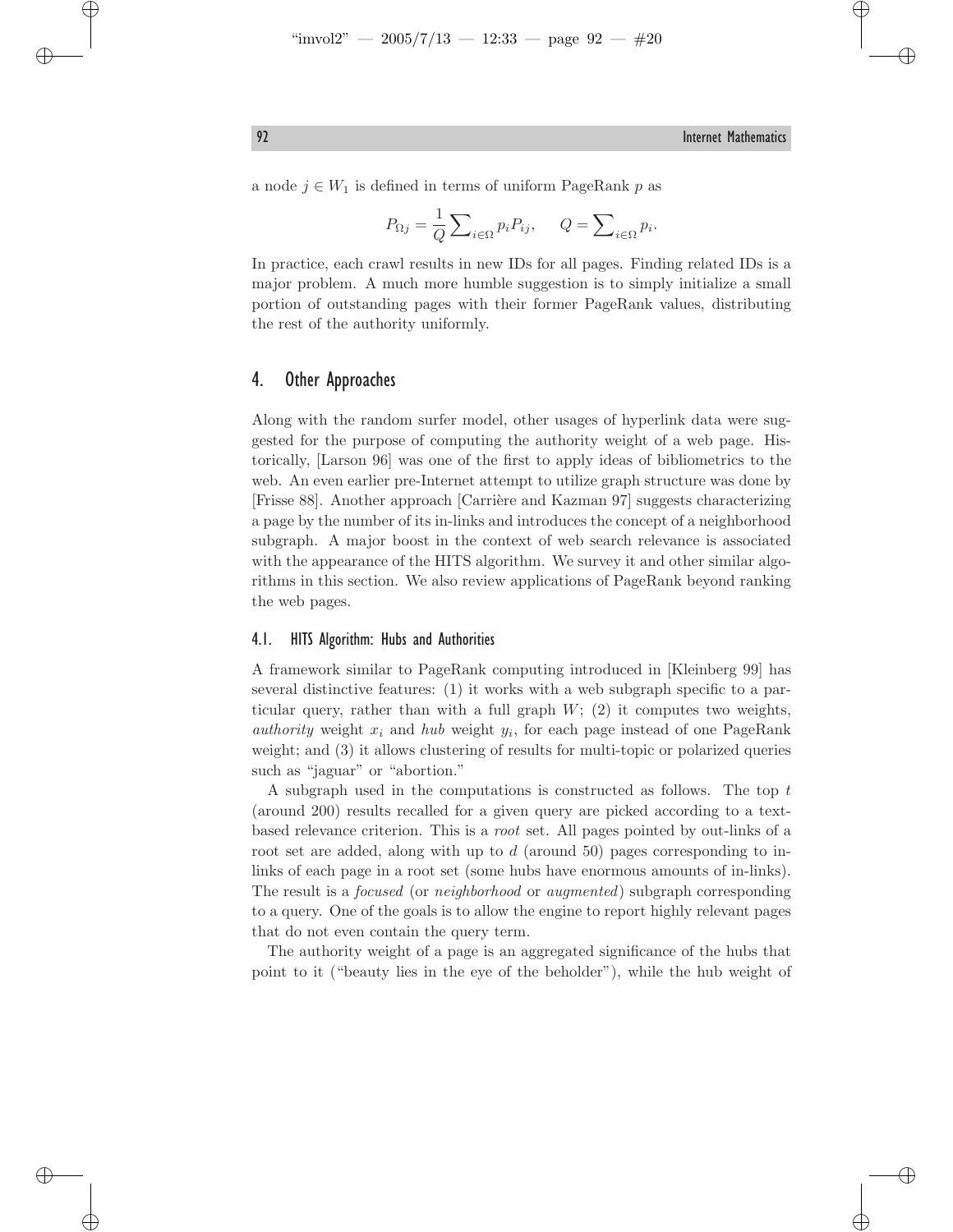✐

✐

✐

✐

a page is an aggregated significance of authorities to which it points. After initialization, the authority weight vector  $x$  and the hub weight vector  $y$  are subjected to an iterative process  $(L \text{ is an adjacency matrix})$ 

$$
\bar{x}_{j}^{(k+1)} = \sum_{i \to j} y_{i}^{(k)} = L^{T} y_{i}^{(k)}, \qquad x^{(k+1)} = \bar{x}^{(k+1)} / \left\| \bar{x}^{(k+1)} \right\|_{2} \qquad (4.1)
$$

$$
\bar{y}_i^{(k+1)} = \sum_{i \to j} x_j^{(k)} = Lx^{(k)}, \qquad \qquad y^{(k+1)} = \bar{y}^{(k+1)} / \left\| \bar{y}^{(k+1)} \right\|_2 \tag{4.2}
$$

including some renormalization (on this occasion in  $L_2$ ,  $||x||_2^2 = \sum x_i^2$ ). The limit weights are principal eigenvectors of symmetric matrices:  $L<sup>T</sup>L$  for the authority vector x and  $LL^T$  for the hub vector y. Matrix  $L^TL$  is called a *co-citation* matrix, since its  $(i, j)$  element  $(L^T L)_{ij} = \sum_k L_{ki} L_{kj}$  is equal to the number of pages k jointly pointing to i and j. Matrix  $LL^T$  is called a *bibliographic coupling* matrix (see [Lempel and Moran 00, Section 2], for references). The process (4.1)–(4.2) converges under the mild assumption that the principal eigenvalue of  $L<sup>T</sup>L$  is simple.

Distinguishing between hubs and authorities is a wonderful concept. From a graph theoretic standpoint, the introduced framework relates to a bipartite graph. From an algebraic standpoint, it relates to symmetric matrices rather than to a nonsymmetric matrix  $P$  involved in a random surfer model. This explains why subgraph computation is possible—there are no irreducibility and aperiodicity requirements. Computing in a subgraph is a powerful option that allows all kinds of speedups. If there is a subset of highly interlinked pages  $i$ (presumably on a single topic), the i-components of principal eigenvectors will be large, while other page components will be small, and so, the principal eigenvectors identify the prevailing topic. This is a fortunate scenario. In the unfortunate scenario we have "topic drift." PageRank, since it operates on a full web graph, is generally considered (maybe more and maybe less correctly) more immune to this problem.

Unlike in the case of the random surfer model, nonprincipal eigenvectors have meaning in HITS. While the coordinates of principal eigenvectors are all positive, subprincipal eigenvectors have both positive and negative components. Pages corresponding to several highest magnitude positive and negative components of a few subprincipal eigenvectors may relate to distinct topics, especially for polarized queries such as "abortion."

At IBM's Almaden Research Center the ideas of Kleinberg were implemented into the HITS (Hyperlink-Induced Topic Search) algorithm [Gibson et al. 98]. The authors analyze the dependency of the results (e.g., top 10 authorities and top 10 hubs) on a root set of size R and on a number of iterations N. Full convergence happens at  $N = 50$ , but a smaller number of iterations (up to  $N = 10$ )

✐

✐

✐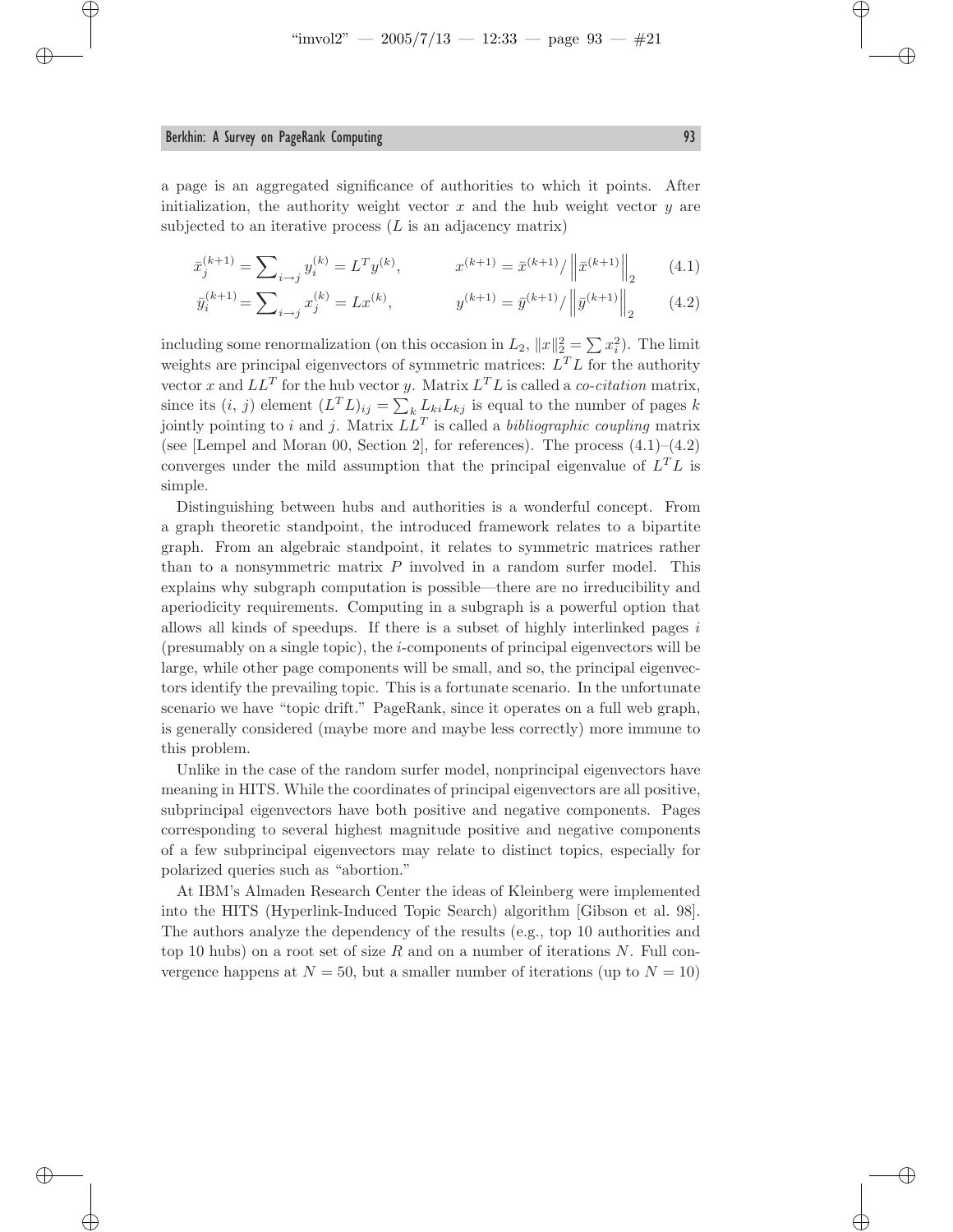$\oplus$ 

 $\oplus$ 

✐

✐

actually works well. *Principal* and *nonprincipal* eigenvectors and corresponding communities have been considered, and a parallel between HITS and *latent semantic indexing* [Hofmann 99] has been pointed out. HITS works best for queries representing *broad topics* and in situations where the amount of relevant pages and their hyperlinks is the largest. It has a tendency to generalize a topic. It is easier to spam HITS than PageRank, since a page can always link to great pages and, thus, to increase its hub score. It is trickier for a page to manipulate its own authority score, since linking to a page from a few obscure pages does not help. There is no clarity about industrial anti-spam methods for PageRank.

Further development of HITS relates to the algorithm ARC (Automatic Resource Compiler) [Chakrabarti et al. 98b], which qualifies hyperlinks with nonuniform weights. Specifically, given a link  $i \rightarrow j$ , it considers the text in the vicinity of the  $\langle$ href $\rangle$  tag of a referring page *i*. Different *B*-sized windows are examined. The text within the  $\langle \text{href} \rangle$  tag is called an *anchor text*. The authors extend it by several characters before and after to an *extended anchor text*. Instead of having uniform connectivity, different edges are assigned different weights  $w_{ij}$ proportional to a number of term matches between the B-window and the query string. Now the process  $(4.1)$ – $(4.2)$  is augmented with the edges' weights.

Still another attempt to improve HITS is described in the excellent paper [Bharat and Henzinger 98]. It also joins connectivity information with an IR measure of text similarity. The authors try to rectify three problems: (1) many documents on one host pointing to one page on another host that promotes the hub weights of the referring pages, (2) automatically generated links, and (3) topic drift related to well-connected pages not very relevant to the original query. Remedies include demoting the weights of the links from a single host to a single page on another host and pruning pages based on their similarity with the query. The usual IR-cosine similarity is considered as a page weight along with several strategies of pruning. When computing term-similarity, the authors do not use a query string but a *query extension* (its concatenation with the first 1,000 words of pages in a root set). For a related topic of search in context and query extension, see [Finkelstein et al. 02]. For IR issues see [Baeza-Yates and Ribeiro-Neto 99].

The idea of weighted edges in the HITS algorithm is further advanced in [Chakrabarti et al. 98a]. Though this development deals with more general *entities* than HTML pages, in this survey we only concentrate on hyperlinks weighting. Weights—*affinities*—take into account three factors: (1) the default value for any link, (2) whether the source or the destination falls within the root set, and (3) the contribution of every term of a query string. Among other interesting observations are the facts that hubs have only relative value, and so hubs covered by other hubs can be omitted, and that many hubs have

✐

✐

✐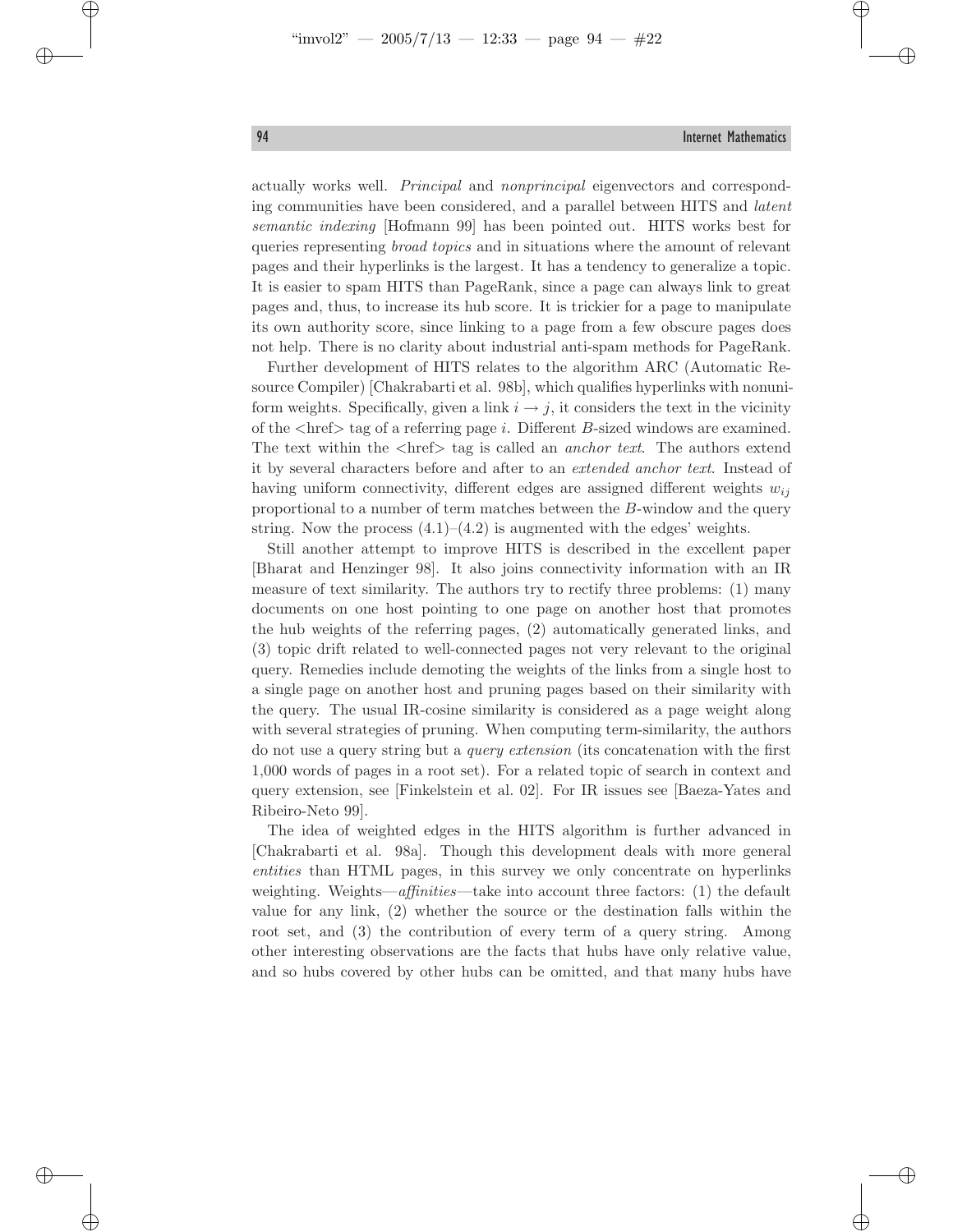✐

✐

✐

✐

heterogeneous collections of links that have to be distinguished (in this regard, see [Bar-Yossef and Rajagopalan 02]).

Different improvements, such as the ones described above, resulted in a project called CLEVER that is an extension of HITS [IBM 99].

Finally, the probabilistic foundations of HITS and, in particular, the PHITS algorithm are discussed in [Cohn and Chang 00]. PHITS is based on *latent semantic indexing* (LSI) [Hofmann 99]. An LSI assumption of the existence of k unknown (*latent*) concepts leads to another development [Achlioptas et al. 01]. In principle, a page importance as an authority or as a hub can be conditioned by each of the k topics leading to  $n \times k$  authority and hub matrices **x** and **y**. Using the distributions of terms per topic and a distribution of topics per query, the authors develop the SP algorithm that is a  $k$ -dimensional latent semantic analysis version of HITS.

In pre-Internet times, concepts similar to hubs and authorities (of *index* and *reference* nodes) were suggested in [Botafogo et al. 92]. Another early development belongs to Frisse [Frisse 88]. He suggests to increase a page's relevance if pages to which it links are relevant to a query. His paper is also interesting in another regard: the importance of a node representing a piece of medical information is combined from (1) the importance of its forward links and (2) its term-relevance to a query. Therefore, this development already combines linkbased and textual relevance. Many ideas similar to PageRank and to HITS are suggested in the Social Network analysis literature. References can be found in the *Status or Rank Prestige* (Section 5.3) and the *Correspondence Analysis* (Section 8.6) sections of the monograph, *Social Networks. Methods and Applications* [Wasserman and Faust 94].

### 4.2. Random Walk Models for Hubs and Authorities

The SALSA (Stochastic Approach for Link-Structure Analysis) algorithm, introduced in [Lempel and Moran 00, Lempel and Moran 01], utilizes a random walk on two sides of a bipartite graph, authorities (pages with nontrivial in-degree) and hubs (pages with nontrivial out-degree), associated with the query subgraph similar to HITS. To define, for example, the authority random walk, consider transitions consisting of double moves, first back from  $i$  and then forward to  $j$ :

$$
a_{ij} = \sum_{k \to i, k \to j} \frac{1}{in \text{deg}(i)} \frac{1}{out \text{deg}(k)}.
$$

It is shown that for an irreducible component the solution can be found in a closed form of a normalized in-degree. The generalization is made for weighted links. The authors report that, in comparison with HITS, SALSA is less vulnerable ✐

✐

✐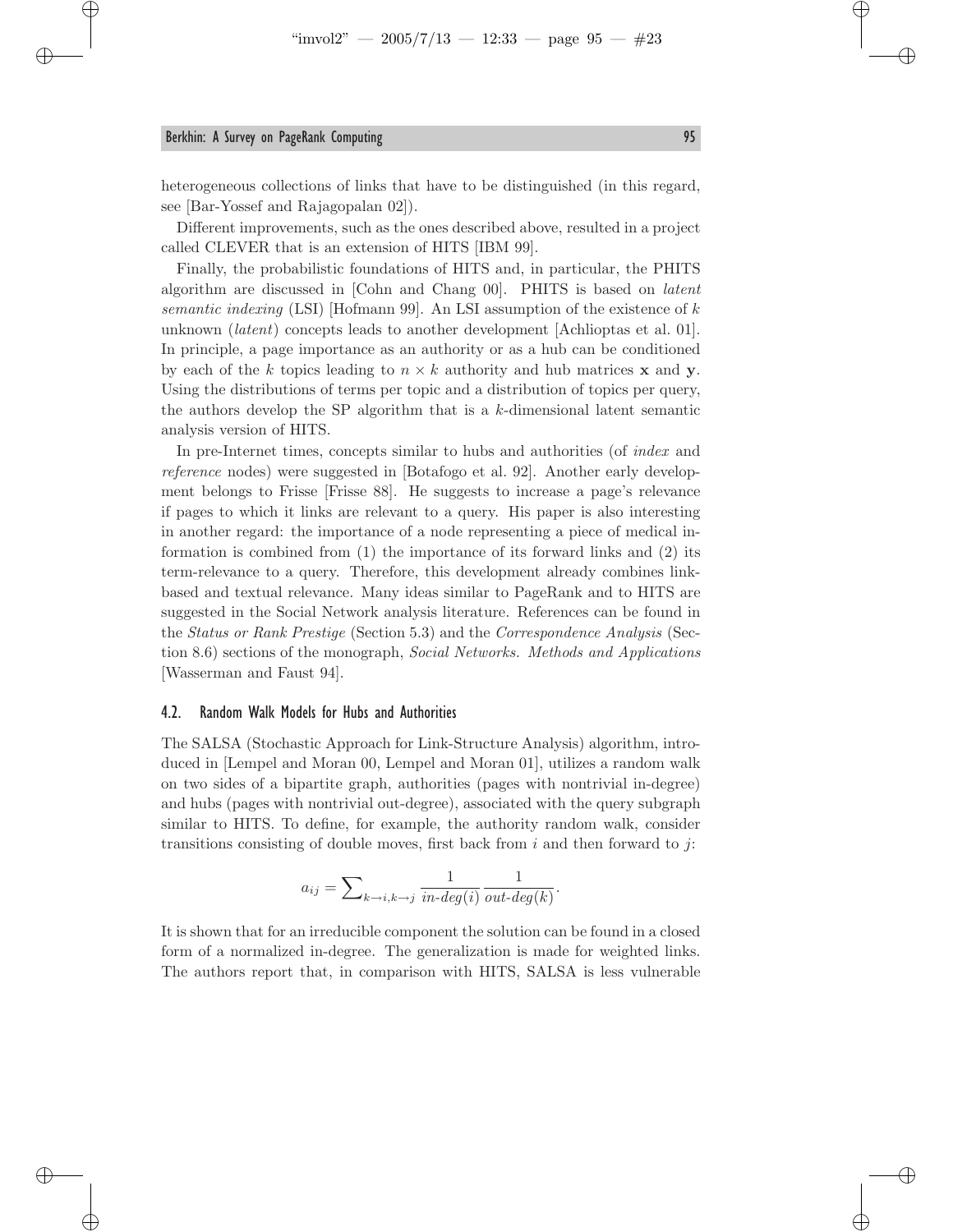✐

✐

✐

✐

to the *tightly knit community* (TKC) effect that occurs when a small number of links are strongly interconnected.

A very appealing attempt was made to provide a model for hub/authority vectors that incorporates teleportation [Rafiei and Mendelzon 00]. For example, the authors consider a transformation

$$
x_j^{(k+1)} = c \sum_{i \to j} y_i^{(k)}/out\text{-}deg(i) + (1-c)v_j/2.
$$

This opens a venue for personalization under the favorable conditions of working in a small subgraph and dealing with a symmetric matrix. While the authors start with the intent of adding teleportation to the HITS framework, due to the presence of a denominator *out-deg*(i), they essentially reintroduce SALSA with teleportation. SALSA with teleportation has the distinction of being rediscovered in [Ng et al. 01a] under the name Randomized HITS.

# 4.3. Other Models

Here, we briefly survey some other interesting ideas representing diverse theoretical developments in the field.

A major shortcoming of HITS, a potential "topic drift," has led to many efforts. Some of them are described in the previous subsections, but some went further in the direction of changing the basic underlying model. Borodin et al. carefully analyze both HITS and SALSA and suggest a number of modifications [Borodin et al. 01, Borodin et al. 05]. One proposition is, for example, to still compute the authority score  $x_j$  as a sum of hub scores  $y_i$  over all  $i \rightarrow j$ but, when computing the hub scores  $y_i$ , to only retain pages j corresponding to the K currently highest authorities. Here,  $K$  is an algorithm parameter. The motivation is the fact that mediocre authorities are not actually clicked on in "real search" and, therefore, should not count. The resulting algorithm is called Hub-Threshold HITS. The authors also investigate a Bayesian approach to estimate the probability of the link  $i \rightarrow j$ . In addition to the Hub-Threshold HITS and the Bayesian algorithm, the authors suggest other algorithms to construct authority vectors on directed graphs, including the HITS-SALSA "hybrid," the Hub-Averaging algorithm, the Authority-Threshold algorithm, and the Simplified Bayesian algorithm. They analyze stability and rank stability, mentioned previously, along with other mathematical properties of these algorithms.

So far in dealing with a page, we only considered its immediate predecessors and successors. Distant nodes project their influence indirectly through a surfing process. Mathematically, it corresponds to a *first-order* Markov model. A model that directly takes into account more distant relatives with progressive damping factors is also possible (see [Kleinberg 99, Section 5.1.1]). For example, Marchiori

# 96 **Internet Mathematics**

✐

✐

✐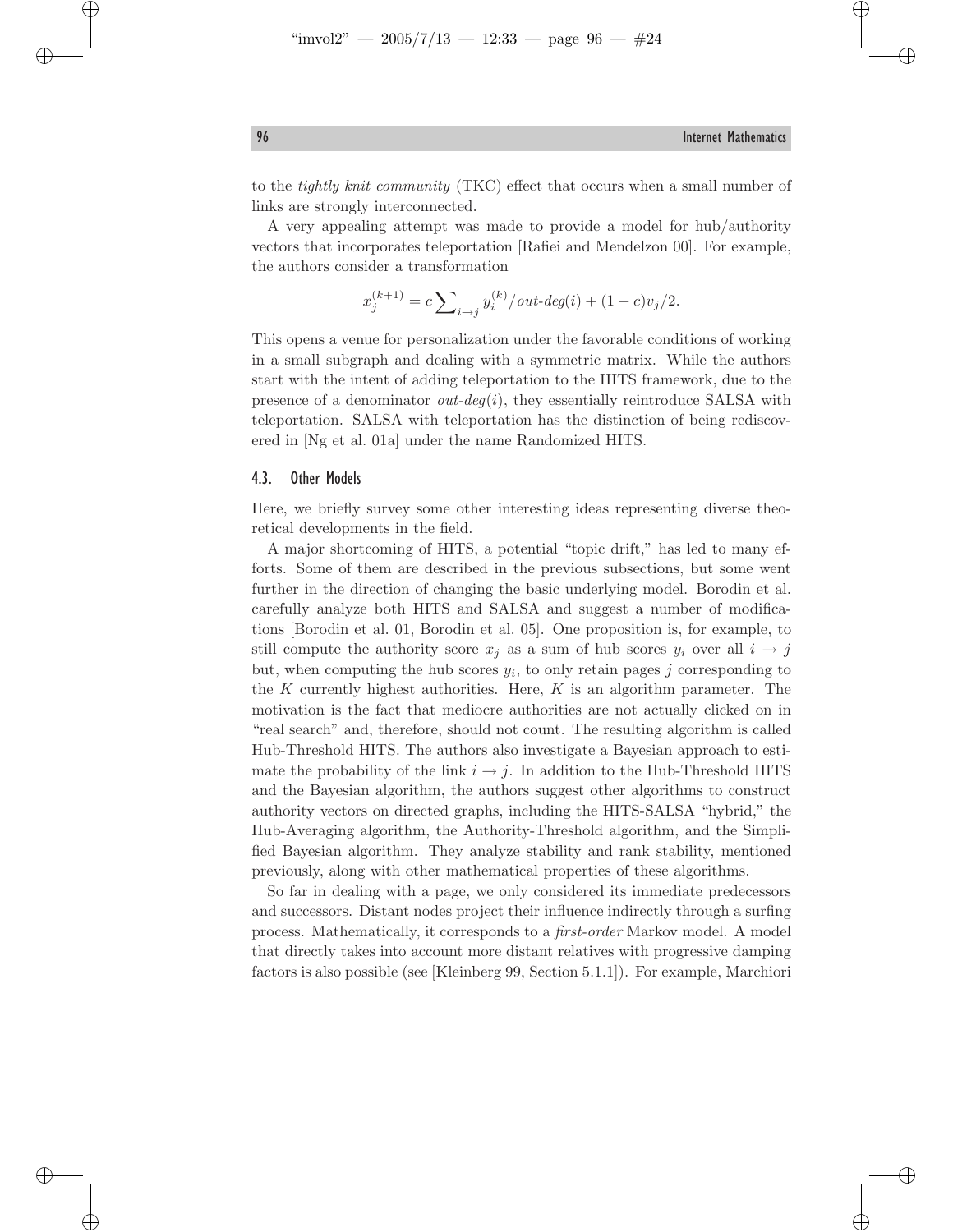✐

✐

✐

✐

[Marchiori 97] considers the influence of whole paths  $\pi = \ldots \rightarrow i_3 \rightarrow i_2 \rightarrow i_1 \rightarrow j$ pointing to  $j$  via the formula

$$
y[j] = \sum_{\pi \in \Pi(j)} F \cdot x[i_1] + F^2 \cdot x[i_2] + F^3 \cdot x[i_3] + \dots,
$$

where  $\Pi(i)$  is a set of paths pointing to j and F is a factor,  $0 < F < 1$ . One of the earliest authority measures ever is the Katz index [Katz 53]

$$
y_j = \sum_{k \ge 1} \sum_i F^k L_{ij}^k,
$$

where  $L^k$  is the kth power of the adjacency matrix. Keeping only one term  $(k = 1)$  of this index, we get the sum of the elements of a column of the adjacency matrix  $\sum_i L_{ij}$  known as *In-Degree*, probably the simplest authority index of all. Unfortunately, it is extremely sensitive to spam.

The idea of a hub was further developed by [Bharat and Mihaila 01] into the concept of an *expert* page: a page specifically created to direct users towards resources, or operationally, a page about a certain topic having links to many non-affiliated domains.

Ding et al. attempt to find a framework unifying the PageRank and HITS models [Ding et al. 01]. Both PageRank and HITS become two extreme cases in continua of algorithms that depend on the normalization used to produce a transition matrix  $P$  from an adjacency matrix  $L$  (no normalization in HITS, dividing by  $deg(i)$ ,  $P = D^{-1} \cdot L$ , in PageRank).

Another approach to PageRank computing is advocated in [Abiteboul et al. 03]. It is also applicable in conjunction with focused crawling and online, when the whole web graph is not yet constructed. The authors prove that it is not necessary to visit each page once per iteration. Instead, it is possible to focus on important pages as soon as each page is visited frequently enough! Two numbers, cash  $c_i$  and history  $h_i$ , are associated with each page i. They are initialized to  $1/n$  and 0. At each iterative step some page i is selected (with unequal but positive probability). Then, its history is accumulated and its cash is distributed and reset. (The overall cash is preserved, but the overall history  $H = h_1 + \cdots + h_n$  increases.) Under broad assumptions, it is proved that the estimates  $(h_i + c_i)/(H + 1)$  or simply  $h_i/H$  converge to PageRank. This significant computational development is presented in Algorithm 3 (On-Line Importance Computing), where for simplicity we assumed that a graph is strongly connected.

Tomlin starts with the observation that a random surfer model is a special case of a network flow problem on a directed graph [Tomlin 03]. Imagine that a

✐

✐

✐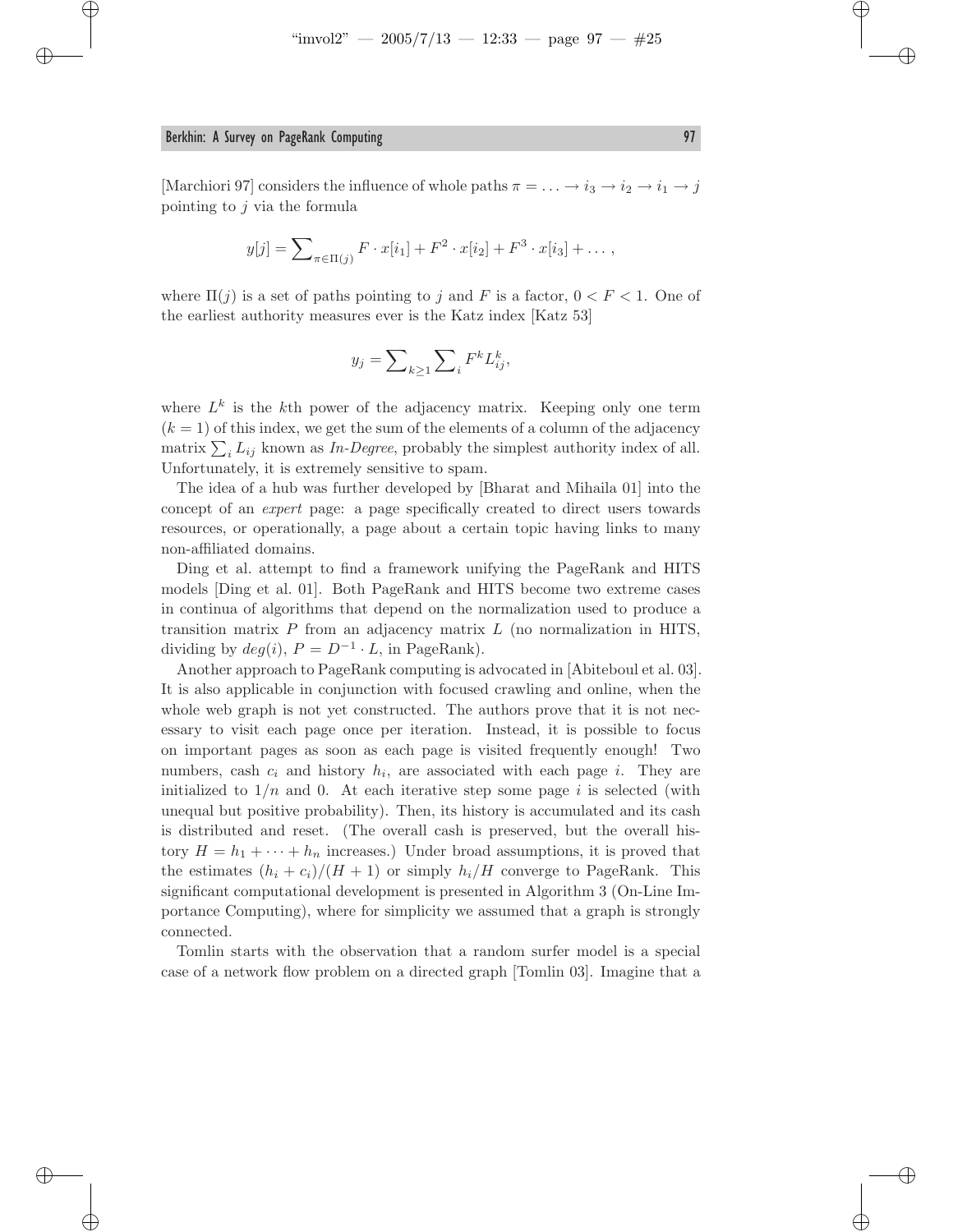✐

✐

✐

✐

| Algorithm 3. (OPIC.)                          |
|-----------------------------------------------|
| <b>Input:</b> Given link data L               |
| <b>Output:</b> Compute PageRank p             |
| begin                                         |
| Initialize $c_i = 1/n$ , $h_i = 0$ , $H = 0$  |
| repeat                                        |
| select $i$ randomly with non-zero probability |
| $h_i+=c_i$                                    |
| for each $i \rightarrow j$ do                 |
| $c_i+=c_i/deg(i)$                             |
| end                                           |
| $H+=c_i$                                      |
| $c_i=0$                                       |
| until <i>converged</i>                        |
| for each i do                                 |
| $p_i = (h_i + c_i)/(H + 1)$                   |
| end                                           |
| end                                           |
| return $p$                                    |

 $p_{ij}$  fraction of users follows from i to j during a time unit, so that total incoming j-traffic is  $P_j = \sum_{i \to j} p_{ij}$ . For simplicity we will assume strong connectivity. In the random surfer model we explicitly set  $p_{jk} = P_j/deg(j)$ . In a network flow framework, all we have to satisfy is the *conservation* requirement: for each j incoming and outgoing traffic coincides, i.e.,

$$
P_j = \sum_{i \to j} p_{ij} = \sum_{j \to k} p_{jk}.
$$
\n(4.3)

As soon as constraints consisting of the conservation requirement (4.3) and a normalization requirement  $\sum_{i,j} p_{ij} = 1$  are satisfied, we are free to chose any p. Following the famous publication [Jaynes 57], it is suggested to maximize the entropy  $-\sum_{ij} p_{ij} log(p_{ij})$  subject to introduced constraints. A standard matrixbalancing algorithm for maximum entropy problems is considered. Still another attempt to build PageRank subject to certain constraints (of desirability for certain pages to have particular PageRank) is presented in [Tsoi et al. 03].

Four different modifications to the PageRank model take page decay (link rot) into consideration [Eiron et al. 04]; see also [Bar-Yossef et al. 04]. The guiding principle of this development is to reduce the PageRank of pages having links to bad pages (e.g., 404 HTTP return code). For example, a "push-back" modification returns a fraction of a current bad page PageRank value to its contributors. It is shown that, algebraically, it means that a usual transition

✐

✐

✐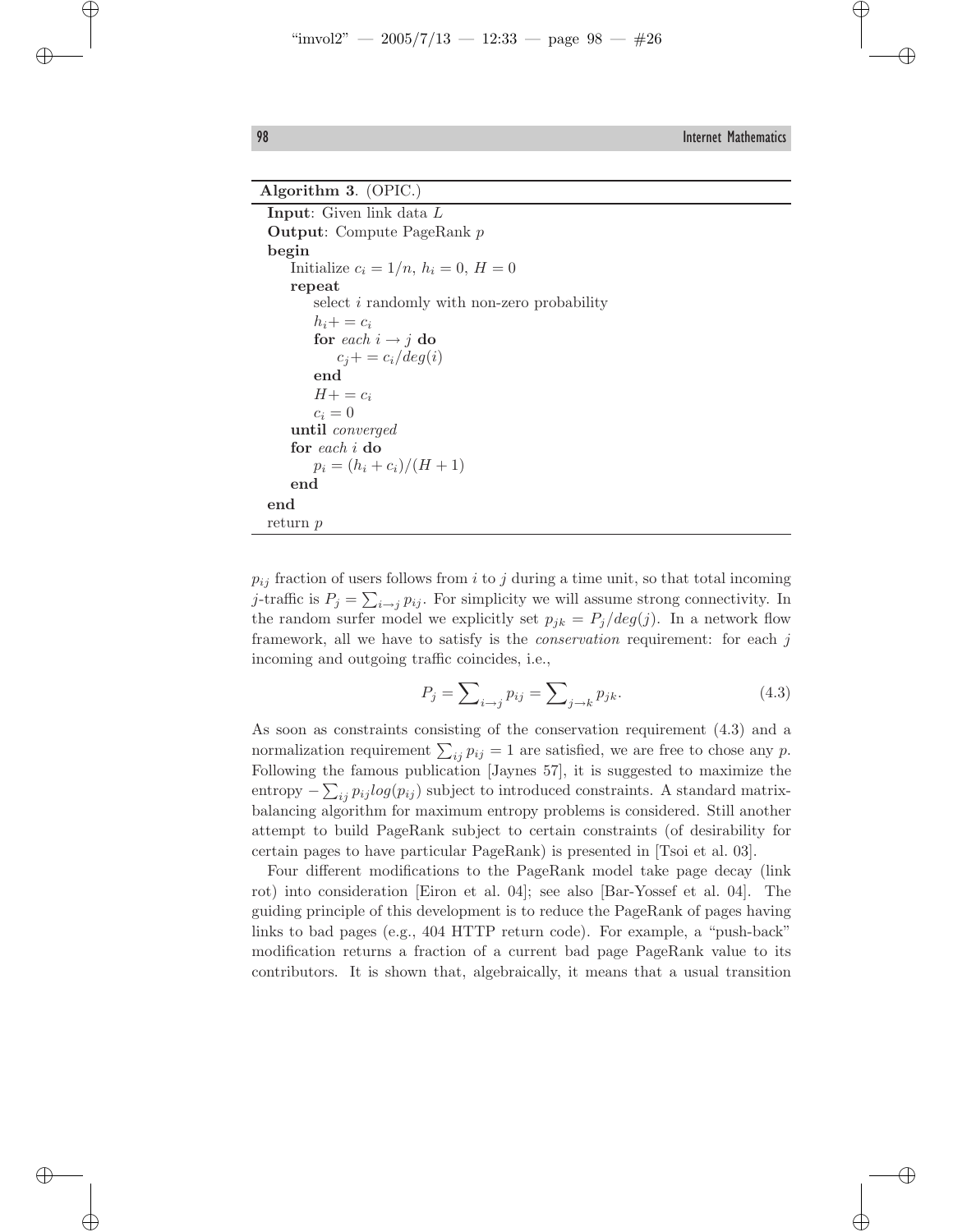✐

✐

✐

✐

matrix  $P$  is multiplied on the right by some row-stochastic matrix  $B$ . Another simpler suggestion, the "self-link" algorithm, is to introduce self-links that are followed with some page-dependent probability  $\gamma_i$  inversely proportional to the number of bad out-links. A self-link always promotes a page authority.

Xi et al. concentrate on the generalization of underlying data [Xi et al. 04]. While previous models worked with web hyperlinks, the authors add into play users (*social network*) and, in principle, other objects of different types. While links between objects of the same type, *intra-links*, were traditionally used to build authority vectors on directed graphs, now we also have *inter-links* that link objects of different types. They suggest a framework, *link fusion*, incorporating different authority weights, one per type, that are reinforced through both intraand inter-links.

### 4.4. Other Applications

The outstanding popularity of PageRank in web search ranking naturally suggested its use in other contexts. In order to keep our focus on the major application of scoring web page authorities, we only briefly review some of them. Many other examples can be found in the extensive literature on random walks and Markov chains.

It is appropriate to start with two applications of PageRank in web search technology itself other than for ranking search results. The first application deals with the important topic of spam, pages that try fraudulently to mislead search engines about their importance. Among others, spam practices include adding to a page some good unrelated content (sometimes in invisible font) to increase its coverage and creating artificial pages that link to a spam target. Since the smallest PageRank of a page i equals  $cv_i = c/n$  under the assumption of uniform teleportation, creating  $M$  supporting links immediately guarantees a score of at least  $m = Mc/n$  for a spam page (actually  $1/(1-c^2)$ ) times more when a spam target links back to supporting pages). A judicial use of trusted pages to which to teleport instead of uniform teleportation is suggested in [Gyöngyi] et al. 04b]. The resulting PageRank is called TrustRank. It can be used in spam detection [Gyöngyi et al. 04a] through careful approximation of  $m$  (effective mass) with the linear combination of PageRank and TrustRank.

Another important problem in web search is deciding on what to crawl. Naïve crawling of everything is infeasible and has no point since certain sites can be crawled almost indefinitely. Therefore, crawlers are designed to pay more attention to some pages than to others. They do so based on *importance metrics* associated with each of the existent pages [Cho and Garcia-Molina 00]. PageRank constitutes a valuable instance of such a metric. Topic-specific PageRank may

✐

✐

✐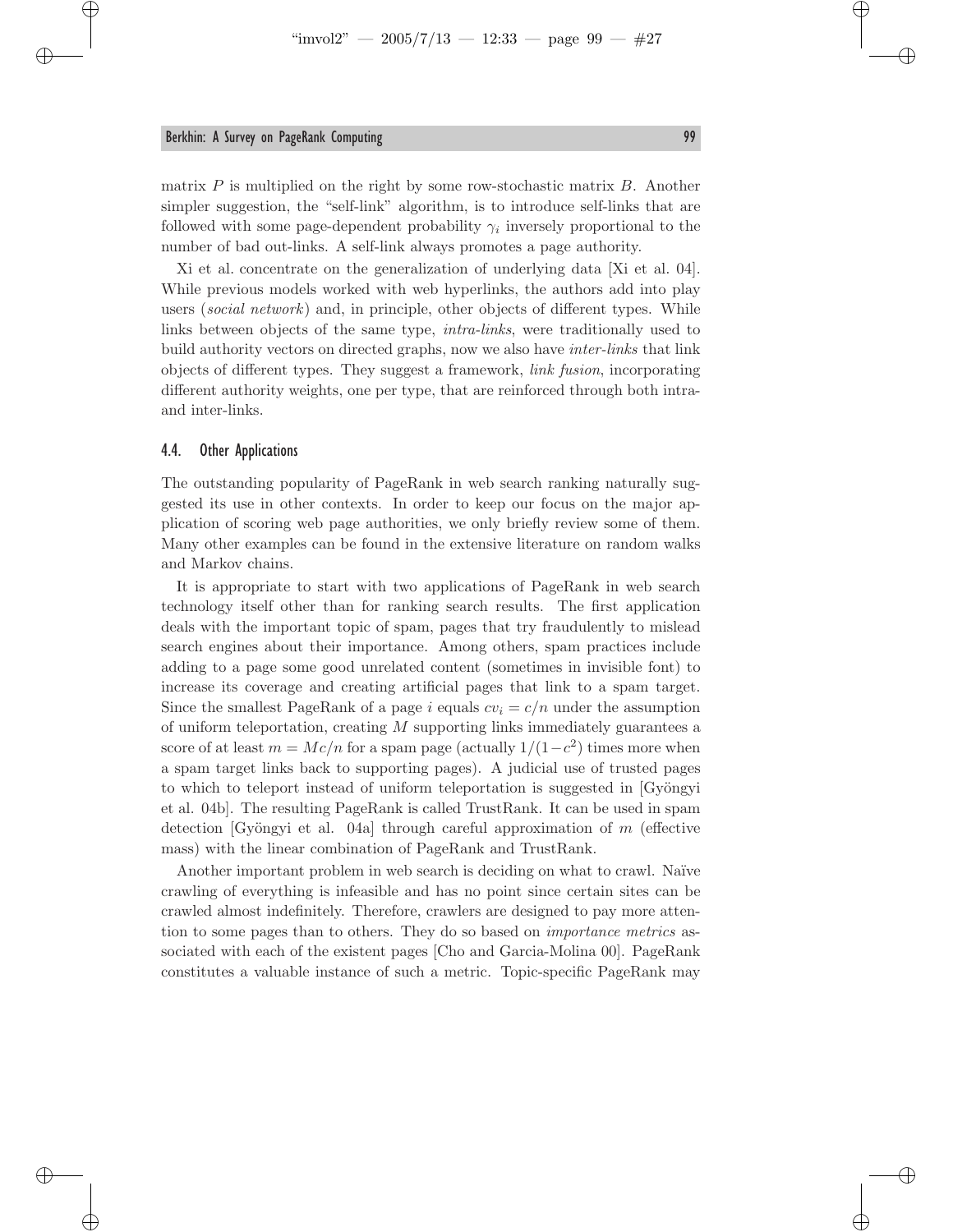$\oplus$ 

✐

✐

✐

serve as an importance metric for a focused crawler [Chakrabarti et al. 99, Abiteboul et al. 03].

A *Trust Network* is a directed weighted graph of users where an edge  $i \rightarrow j$ with weight  $s_{ij}$  represents the trust (agent) i has to j. For our purpose, semantics and application of trusts are not important. In particular, we will assume that  $0 \leq s_{ij} \leq 1$ . It is important that trusts reflect a local *i*th viewpoint of its outneighbors, and furthermore it is very desirable to have global reliability weights of a distant j. For example, a recommender system would weight different jth ratings according to their reliability. Reliability could be  $i$ -personalized (onenode teleportation) or uniform (uniform teleportation). Restricting ourselves to a uniform case, we can define global reliability by using a random surfer model, in which a surfer moves from agent i to agent j with probability  $s_{ij}/\sum_{i\to k} s_{ik}$ . The resulting PageRank is introduced in [Kamvar et al. 03d] under the name EigenTrust. A personalized analog is also very beneficial in a recommender system.

PageRank has been used recently in the context of keyword searching in relational databases when a user does not know its schema [Bhalotia et al. 02] without any query language. A proposed technique is called BANKS (Browsing and Keyword Searching). It models database tuples as nodes and cross references between them as edges. PageRank naturally appears in this context to weight nodes. Along similar lines, a *database graph* corresponding to a relational database and a set of queries is introduced in [Geerts et al. 04]. The objective is to show only the most significant tuples. In a huge database, this objective cannot be served by the traditional ORDER BY operator. The paper contains a significant technical apparatus that is beyond our scope. Briefly, two database tuples i and j are linked,  $i \rightarrow j$ , with respect to the set of queries if j is a valid target for a query with sources i. Now, a random walk can be defined, and PageRank or HITS can be constructed.

To further illustrate applications of a random surfer model, we point out two examples. The first example is learning word dependencies in natural language processing [Toutanova et al. 04]. The second example is the problem of rank aggregation. When one has multiple partial orderings over a set of indices  $1:n$ , it is desirable to find a permutation that minimally violates the given orderings. An example application is relevance in meta-search. One elegant way to solve this problem is to associate it with the problem of a random walk over 1:n. Dwork et al. suggest several such models [Dwork et al. 01]. For example, starting at i, with equal probability select one of the given partial orders, and then with probability  $1/(k+1)$  move to one of the k indices preceding i in this partial order or stay at i. The resulting PageRank provides a score that is used to construct aggregated order.

✐

✐

✐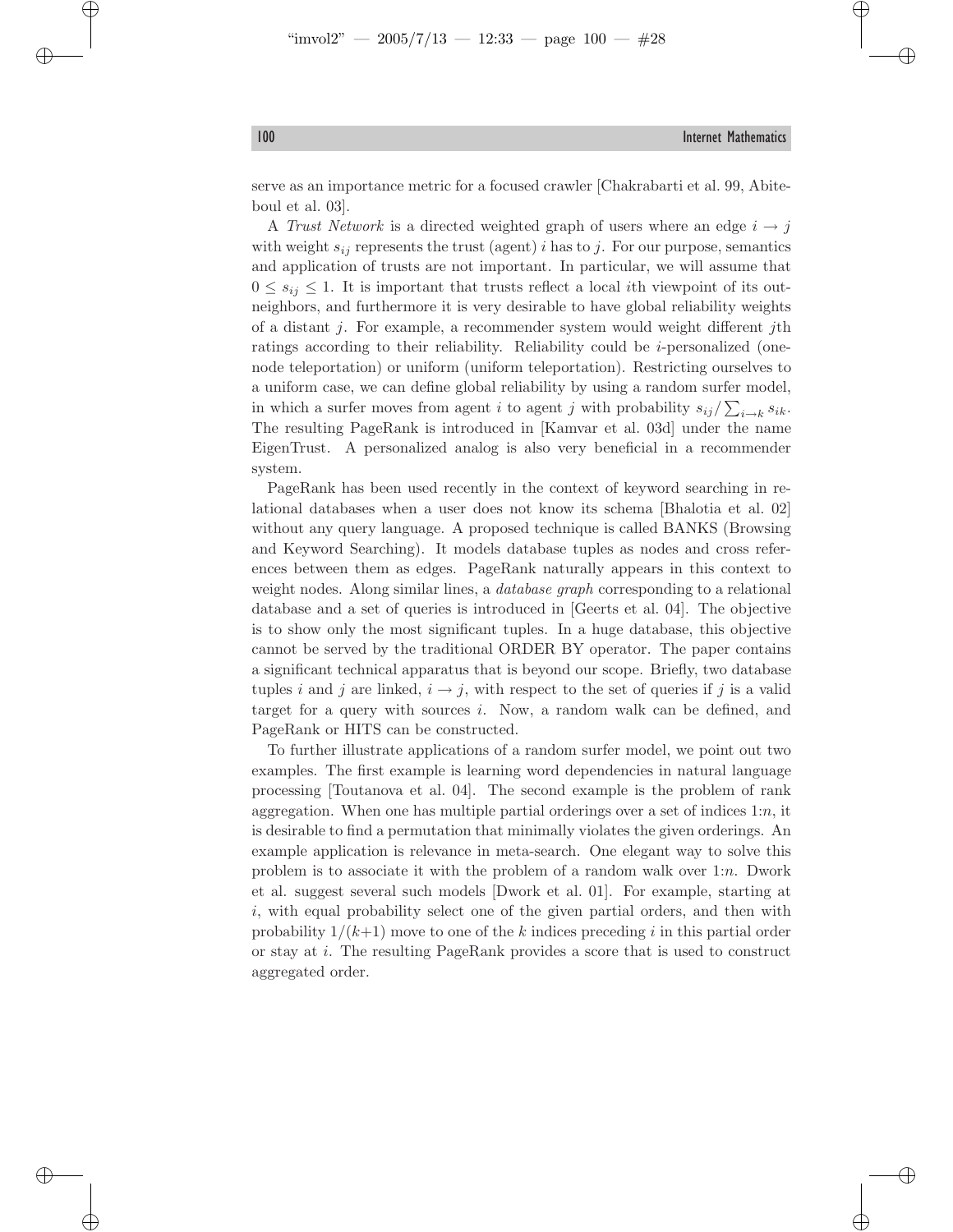✐

✐

✐

✐

# 5. Personalization and PageRank Sets

Among the many approaches to customization of search such as, for example, those based on user profiles, we deal in this section with personalization that utilizes PageRank.

Computation of PageRank is fundamentally an offline process. In this regard it has an advantage over the HITS algorithm performed online, since its query time is small. On the other hand, while HITS depends on a particular query, PageRank is query-blind. It relies on nothing particular to an individual search. The idea of using a nonuniform teleport to personalize PageRank was proposed early in [Brin and Page 98, Page et al. 98]. Adequate technology to implement this idea was developed gradually. For an overview of many personalization efforts, see [Haveliwala et al. 03a].

### 5.1. Topic-Sensitive PageRank

The idea of a topic-sensitive PageRank is developed in [Haveliwala 02b]. To compute topic-sensitive PageRank, a set of top topics  $T_j$  from some hierarchy (16 topics from ODP in this study) are identified, and instead of the uniform personalization vector v in  $(2.4)$ , a topic specific vector  $v_{(i)}$ ,

 $v_{(j)i} = 1/|T_j|$ , if page i belongs to topic  $T_j$ , and  $v_{(j)i} = 0$  otherwise, (5.1)

is used for teleportation leading to the topic-specific PageRank  $p_{(j)}$ .

To ensure irreducibility, pages that are not reachable from  $T_j$  have to be removed. (Another solution would be to allow a mixture with a small fraction of the uniform teleportation distribution.)

With respect to the usage of topic-sensitive PageRank, two scenarios are discussed. In the first scenario, the appropriate topic is deduced from the query. In the second scenario, some context is provided. When the topic is deduced from the query, we set probabilities

$$
P(T_j|query) \propto P(T_j) \prod_{terms \in query} P(term|T_j).
$$
 (5.2)

✐

✐

✐

 $\oplus$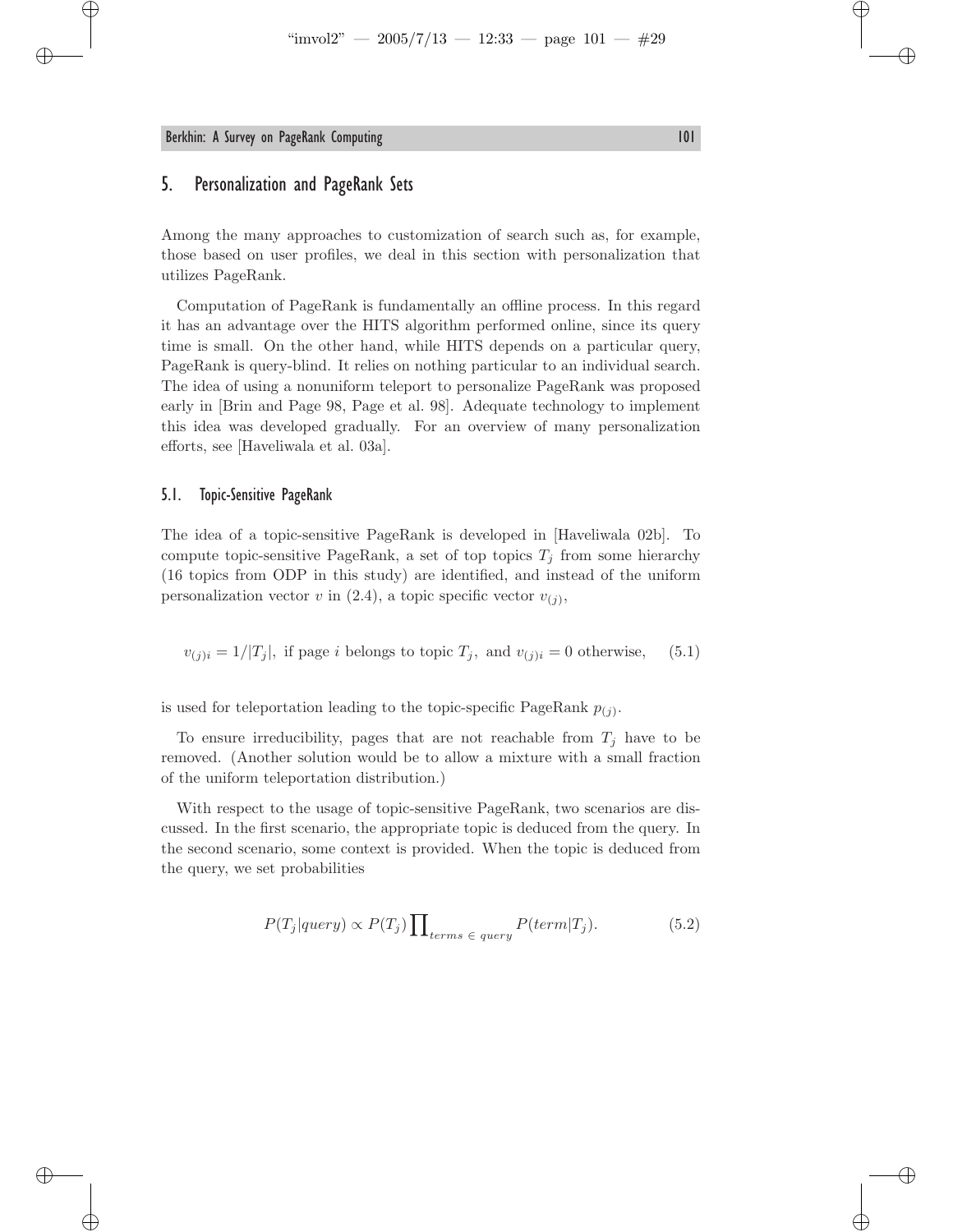✐

✐

✐

✐

A (soft) query-specific PageRank is now defined as a blend of topic-specific PageRanks

$$
p_i = \sum_j P(T_j | query)p_{(j)i}.
$$

Maintaining about one hundred topic-sensitive PageRanks is feasible. While the described approach provides for personalization indirectly through a query, userspecific *priors* (e.g., directly selected by a user) can be taken into account in a similar fashion. Overall, in different demo versions this type of personalization is used the most, which indirectly confirms its practical usefulness.

## 5.2. Block Personalization

If we restrict personalization preferences to domain (host) blocks, the blockRank algorithm provides clear opportunities. Following [Kamvar et al. 03b] and using the notation of Section 3.3, we utilize equations

$$
b = pageRank(\tilde{P}, \tilde{v}, \tilde{v}),
$$
\n
$$
(5.3)
$$

$$
p = pageRank(P, s, v). \tag{5.4}
$$

Personalization is achieved by using nonuniform teleportation  $v$ . Here, the construction of  $\tilde{v}$  (from v by aggregation) and of an initial guess s for the overall process (from b and local PageRanks) remains the same as in the blockRank algorithm. What is different is the nonuniform choice of teleportation vector v. Picking an arbitrary v is infeasible; therefore, only  $N$  degrees of freedom are allowed: instead of v, we deal with an N-dimensional personalization  $v_N$ . The surfer travels over the web and from time to time teleports to one of the hosts (home pages) proportionally to distribution  $v_N$ . Computing personalized blockRank b this way is much easier than computing p, since  $N \ll n$ . A full teleportation vector is defined as  $v(j) = v_N(J)p(j|J)$ , and a conditional probability  $p(j|J)$  can be identified with components of the Jth local PageRank  $l_I(i)$ .

Though a few iterations to approximate  $p$  in  $(5.4)$  would suffice, even that is not feasible in query time for a large graph. On the other hand, this development is very appealing since block-dependent teleportation constitutes a clear model.

# 5.3. Scaled Personalization by Jeh and Widom

We now describe the outstanding results of [Jeh and Widom 02b]. The authors developed an approach to computing *Personalized PageRank vectors* (PPV). Each PPV is a solution of the equation (in this subsection we use notation  $C = 1 - c$  for consistency with the paper)

$$
p = (1 - C)P^{T}p + Cv,
$$
\n(5.5)

✐

✐

✐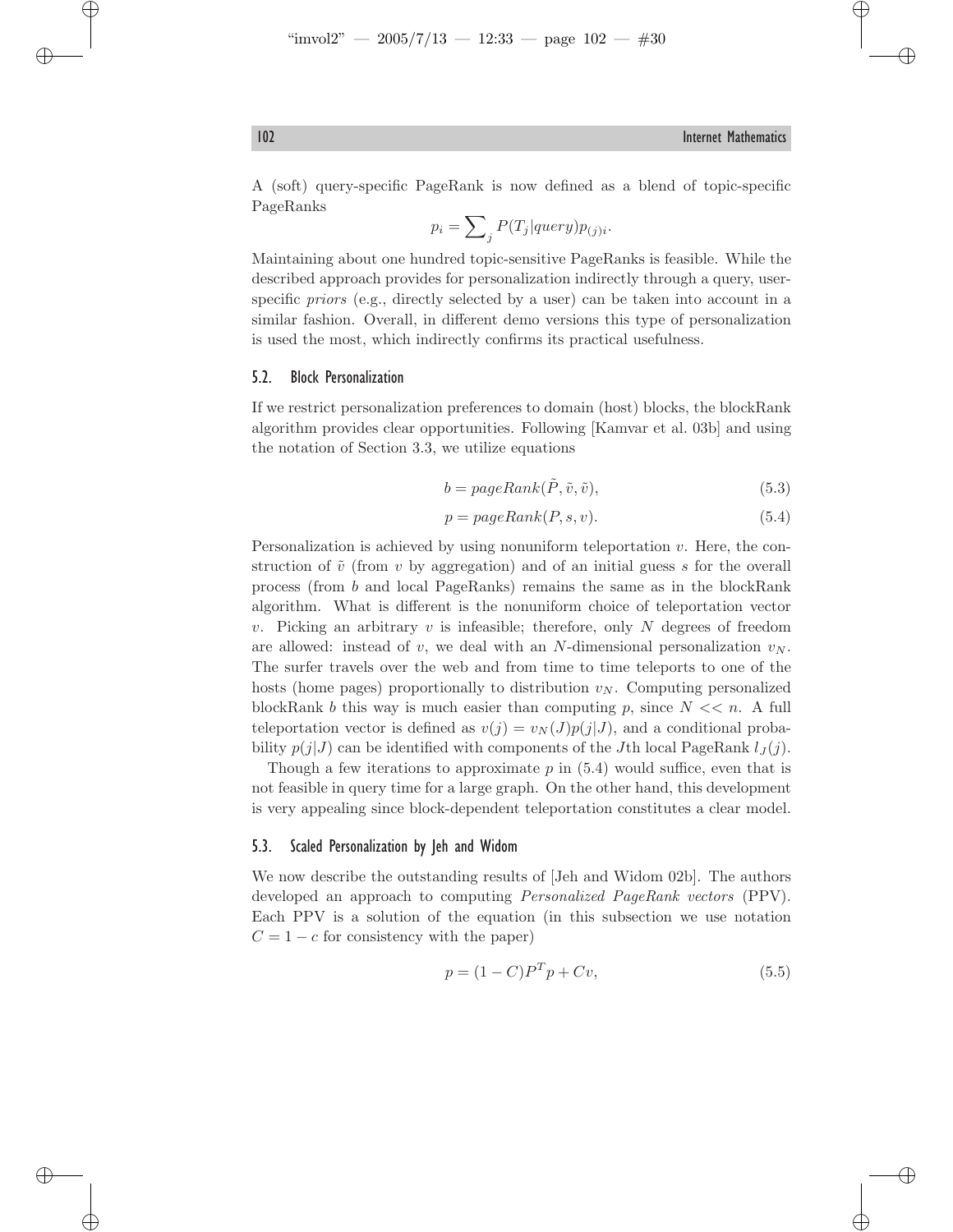✐

✐

✐

✐

where the personalization vector  $v$  relates to user-specified bookmarks with weights. More specifically, v is a linear combination of some *elementary* vectors  $x_a(i) = \delta_{ai}$  (each teleporting to a single "bookmark" page a)

$$
v=\sum\nolimits_a g_a x_a.
$$

If, for example,  $g_a = 1/n$ , we get  $v = e$ , and p is a uniform PageRank. The authors suggest a framework that, for bookmarks a belonging to a highly linked subset of hub pages H, provides a scalable and effective solution to build PPV. Let  $r_a = (r_a(b))$  be a solution of Equation (5.5) corresponding to a basis  $v = x_a$ . A general PPV can be expanded in a linear sum of such basis vectors  $r_a$ . We would like to provide some intuitive justifications before diving into technical details. The presented framework shares three common practices: (1) it leverages already precomputed results, (2) it provides cooperative computing of several interrelated objects, and (3) it effectively encodes the results. The precomputed objects constitute what is called the *hub skeleton*. They can be leveraged in computing any PPV, since a general PPV projection on a hub can be subtracted and what remains is "simpler" and sparse. To build a projection, the authors express PPV as sums over all the passes connecting two pages: an origin a and a destination b. Longer passes contribute more to a concept of expected Pdistance, but they affect the result less, which brings us to a modified concept of an inverse P-distance. Now we summarize the major achievements of the paper.

• Consider the concept of *expected distance* defined as

$$
d(a,b) = \sum_{t:a \to b} P[t]l(t). \tag{5.6}
$$

Here,  $t = < t_0, t_1, \ldots, t_k >$  varies among all paths or *tours* from  $t_0 = a$  to  $t_k = b$   $(t_j \neq b$  for  $j < k$ ) with potential cycles, length  $l(t) = k$ .  $P[t] =$  $\prod_{j=0:k-1} 1/deg(j)$  is the probability of a tour t according to the uniform random walk model. We set  $d(a, b) = \infty$  if there is no tour from a to b, and we set  $d(a, a) = 0$ . The expected distance is the average number of steps that a random surfer takes to get from  $a$  to  $b$  for the first time. By modifying (5.6) the authors prove that the basis vectors can be expressed in terms of *inverse* P-*distance*

$$
r_a(b) = \sum_{t:a \to b} P[t]C(1-C)^{l(t)}.
$$
\n(5.7)

• Instead of storing *n* elements of  $r_a$ , a sparse partial vector  $r_a - r_a^H$  that has many zeros can be stored. Here  $r_a^H$  is defined as in (5.7), but only tours touching H are used. A tour t touches H if  $t_j \in H$  for some  $0 < j < k$ ; in particular, such tours are at least 2-long. For large, highly linked H most tours touch it, and so a partial vector is sparse.

✐

✐

✐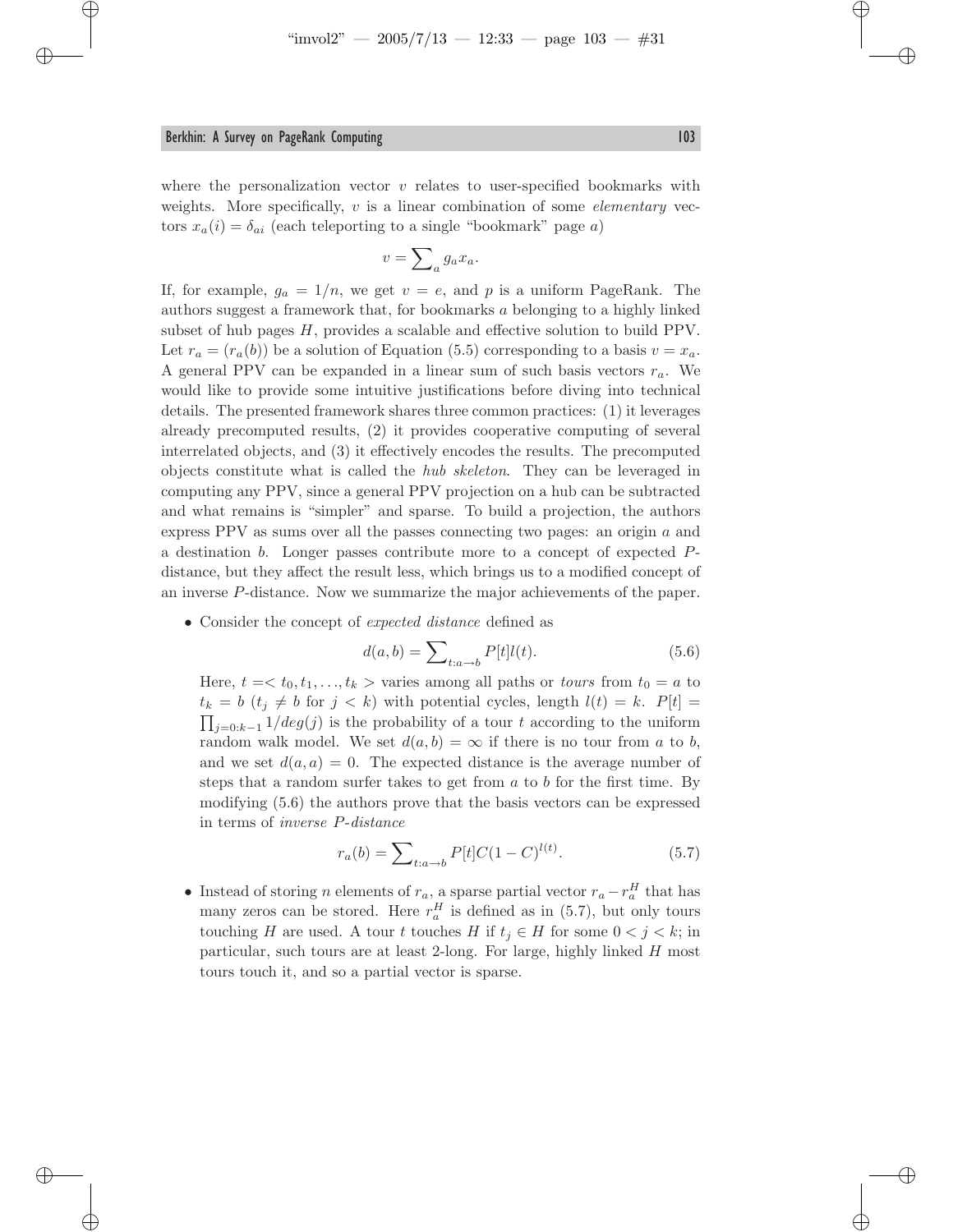✐

✐

✐

✐

• To restore  $r_a = (r_a - r_a^H) + r_a^H$ , the last term is required. It is shown that only a hub skeleton that is the array of values of  $r_a(h)$  over hub pages is needed for this. Beautifully,

$$
r_a^H = \frac{1}{C} \sum_{h \in H} (r_a(h) - Cx_a(h))(r_h - r_h^H - Cx_h).
$$
 (5.8)

• Let  $O(i, a)$  be out-neighbors of a,  $i = 1$ :  $deg(a)$ . From a page a the surfer moves with probability  $(1 - C)/\deg(a)$  to each of  $O(i, a)$ . The following decomposition theorem is proved:

$$
r_a = \frac{1 - C}{\deg(a)} \sum_{i=1:\deg(a)} r_{O(i,a)} + C x_a.
$$

It states that the a-view of the web is an average of  $O(i, a)$ -views of the web for out-neighbors endorsed by a plus extra self-importance.

• The decomposition theorem is instrumental in computing  $r_a$ . Several approximate iterative procedures are suggested. They are used to compute (a) the partial vectors  $r_a-r_a^H$ ,  $a \in H$ , (b) the hub skeleton  $\{r_a(h)|a, h \in H\}$ , and (c) the web skeleton  $\{r_a(h)|a \in G, h \in H\}.$ 

# 5.4. Query-Dependent PageRank

Richardson and Domingos suggest a personalization process that actually modifies the random surfer model [Richardson and Domingos 02]. Their *Intelligent Surfer* takes query q into account:

$$
p_j^{(k+1)} = c \sum_{i \to j} P_q(i \to j) \cdot p_i^{(k)} + (1 - c) P'_q(j). \tag{5.9}
$$

Let  $R_q(j)$  be a measure of relevance between a query q and a page j (TF/IDF) similarity can be used). The authors suggest using

$$
P_q(i \to j) = \frac{R_q(j)}{\sum_{i \to k} R_q(k)}, \qquad P'_q(j) = \frac{R_q(j)}{\sum_{k \in G} R_q(k)}.
$$

Here, both the link weights and the teleportation distribution are defined in terms of the relevance between page content and a query. So, the constructed term-dependent PageRanks are zero over the pages that do not contain the term. Based on this observation, the authors elaborate on the scalability of their approach. Though computing billions of link weights  $P_q(i \rightarrow j)$  is not easy, the idea of blending IR methods into a random walk model is appealing (see also [Chakrabarti et al. 98b, Brin and Page 98]). For the opposite trend of leveraging connectivity data in an IR setting, see [Jeh and Widom 02a].

✐

✐

✐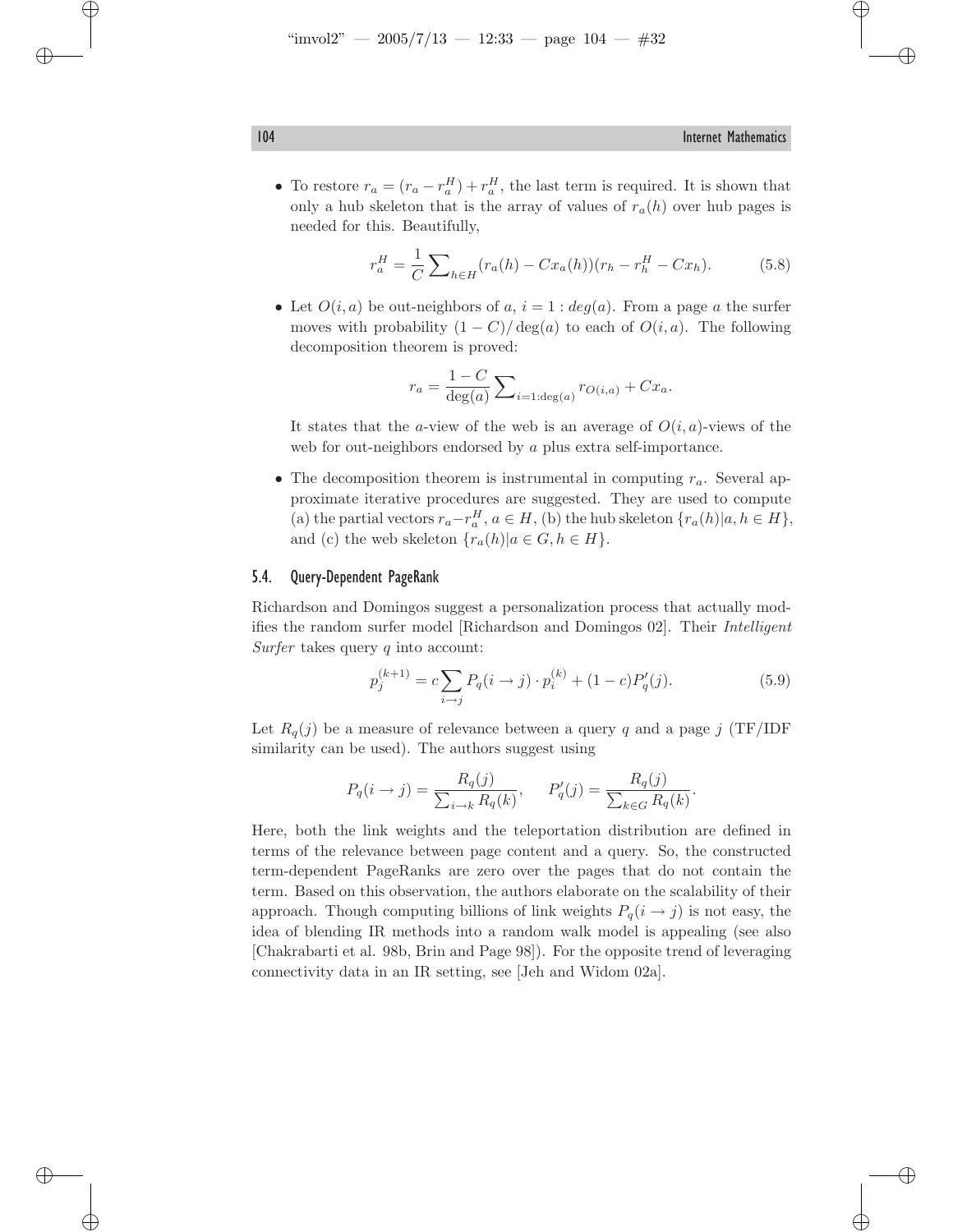### 5.5. Personalization in HITS

✐

✐

✐

✐

Personalization of PageRank has a clear input: the personalization (teleportation) vector v. As we explained in Section 4.2, [Rafiei and Mendelzon  $[00]$ extends the concept of teleportation to authority/hub setting (the authors talk about HITS, but actually it is SALSA). Though they work with a uniform  $v$ , their approach, in principle, can be used for personalization.

Chang et al. have been interested in customization [Chang et al. 00]. They present a way to personalize HITS by incorporating user feedback on a particular page j. One way of doing this is simply to raise page j's authority and to distribute it through the propagation mechanism. This, however, runs into the trouble of an abnormal increase of closely related pages (a phenomenon known as *nepotism*). Instead, the authors suggest an elegant way to increase the authority of a page  $j$  indirectly through a small change in the overall graph geometry that is consistent with user feedback and is comprehensive in terms of effects on other pages. To do so, notice that an authority vector  $x$  is a fixed point of the following transformation:

$$
\bar{x}_j = \sum\nolimits_{k,i} L_{ki} L_{kj} x_i.
$$

Our goal is to increase its jth component. Its gradient  $grad(\bar{x}_i) = {\partial \bar{x}_i / \partial L_{ki}}$  ${L_{kj}}x_i$  can be used to adjust elements  $L_{ki}$  of the original adjacency matrix

$$
\bar{L} = L + \gamma \cdot grad\left(\bar{x}_j\right).
$$

For small  $\gamma$ , Taylor's formula guarantees consistency with feedback (the authors suggest renormalizing  $\overline{L}$ , which would also allow for negative feedbacks). So HITS is invoked twice: first, to compute x and, second, to compute  $\bar{x}$  after a matrix  $L$  is updated. The study is performed not for a query search but on an online index *Cora* of computer science literature. Among other difficulties, implementing this idea for a query search would require inclusion of a page  $j$ into a query subgraph.

# 6. Nuts and Bolts

Computational challenges and the application importance of PageRank led to many special developments facilitating its computation beyond just accelerating its convergence. Those developments are surveyed in this section. In practice, infrastructural issues such as, for example, fast access to link data or appropriate pruning of links are most important in speeding up the computation of PageRank and getting useful results.

✐

✐

✐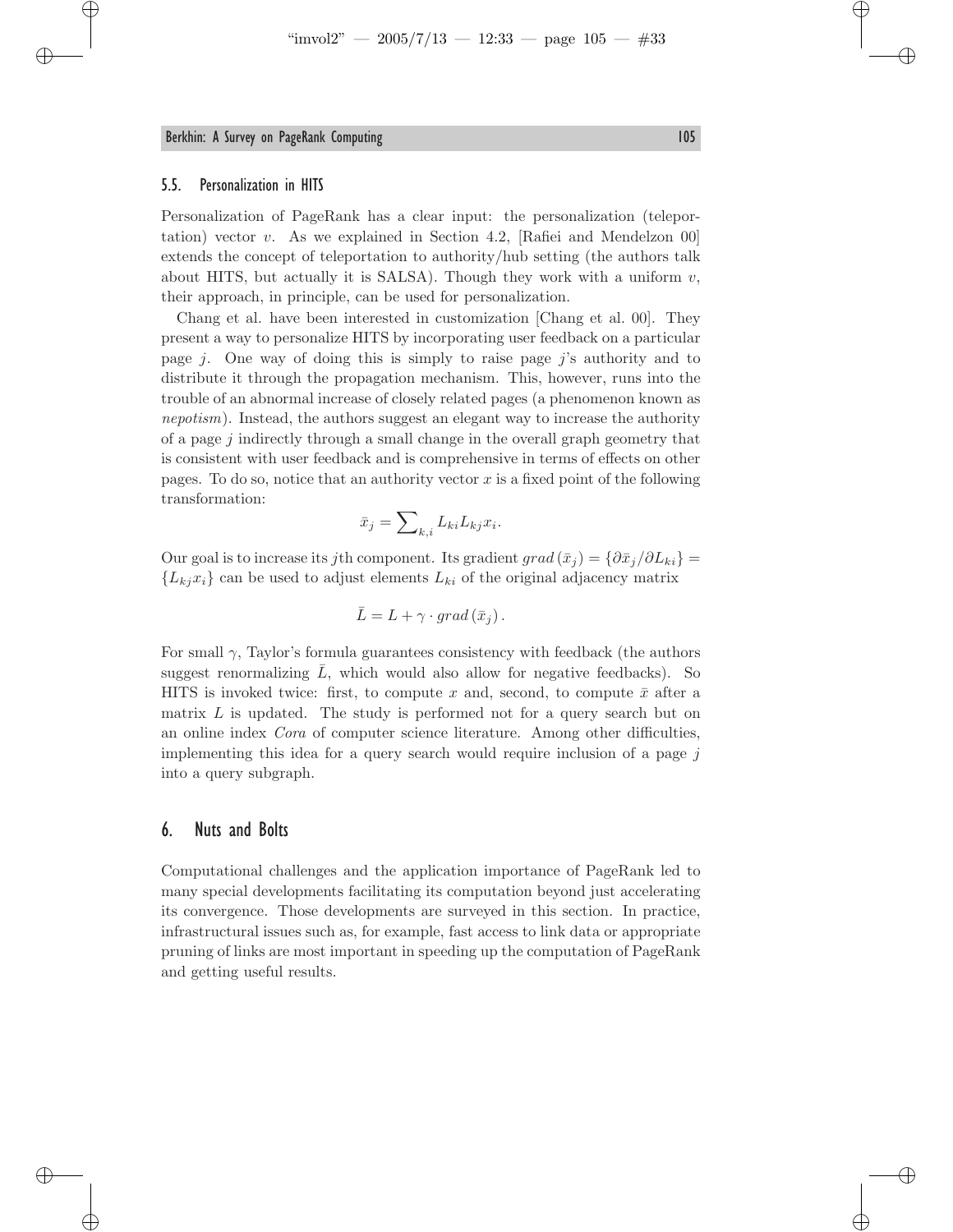✐

✐

✐

✐

# 6.1. Stopping Criteria

The essential question for PageRank computing is how far we would like to iterate. Since our goal is to rank pages, there is no sense to iterate beyond the accuracy that establishes a linear order over the pages (we will see shortly that even this is too restrictive). While the simplest stopping criterion for the iterations (2.1) is  $||p^{(k+1)} - p^{(k)}|| < \epsilon$  in  $L_1$  norm, a more relevant one would be based on an estimation of how the resulting ranking is affected.

The ranking order defines a permutation  $\sigma$  over the pages. Let  $\sigma(i)$  be the rank of page  $i$  (the smaller the better). Classic dissimilarity measures between two ranking orders [Dwork et al. 01] include Kendall tau K distance and Spearman's footrule F distance

$$
K(\sigma_1, \sigma_2) = \# \{ (i < j) \mid sgn \left( (\sigma_1(i) - \sigma_1(j)) / (\sigma_2(i) - \sigma_2(j)) \right) = -1 \}, \quad (6.1)
$$

$$
F(\sigma_1, \sigma_2) = \sum_{i} |\sigma_1(i) - \sigma_2(i)|.
$$
\n(6.2)

Both distances can be normalized, since the maximum values for  $K$  and  $F$  are  $n(n-1)/2$  and  $2|(n+1)/2|$   $\lceil (n-1)/2 \rceil$ , respectively. The introduced concepts have probabilistic significance. For example, Kendall tau distance defines the probability for a random pair of pages to be reversed by two rankings. It alternatively can be interpreted as a maximum likelihood. Asymmetric measures penalizing top results' distortions are used in proprietary software. Ranking measures of controlling convergence have been used in actual numerical studies [Haveliwala 99, Kamvar et al. 03b, Kamvar et al. 03c]. The authors report a good correlation between a simple  $L_1$  convergence and a rank convergence. Our experiments confirm this result, but they also show that at some moment rank convergence reaches its saturation, while  $L_1$  convergence monotonically improves. Therefore, monitoring of a simple  $L_1$  convergence is only good in a certain range. Even more important in the evaluation of rank convergence is the issue of rank stability discussed in Section 3.7. There is no benefit in iterating beyond a bound imposed by rank stability. We do not know of any studies clarifying this point.

Beyond serving as a measure controlling PageRank convergence, Kendall tau distance has another PageRank application. It is rooted in a desire to map PageRank values into a finite set of values, one per range interval. Such a process is called *vector quantization*. Its goal is to encode all the values of PageRank (float-point numbers) by a relatively small number of indices. This allows for a significant compression. Such compression is very important for a generalpurpose PageRank, but even more so for topic-specific PageRanks. As a result of this lossy compression, some violations happen and Kendall tau distance can be used to control the errors [Haveliwala 02a].

✐

✐

✐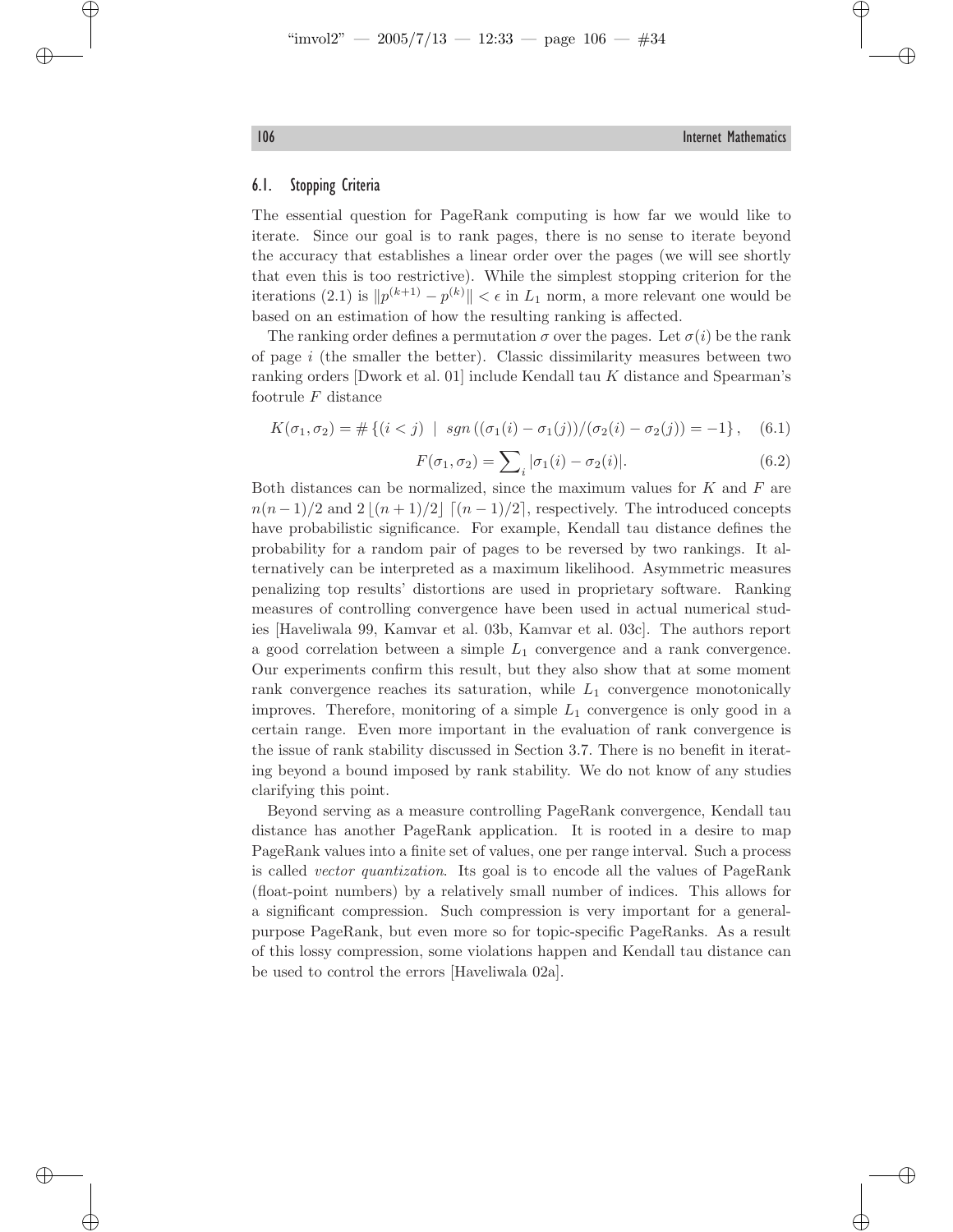✐

✐

✐

✐

A direct application of rank-based measures to PageRank is somewhat beyond the point, since we are not in the business of establishing a linear order for the web. What we actually need is an assertion that ranks within an "average" query result set do not differ wildly [Haveliwala 99]. Result sets for an editorially selected set of queries can be used to monitor convergence, averaging dissimilarity measures imposed by PageRank over each result set. Moreover, in realistic relevance analysis, even a whole recalled result set is too large. Correspondingly, it is important to be able to compare just two *top* k *lists*  $\tau_1$  and  $\tau_2$  corresponding to top results  $D_1$  and  $D_2$  for each order. Those can be different pages and [Fagin et al. 03] analyzes this problem. For example, let  $\sigma \succ \tau$  if  $\tau$  is a restriction of  $\sigma$ . For two top k lists  $\tau_1$ ,  $\tau_2$  we can set

$$
K_{min}(\tau_1, \tau_2) = min\left\{K(\sigma_1, \sigma_2) | \sigma_1 \succ \tau_1, \sigma_2 \succ \tau_2\right\},\
$$

where  $\sigma_1$ ,  $\sigma_2$  are defined on  $D = D_1 \bigcup D_2$ . Assessing results on the top k lists for a set of predefined queries appears to be practical and to reflect application specifics. In reality, rank violations in the first few results have a much more severe consequence for web search than rank violations down the tail. Putting it together, a reasonable modification of, for example, (6.2) can be given by the formula

$$
F'(\sigma_1, \sigma_2) = \sum_{q \in Q} \left\{ \sum_{i \in R(q)} |\sigma_1(i) - \sigma_2(i)|/i^{\gamma} \right\},\,
$$

where a query q goes over a set of predefined queries  $Q$ , i enumerates pages within query result sets  $R(q)$ , and  $\gamma > 0$  discounts results in the tail.

### 6.2. Computing Infrastructure

The major computational cost of PageRank is in matrix-vector multiplication. To understand further reasoning, assume that links  $i \rightarrow j$  are stored in an "array" L that is sorted first by i and then by j, and consider Algorithm  $4$ which implements this operation. This implementation of a sparse multiplication  $y = P<sup>T</sup>x$  accesses components  $x_i$  and edges  $(i, j)$  in a natural order. Alas, vector  $y_i$  is accessed in a random fashion. When it does not fit in memory, disastrous paging happens.

A straightforward improvement is suggested in [Haveliwala 99] and is presented in Algorithm 5. Divide *n* nodes into  $\beta$  blocks of length  $n/\beta$  (the last one is potentially smaller). Let b be a block index. Divide links L into  $\beta$  subsets  $L[b] = \{(i, j) : j \in \text{block } b\}$ , each sorted first by i and then by j. As before,  $x_i$ and edges  $(i,j)$  are accessed in a natural order. In addition, components  $y_i$  of each block b are now in memory and no paging happens. There are different flavors of this idea. Assuming that each time we read  $\alpha$  sources i in memory,

✐

✐

✐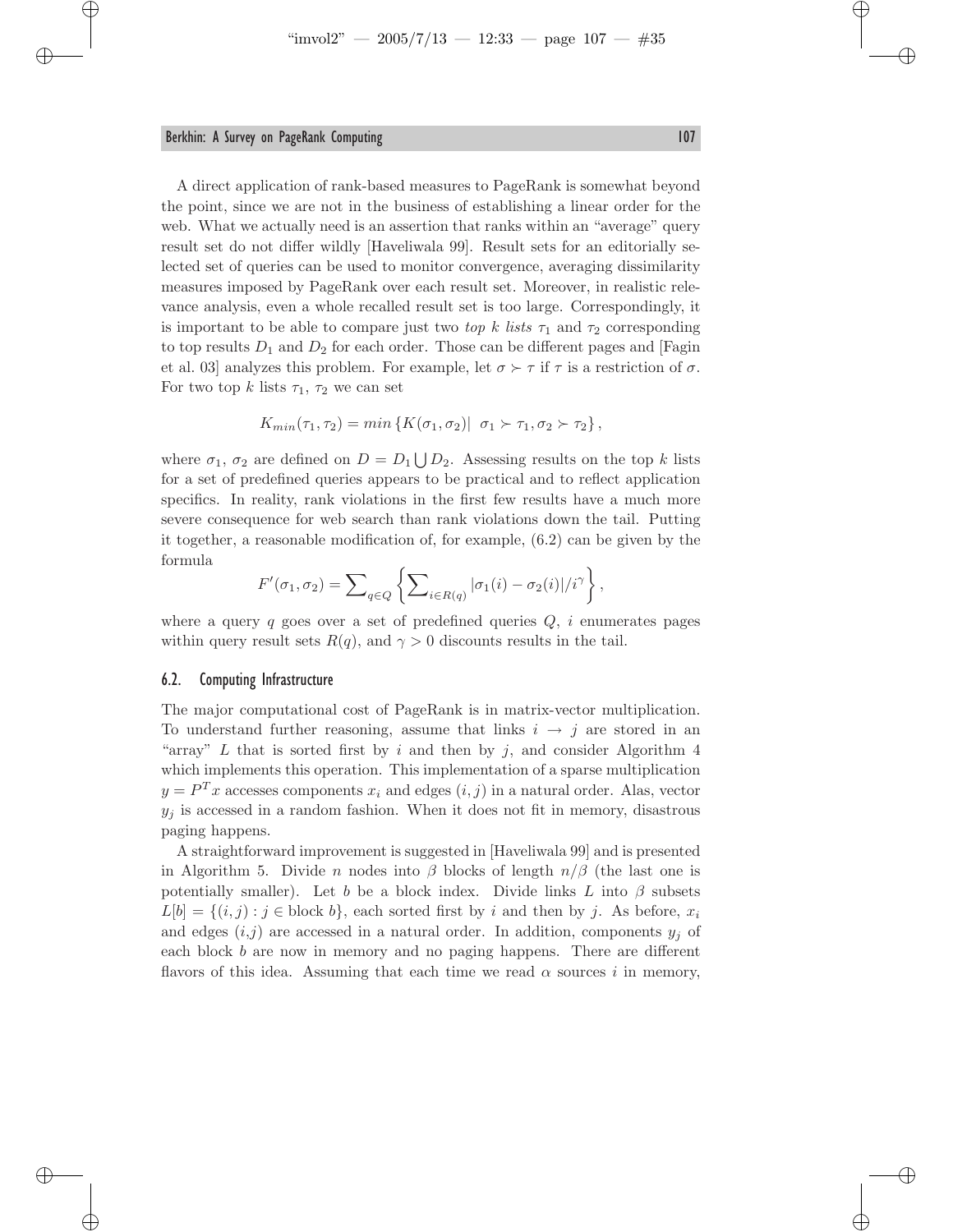✐

✐

✐

 $\oplus$ 

```
Algorithm 4. (Naïve matrix-vector multiplication.)
Input: Given x and array L = \{(i, j)\}\Output: Compute y = P^T xbegin
    for each j do
       y[j]=0end
    while L is not exhausted do
       read a batch of (i, j) from L in memory
       for each i in a batch do
          z = 1/deg(i)for each j such that (i, j) is in a batch do
              y[j]+=z\cdot x[i]end
       end
    end
end
```
and that the average deg(i) is d, we can estimate optimal  $\beta$ . We need space  $\alpha + n/\beta + \alpha \cdot d/\beta$  for (1) the sources x vector portion ( $\alpha$  elements), (2) the targets y vector portion  $(n/\beta$  elements), and (3) the  $L(b)$ – batch portion of links  $(\alpha \cdot d/\beta)$ , assuming average out-degree d. If the available memory is M, the constraint is

$$
\alpha + n/\beta + \alpha \cdot d/\beta \le M.
$$

In the simplest case,  $\alpha = n/\beta$ , which brings us to the condition  $2n/\beta + nd/\beta^2 \leq$ M. Blocked algorithms are important. They provide for parallelization in an industrial setting.

A different implementation of sparse multiplication, the sort-merge algorithm, is suggested in [Chen et al. 02]. Each source page  $i$  impacts a destination page j by amount  $w = x_i/\deg(i)$ . The problem with Algorithm 4 is that while the sources  $i$  come in order, the targets  $j$  come randomly. To avoid huge associated I/O, the sort-merge algorithm saves *packets* that are target/impact pairs  $(j, w)$ . Over the span of a major iteration, packets are kept in a memory buffer. When full, the buffer is compressed  $(j$ -aggregation) and if this does not help, it is written to a disk. All the packets on disk are then sorted by destination  $j$ , and only then accumulation happens.

✐

✐

✐

 $\oplus$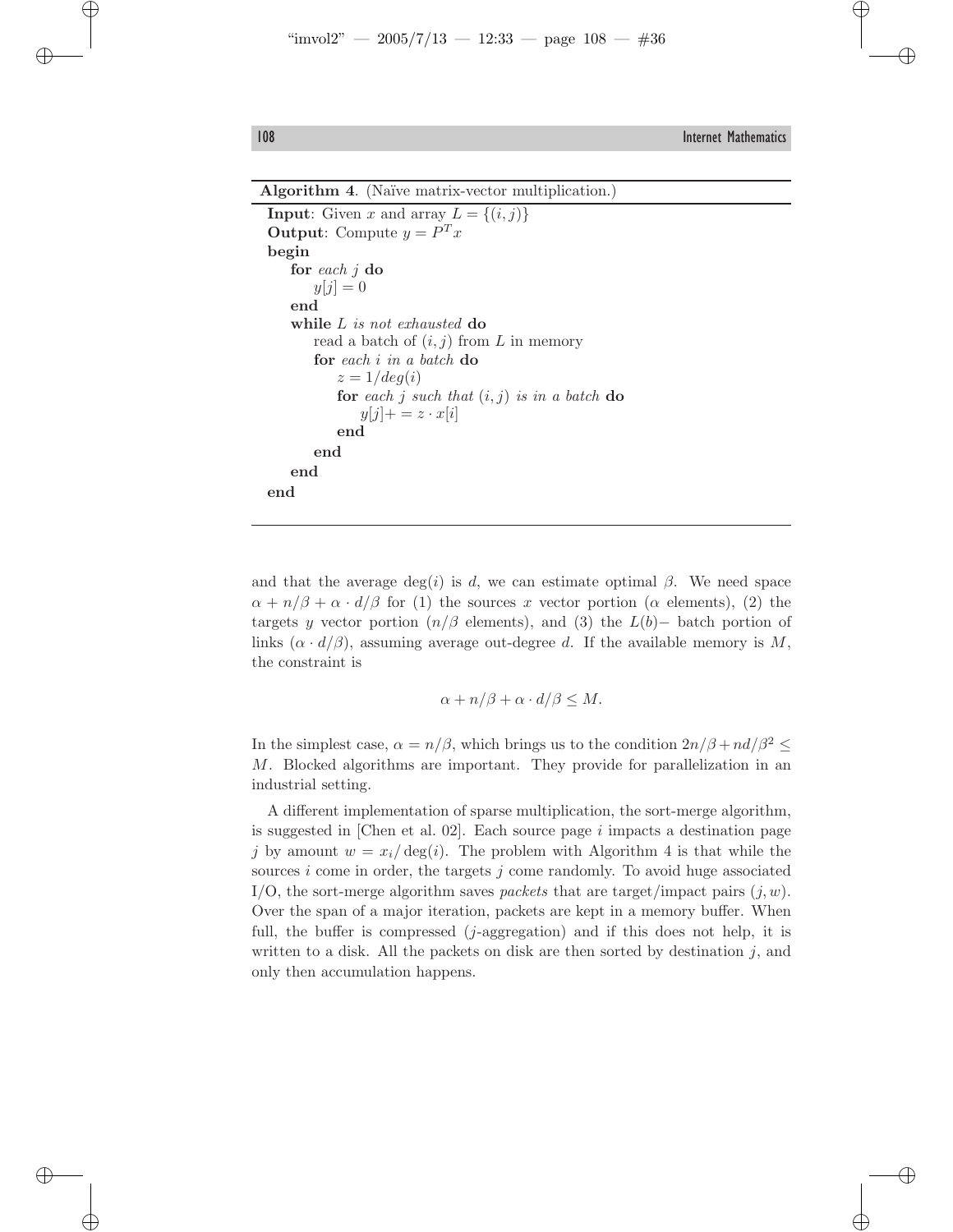"imvol2" — 2005/7/13 — 12:33 — page  $109 - #37$ 

# Berkhin: A Survey on PageRank Computing 109

✐

✐

✐

 $\oplus$ 

```
Algorithm 5. (Block matrix-vector multiplication.)
Input: Given x and \beta arrays L[b], b = 1 : \betaOutput: Compute y = P^T xbegin
    for b = 1 : \beta do
       for j in block b do
           y[j]=0end
       while L[b] is not exhausted do
           read a batch of (i, j) from L[b] in memory
           for each i in a batch do
              z = 1/deg(i)for each j such that (i, j) is in a batch do
                  y[j]+=z\cdot x[i]end
           end
       end
    end
end
```
# 6.3. Hyperlinks

Hyperlinks have a very different nature [Bharat and Henzinger 98]. Usually links corresponding to the same host (domain), called *intrinsic* or *internal* links, are not very trustworthy and are either pruned or assigned smaller weights. Some internal links (e.g., reference to a designer page, navigational links, copyright warnings, or disclaimers) are simply useless. A finer extraction of still-useful intrinsic links based on analysis of frames is possible. Sometimes the removal of intrinsic links is blank wrong, as, for example, in the case of the GeoCities site, where homepages with already sparse link structure are further pruned if they point to each other. The rest of the hyperlinks are called *transverse* or *external* links. There are different reasons for pruning some of these links as well. Potential examples include advertisements, mass endorsement, and highly interlinked mailing archives. Links, in principle, may have different nonnegative weights [Kleinberg 99, Section 5.1.1], so that weight-proportional rather than uniform distribution is used. In principle, a measure of page decay (link rot) can be taken into account [Bar-Yossef et al. 04, Eiron et al. 04].

Though a full discussion of link filtering is beyond our scope, we would like to point to the concept of *nepotistic* links that are created for reasons other than target-page merit [Davison 00]. The author selects several attributes to be used

✐

 $\oplus$ 

✐

 $\oplus$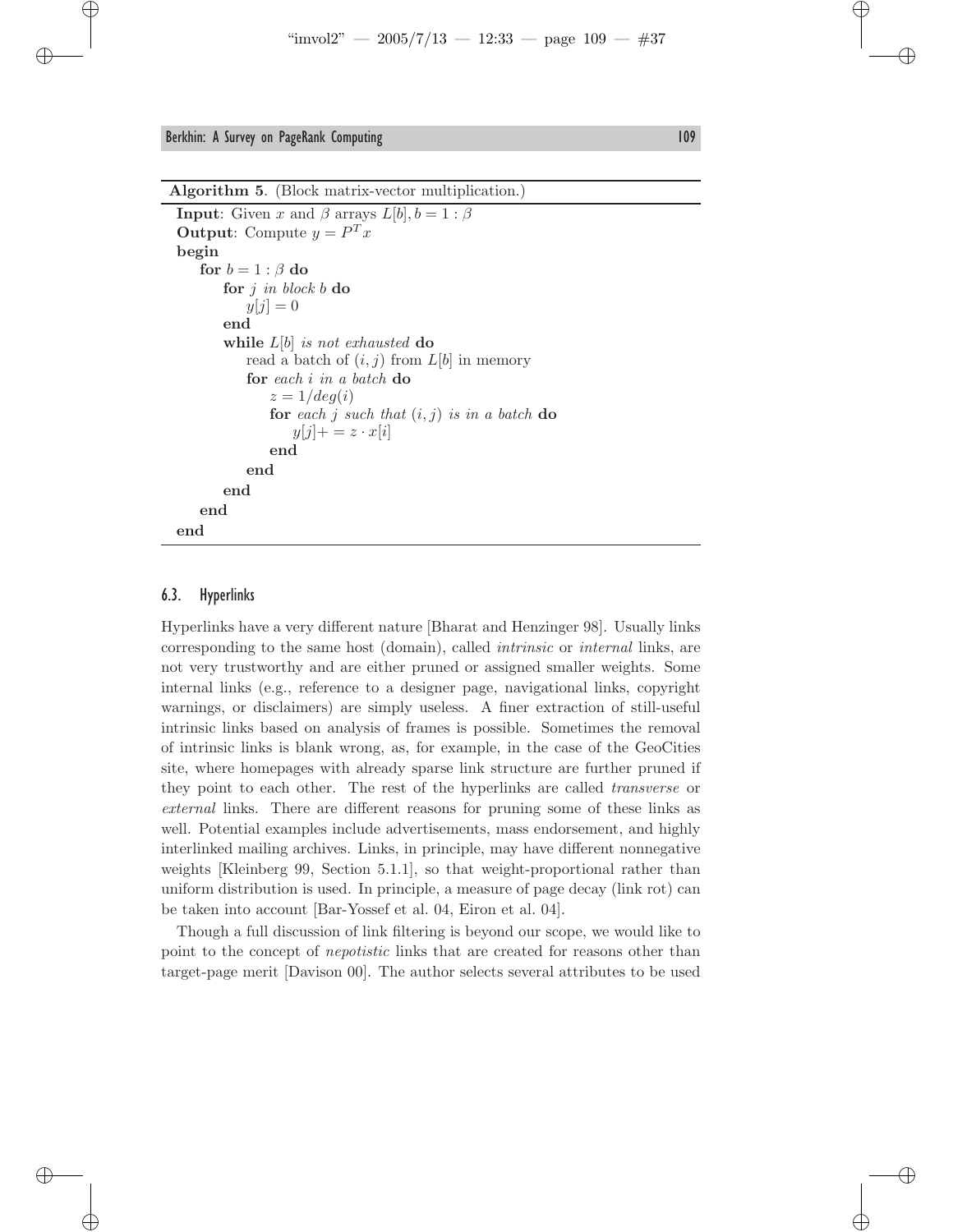✐

✐

✐

✐

in a machine learning procedure (C4.5) trained to predict nepotistic links. The largest class of nepotistic links is link-based spam [Gyöngyi et al. 04b] discussed in Section 4.4.

An effective web-link database with API appropriate for its surfing is known as a *connectivity server* [Bharat et al. 98, Randall et al. 02]. The quality of a connectivity server is crucial to PageRank. Contemporary information on this subject is highly proprietary.

In Section 3.4, we introduced an upper triangular block representation for a transition matrix. A proper web page enumeration is very important. An extensive related study of web structure [Kumar et al. 00] reflects, in particular, on its "bow tie" form with the diameter of central SCC. It also contains a large material regarding power laws for the number of the in/out-links and for the number of undirected/directed strongly connected components. In particular, the central SCC at the time amounted to around 28% of the total pages. According to [Broder et al. 00], its diameter is at least 28. There are also a number of disconnected components. This work was partly performed at AltaVista and has all the traits of dealing with real data. An immediate application is the following: if a personalized vector  $v$  contains few bookmarks, the PageRank for the pages located up the stream of these bookmarks would be zero. Regarding information on power laws for the Internet, also see [Faloutsos et al. 99]. For in/out-degree power law distributions (exponents are 2.15/2.75), also see [Guillaume et al. 02]. More specifically, the numbers of pages with in-degree or out-degree  $j$  are proportional to  $1/j^{\gamma}$ . A categorical distribution whose jth most likely outcome is proportional to  $1/j^{\gamma}$  is also known as the Zipf distribution [Adler and Mitzenmacher 01]. For a thorough introduction into the fundamentals of the power law, see [Mitzenmacher 03].

Other statistics for different web graphs, including sizes of strongly connected components, are presented in [Dill et al. 01]. Regarding distribution of PageRank values, see [Pandurangan et al. 02]. Among other things, the authors present web graph models that utilize PageRank: a new edge is generated by taking the current PageRank into account.

In the study [Kumar et al. 99] different important topics, such as in/out-degree distributions, different pruning strategies, and finding strongly interconnected web communities, are considered. Around 20,000 of such are found. It also addresses the phenomenon of *mirrors* and *shingles* (that is, almost identical pages, see [Broder et al. 97]). Merging of such pages (duplicates) is ubiquitous and very important.

On the *duplicate hosts* detection problem, see [Henzinger 03]. For an inverse attempt to divide pages into *pagelets* based on analysis of frames, see [Bar-Yossef and Rajagopalan 02]. An approach to study web structure that exploits both link

✐

✐

✐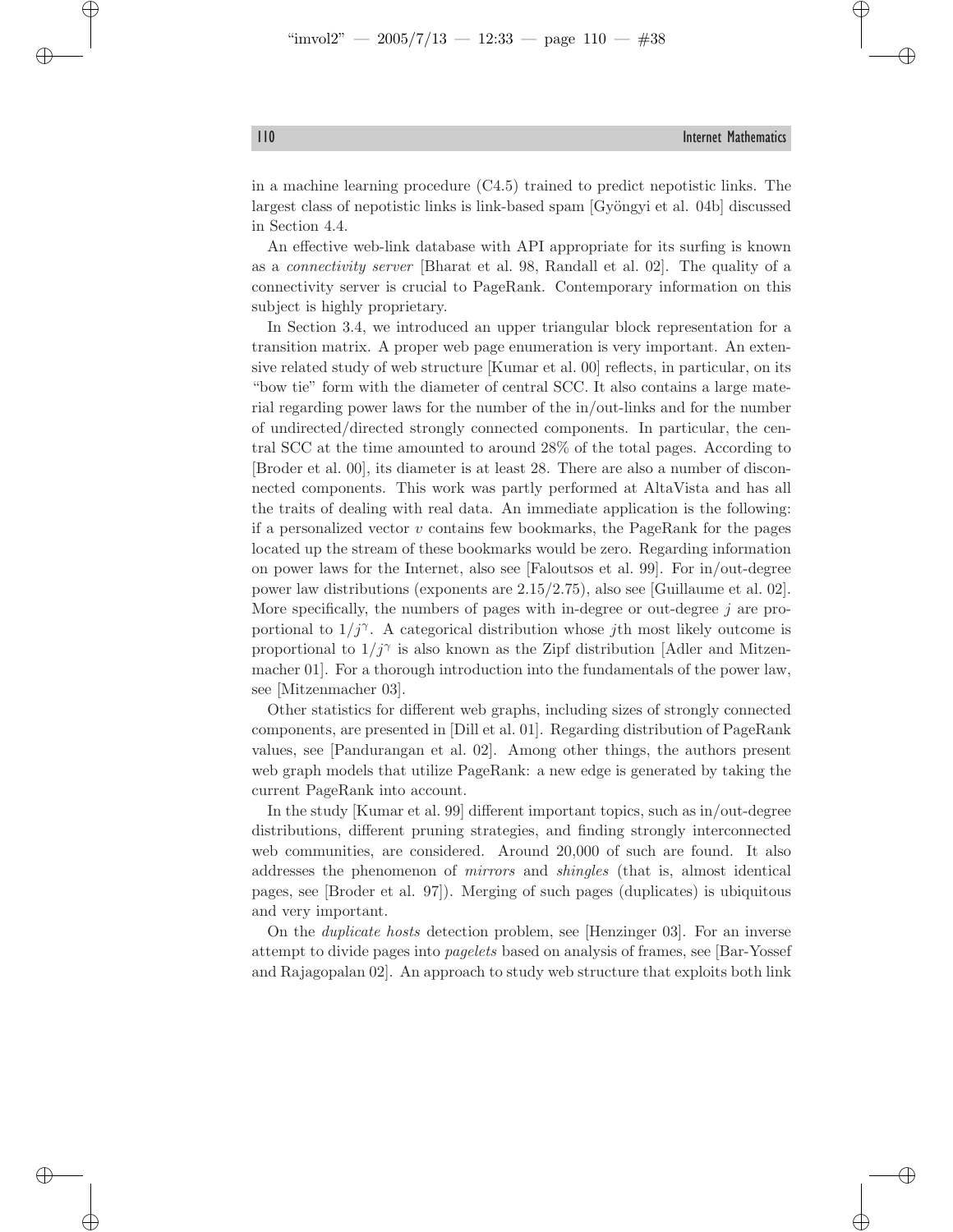✐

✐

✐

✐

structure and textual information (*information foraging*) is proposed in [Pirolli et al. 96].

In reality, any static web graph only gives certain approximation to the real web. Indeed, crawling of many sites is prohibited, while other sites can be crawled indefinitely, and the crawler exercises certain heuristics to prevent this. Another difficulty is related to database-driven dynamic pages. All these reasons lead to the presence of many dangling pages (only a portion of which is genuinely dangling). They constitute a web frontier, a term coined in [Eiron et al. 04].

### 6.4. Link Data Compression

Reading link data (matrix  $L$ ) into memory is an expensive process, and it is performed during each of many iterations. Therefore, potential compression of this data can be beneficial [Randall et al. 02, Suel and Yuan 01]. One suggestion is to exploit the closeness of many references: if a page has (sorted) links  $l_1,\ldots,l_k$ , (e.g., 1,000,007, 1,000,052, 1,000,108), then only the first link and the differences  $d_j = l_j - l_{j-1}$  can be stored (e.g., 1,000,007, 45, 56). Other smart strategies are also considered.

Another source of potential compressibility is identified in [Suel and Yuan 01]. Some pages have very high in-degree. In other words they use in-link data disproportionally frequently. The authors suggest encoding the first highest  $q$ in-degree pages by Huffman codes (see also [Adler and Mitzenmacher 01]).

An overview of web compression issues can also be found in [Witten et al. 99]. Unlike many other nice ideas, link compression is actually used in real connectivity servers. Probably the most advanced compression rates of 3.08 bit per link (2.89 bits per link for transposed graph) were achieved for a 118 M graph with 1 G of links by [Boldi and Vigna 03]. It is not exactly clear how much such compression rates degrade performance during the decoding stage.

# 7. Conclusions

The development of methods for the efficient computation of PageRank and similar authority vectors over directed graphs is a vibrant area of contemporary research. It has a grand application: search engine relevance and personalization. This application explains a diffusion of ideas related to leveraging content-based information into the austere formulation of random walks over a graph. PageRank also has a grand challenge: being the largest matrix computation in the world. This challenge dictates the emergence of structural and computational methods coming from linear algebra and graph theory. We believe that these trends will continue their momentum.

✐

✐

✐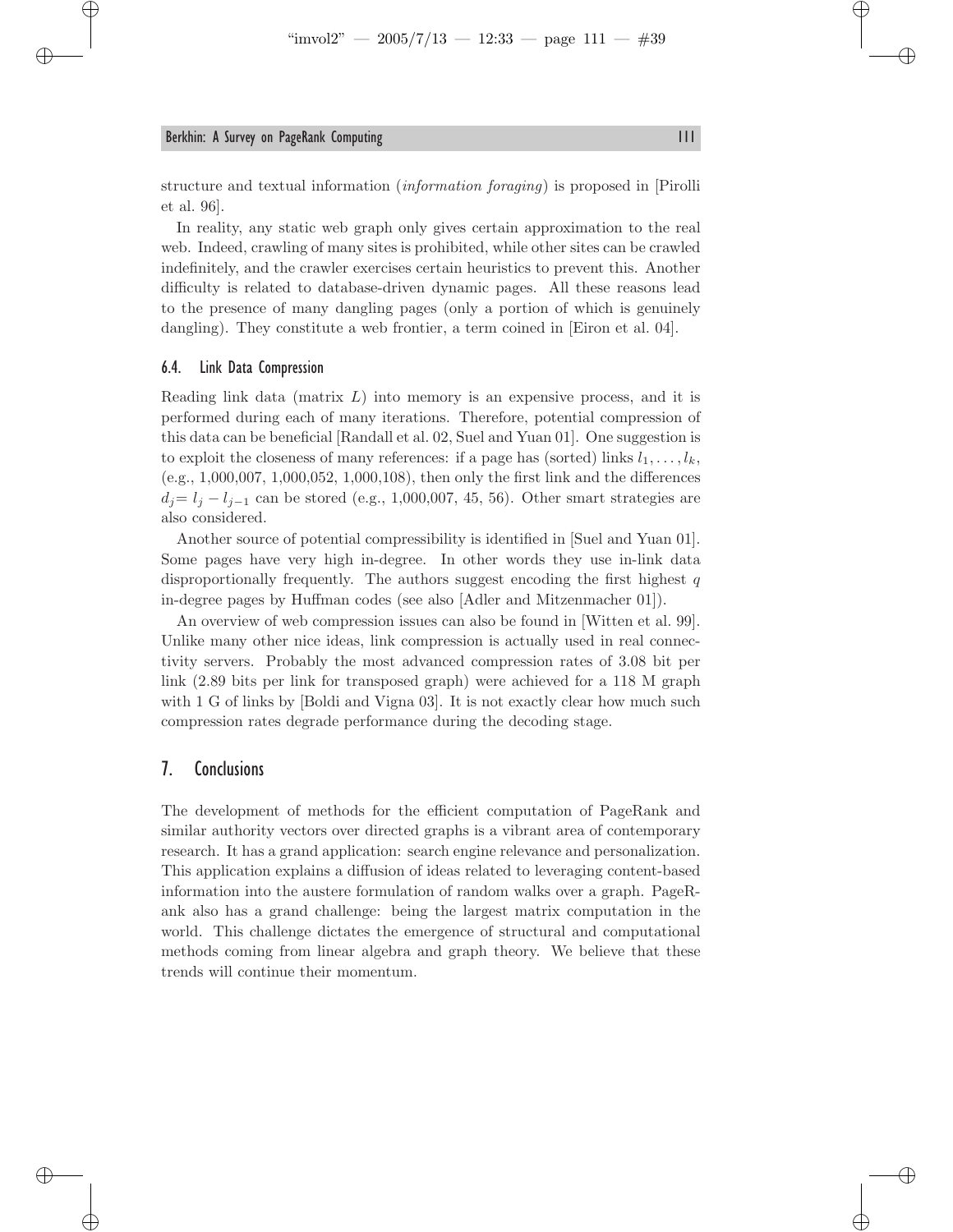# 112 and the control of the control of the control of the control of the control of the control of the control of the control of the control of the control of the control of the control of the control of the control of the

✐

✐

✐

✐

Acknowledgments. Many issues related to this survey were discussed with my colleagues at Yahoo!. I thank them all. In particular, I thank Byron Dom, Farzin Maghoul, and Jan Pedersen for many useful discussions. I am also grateful to David Cossock and Kostas Tsioutsiouliklis for their meticulous editing. This text also greatly benefited from the many insightful suggestions of dedicated reviewers. I am truly indebted to them.

# References

- [Abiteboul et al. 03] Serge Abiteboul, Mihai Preda, and Gregory Cobna. "Adaptive On-Line Page Importance Computation." In *Proceedings of the Twelfth International Conference on World Wide Web*, pp. 280–290. New York: ACM Press, 2003.
- [Achlioptas et al. 01] Dimitris Achlioptas, Amos Fiat, Anna Karlin, and Frank McSherry. "Web Search via Hub Synthesis." In *Proceedings of the 42nd IEEE Symposium on Foundations of Computer Science (FOCS '01)*, pp. 500–509. Los Alamitos, CA: IEEE Computer Society, 2001.
- [Adler and Mitzenmacher 01] M. Adler and M. Mitzenmacher. "Toward Compressing Web Graphs." In *Proceedings of the IEEE Data Compression Conference (DCC '01)*, pp. 203–212. Los Alamitos, CA: IEEE Computer Society, 2001.
- [Ahuja et al. 93] R. K. Ahuja, T. L. Magnanti, and J. B. Orlin. *Network Flows: Theory, Algorithms, and Applications*. Englewood Cliffs, NJ: Prentice Hall, 1993.
- [Arasu et al. 02] Arvind Arasu, Jasmine Novak, Andrew Tomkins, and John Tomlin. "PageRank Computation and the Structure of the Web: Experiments and Algorithms." In *Proceedings of the Eleventh International Conference on World Wide Web*, *Alternate Poster Tracks*. Available from World Wide Web (http://www2002.org/CDROM/poster/173.pdf), 2002.
- [Axelsson 94] Owe Axelsson. *Iterative Solution Methods*. New York: Cambridge University Press, 1994.
- [Baeza-Yates and Ribeiro-Neto 99] Ricardo Baeza-Yates and Berthier Ribeiro-Neto. *Modern Information Retrieval*. Reading, MA: Addison-Wesley, 1999.
- [Bar-Yossef and Rajagopalan 02] Z. Bar-Yossef and S. Rajagopalan. "Template Detection via Data Mining and Its Applications." In *Proceedings of the Eleventh International Conference on World Wide Web*, pp. 580–591. New York: ACM Press, 2002.
- [Bar-Yossef et al. 04] Z. Bar-Yossef, A. Broder, R. Kumar, and A. Tomkins. "Sic transit gloria telae: Towards an Understanding of the Web's Decay." In *Proceedings of the Thirteenth International Conference on World Wide Web*, pp. 328–337. New York: ACM Press, 2004.
- [Benzi 04] M. Benzi. "A Direct Projection Method for Markov Chain." *Linear Algebra and Its Applications* 386 (2004), 27–49.
- [Bhalotia et al. 02] Gaurav Bhalotia, Arvind Hulgeri, Charuta Nakhe, Soumen Chakrabarti, and S. Sudarshan. "Keyword Searching and Browsing in Databases

✐

✐

✐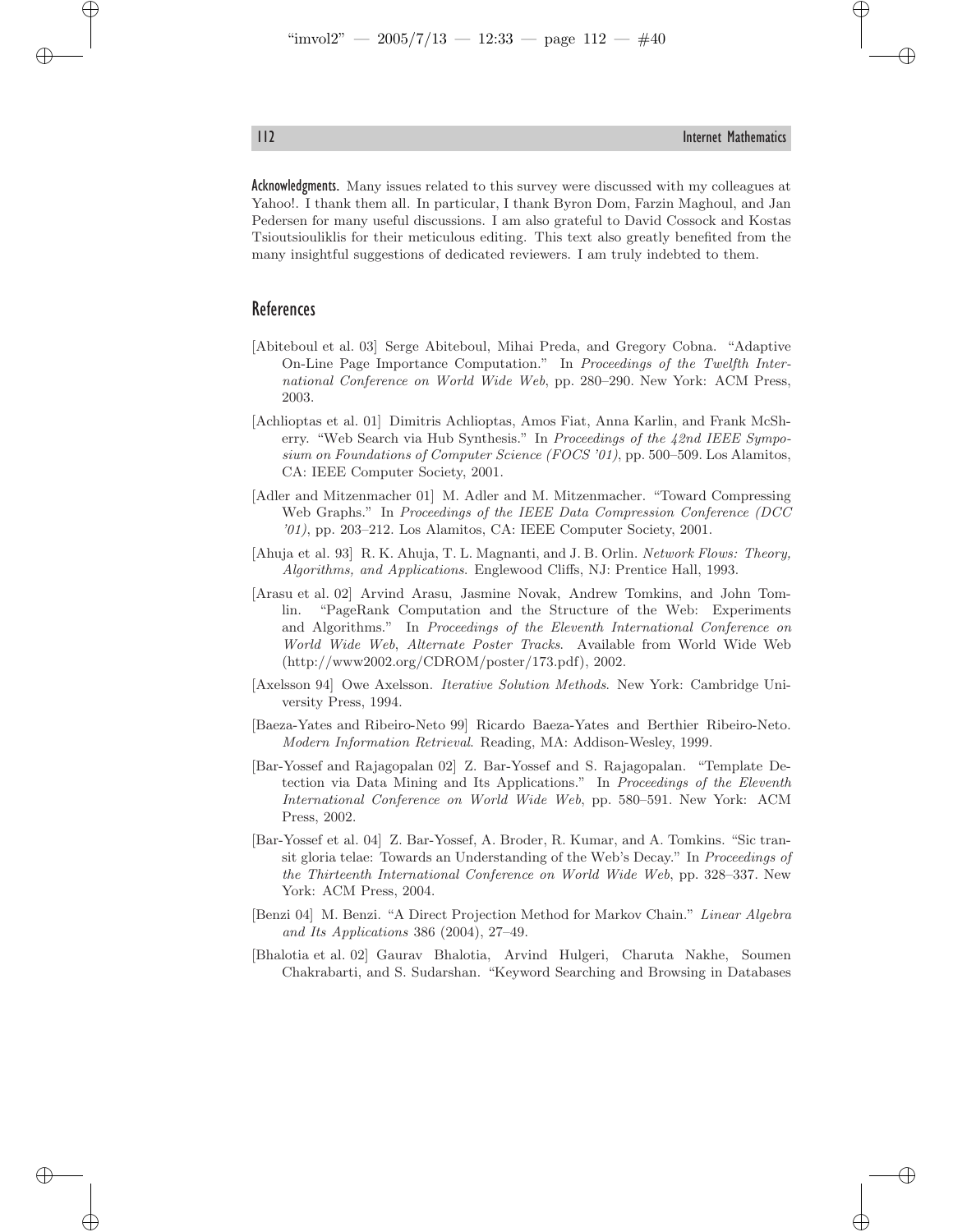✐

✐

✐

✐

using BANKS." In *Proceedings of 18th International Conference on Data Engineering (ICDE '02)*, pp. 104–111. Los Alamitos, CA: IEEE Computer Society, 2002.

- [Bharat and Henzinger 98] Krishna Bharat and Monika Henzinger. "Improved Algorithms for Topic Distillation in a Hyperlinked Environment." In *Proceedings of the 21th Annual International ACM SIGIR Conference on Research and Development in Information Retrieval*, pp. 104–111. New York: ACM Press, 1998.
- [Bharat and Mihaila 01] K. Bharat and G. A. Mihaila. "When Experts Agree: Using Experts to Rank Popular Topics." In *Proceedings of the Tenth International Conference on World Wide Web*, pp. 597–602. New York: ACM Press, 2001.
- [Bharat et al. 98] K. Bharat, A. Broder, M. R. Henzinger, P. Kumar, and S. Venkatasubramanian. "The Connectivity Server: Fast Access to Linkage Information on the Web." In *Proceedings of the Seventh International Conference on World Wide Web*, pp. 469–477. Amsterdam: Elsevier Science Publishers, 1998.
- [Bianchini et al. 02] M. Bianchini, M. Gori, and F. Scarselli. "PageRank: A Circuital Analysis." In *Proceedings of the Eleventh International Conference on World Wide Web*, *Alternate Poster Tracks*. Available from World Wide Web (http://www2002.org/CDROM/poster/165.pdf), 2002.
- [Bianchini et al. 03] Monica Bianchini, Marco Gori, and Franco Scarselli. "Inside PageRank." Technical Report, University of Siena, 2003.
- [Boldi and Vigna 03] P. Boldi and S. Vigna. "The WebGraph Framework I: Compression Techniques." Technical Report TR-293-03, Universita di Milano, Dipartimento di Scienze dell'Informazione, 2003.
- [Borodin et al. 01] Allan Borodin, Gareth O. Roberts, Jeffrey S. Rosenthal, and Panayiotis Tsaparas. "Finding Authorities and Hubs from Link Structures on the World Wide Web." In *Proceedings of the Tenth International Conference on World Wide Web*, pp. 415–429. New York: ACM Press, 2001.
- [Borodin et al. 05] Allan Borodin, Gareth O. Roberts, Jeffrey S. Rosenthal, and Panayiotis Tsaparas. "Link Analysis Ranking: Algorithms, Theory and Experiments." *ACM Transactions on Internet Technology (TOIT)* 5:1 (2005), 231–297.
- [Botafogo et al. 92] R. A. Botafogo, E. Rivlin, and B. Shneiderman. "Structural Analysis of Hypertexts: Identifying Hierarchies and Useful Metrics." *ACM Transactions on Information Systems* 10:2 (1992), 142–180.
- [Brandes and Cornelsen 03] U. Brandes and S. Cornelsen. "Visual Ranking of Link Structures." *Journal of Graph Algorithms and Applications* 7:2 (2003), 181–201.
- [Brin and Page 98] Sergey Brin and Lawrence Page. "The Anatomy of a Large-Scale Hypertextual Web Search Engine." *Computer Networks and ISDN Systems* 33 (1998), 107–117.
- [Broder et al. 97] A. Broder, S. Glassman, M. Manasse, and G. Zweig. "Syntactic Clustering of the Web." In *Proceedings of the Sixth International Conference on World Wide Web*, pp. 391–404. Amsterdam: Elsevier Science Publishers Ltd., 1997.

✐

✐

✐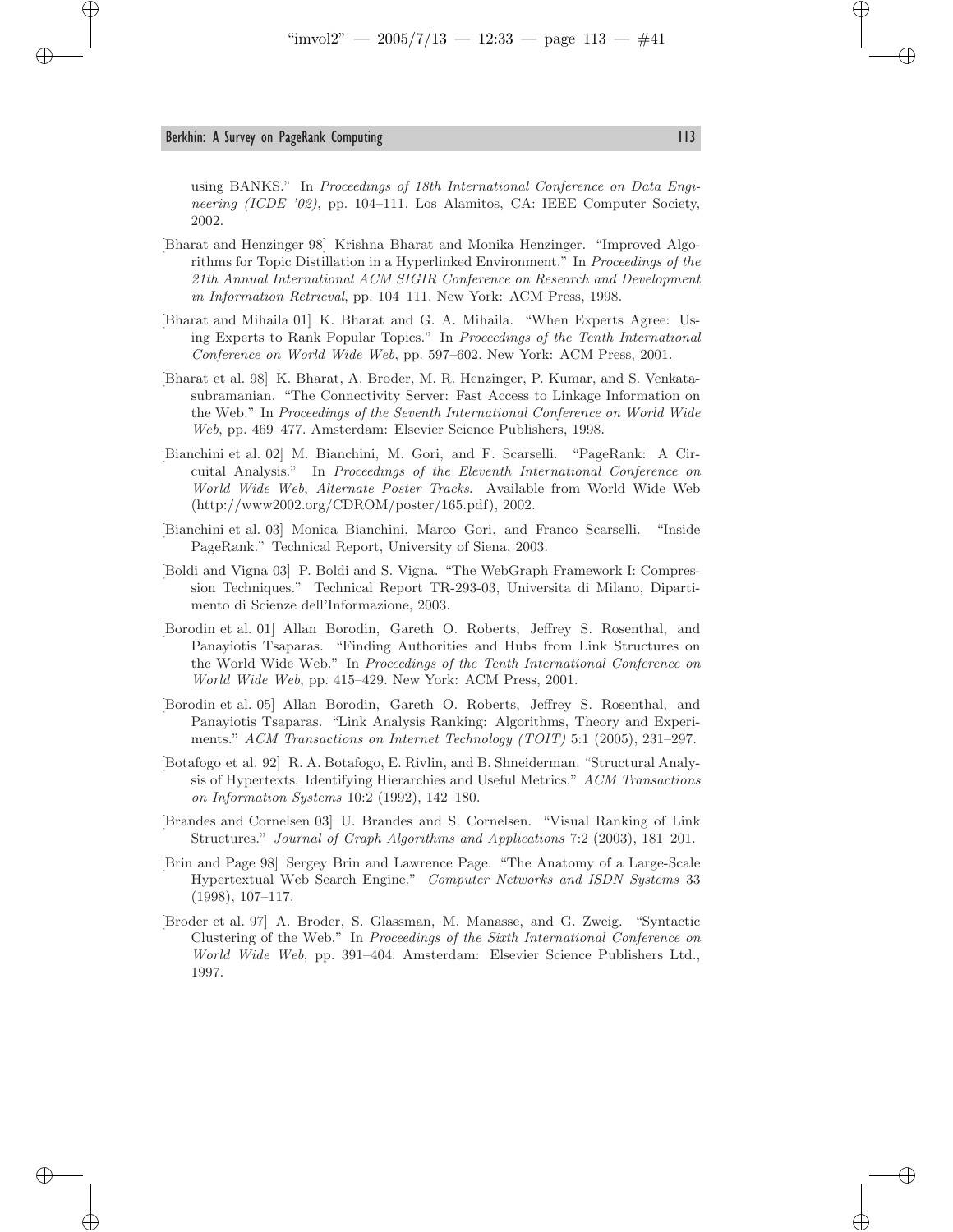✐

✐

✐

✐

- [Broder et al. 00] Andrei Broder, Ravi Kumar, Farzin Maghoul, Prabhakar Raghavan, Sridhar Rajagopalan, Raymie Stata, Andrew Tomkins, and Janet Wiener. "Graph Structure in the Web." *Computer Networks (Ninth International World Wide Web Conference)* 33:1 (2000), 309–320.
- [Broder et al. 04] Andrei Z. Broder, Ronny Lempel, Farzin Maghoul, and Jan Pedersen. "Efficient PageRank Approximation via Graph Aggregation." In *Proceedings of the 13th International World Wide Web Conference on Alternate Track Papers & Posters*, pp. 484–485. New York: ACM Press, 2004.
- [Carrière and Kazman 97] J. Carrière and R. Kazman. "WebQuery: Searching and Visualizing the Web through Connectivity." In *Selected Papers from the Sixth International Conference on World Wide Web*, pp. 1257–1267. Essex, UK: Elsevier Science Publishers Ltd., 1997.
- [Chakrabarti et al. 98a] S. Chakrabarti, B. Dom, D. Gibson, S. Kumar, P. Raghavan, S. Rajagopalan, and A. Tomkins. "Spectral Filtering for Resource Discovery." ACM SIGR Workshop on Hypertext Information Retrieval for the Web, 1998.
- [Chakrabarti et al. 98b] Soumen Chakrabarti, Byron Dom, Prabhakar Raghavan, Sridhar Rajagopalan, David Gibson, and Jon Kleinberg. "Automatic Resource Compilation by Analyzing Hyperlink Structure and Associated Text." In *Proceedings of the Seventh International Conference on World Wide Web*, pp. 65–74. Amsterdam: Elsevier Science Publishers B. V., 1998.
- [Chakrabarti et al. 99] S. Chakrabarti, M. van den Berg, and B. Dom. "Focused Crawling: A New Approach to Topic-Specific Web Resource Discovery." In *Proceedings of the Eighth International Conference on World Wide Web*, pp. 1623–1640. New York: Elsevier North-Holland, Inc., 1999.
- [Chang et al. 00] H. Chang, D. Cohn, and A. McCullum. "Learning to Create Customized Authority Lists." In *Proceedings of the 17th International Conference on Machine Learning*, pp. [27–134]. San Francisco, CA: Morgan Kaufmann, 2000.
- [Chen et al. 02] Y. Chen, Q. Gan, and T. Suel. "I/O Efficient Techniques for Computing PageRank." Technical Report TR-CIS-2002-03, Polytechnic University, CIS Department, 2002.
- [Chiang et al. 95] Y.-J. Chiang, M. T. Goodrich, E. F. Grove, R. Tamassia, D. E. Vengroff, and J. S. Vitter. "External-Memory Graph Algorithms." In *Proceedings of the Sixth Annual ACM-SIAM Symposium on Discrete Algorithms*, pp. 139–149. Philadelphia, PA: Society for Industrial and Applied Mathematics, 1995.
- [Chien et al. 01] Steve Chien, Cynthia Dwork, and Ravi Kumar. "Towards Exploiting Link Evolution." Unpublished manuscript. Available from World Wide Web (http: //citeseer.ist.psu.edu/chien0ltowards.html), 2001.
- [Cho and Garcia-Molina 00] Junghoo Cho and Hector Garcia-Molina. "The Evolution of the Web and Implications for an Incremental Crawler." In *Proceedings of the Twenty-Sixth International Conference on Very Large Databases*, pp. 200–209. San Francisco, CA: Morgan Kaufmann, 2000.
- [Cohn and Chang 00] D. Cohn and H. Chang. "Learning to Probabilistically Identify Authoritative Documents." In *Proceedings of the 17th International Conference on Machine Learning*, pp. 167–174. San Francisco, CA: Morgan Kaufmann, 2000.

✐

✐

✐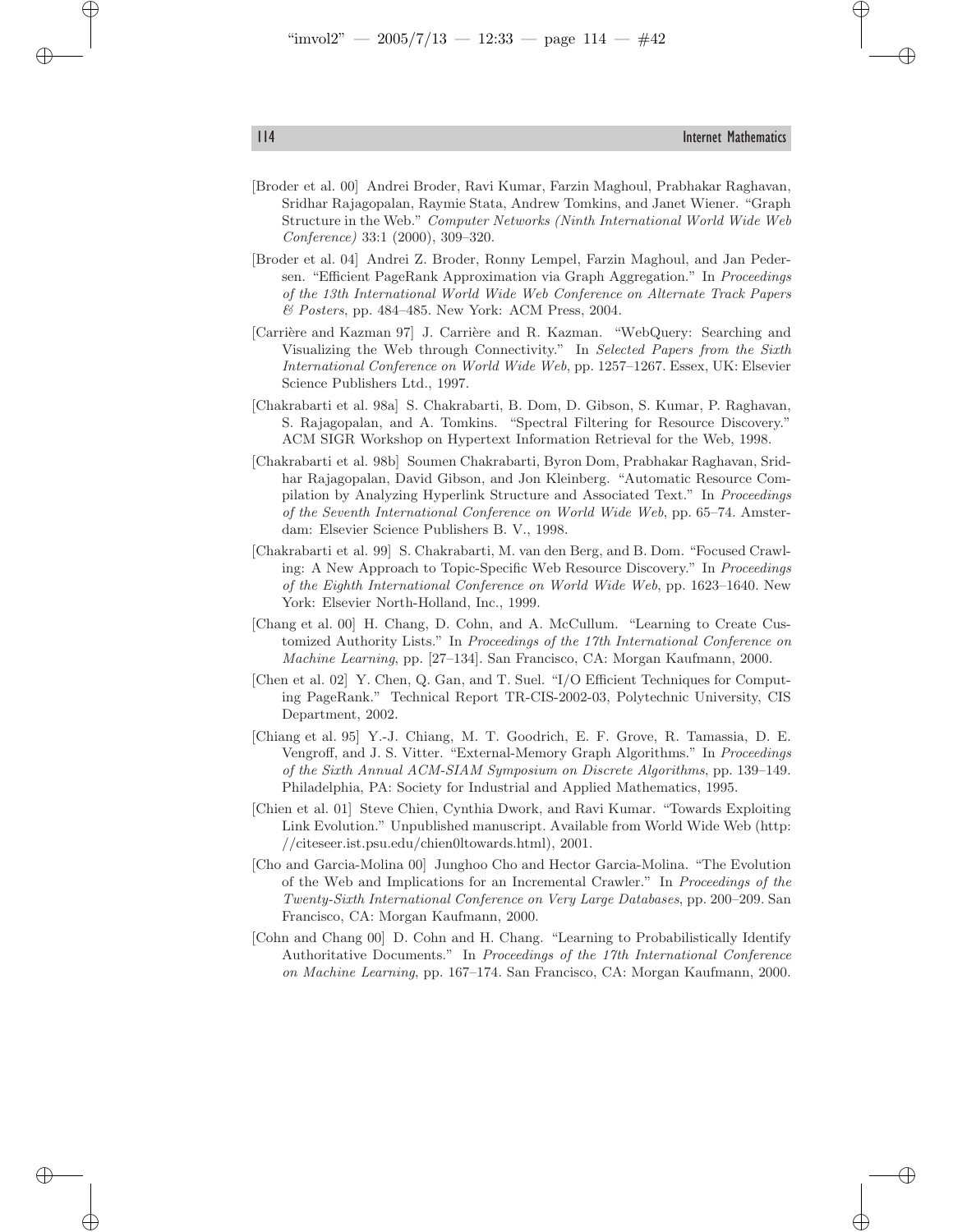✐

✐

✐

✐

✐

✐

✐

- [Davison 00] Brian D. Davison. "Recognizing Nepotistic Links on the Web." In *Artificial Intelligence for Web Search*, pp. 23–28. Menlo Park, CA: AAAI Press, 2000.
- [Del Corso et al. 04] G. M. Del Corso, A. Gulli, and F. Romani. "Exploiting Web Matrix Permutations to Speedup PageRank Computation." Technical Report IIT TR-04, Istituto di Informatica e Telematica, 2004.
- [Dill et al. 01] Stephen Dill, S. Ravi Kumar, Kevin S. McCurley, Sridhar Rajagopalan, D. Sivakumar, and Andrew Tomkins. "Self-Similarity in the Web." In *Proceedings of the Twenty-Seventh International Conference on Very Large Databases*, pp. 69– 78. San Francisco, CA: Morgan Kaufmann, 2001.
- [Ding et al. 01] C. Ding, X. He, P. Husbands, H. Zha, and H. Simon. "PageRank, HITS and a Unified Framework for Link Analysis." Technical Report TR 47847, Lawrence Berkeley National Laboratory, 2001.
- [Dwork et al. 01] C. Dwork, R. Kumar, M. Naor, and D. Sivakumar. "Rank Aggregation Methods for the Web." In *Proceedings of the Tenth International Conference on World Wide Web*, pp. 613–622. New York: ACM Press, 2001.
- [Eiron et al. 04] Nadav Eiron, Kevin McCurley, and John Tomlin. "Ranking the Web Frontier." In *Proceedings of the Thirteenth International Conference on World Wide Web*, pp. 309–318. New York: ACM Press, 2004.
- [Fagin et al. 03] R. Fagin, R. Kumar, and D. Sivakumar. "Comparing Top *k* Lists." In *Proceedings of the Fourteenth Annual ACM-SIAM Symposium on Discrete Algorithms*, pp. 28–36. Philadelphia, PA: Society for Industrial and Applied Mathematics, 2003.
- [Faloutsos et al. 99] M. Faloutsos, P. Faloutsos, and C. Faloutsos. "On Power-Law Relationships of the Internet Topology." In *Proceedings of the Conference on Applications, Technologies, Architectures, and Protocols for Computer Communication*, pp. 251–262. New York: ACM Press, 1999.
- [Finkelstein et al. 02] L. Finkelstein, E. Gabrilovich, Y. Matias, E. Rivlin, Z. Solan, G. Wolfman, and E. Ruppin. "Placing Search in Context: The Concept Revisited." *ACM Transactions on Information Systems* 20:1 (2002), 116–131.
- [Frisse 88] M. E. Frisse. "Searching for Information in a Hypertext Medical Handbook." *Commun. ACM* 31:7 (1988), 880–886.
- [Geerts et al. 04] Floris Geerts, Heikki Mannila, and Evimaria Terzi. "Relational Link-Based Ranking." In *Proceedings of Thirtieth International Conference on Very Large Databases*, edited by M. A. Nascimento et al., pp. 552–563. San Francisco, CA: Morgan Kaufmann, 2004.
- [Gibson et al. 98] David Gibson, Jon Kleinberg, and Prabhakar Raghavan. "Inferring Web Communities from Link Topology." In *Proceedings of the Ninth ACM Conference on Hypertext and Hypermedia*, pp. 225–234. New York: ACM Press, 1998.
- [Gleich et al. 04] David Gleich, Leonid Zhukov, and Pavel Berkhin. "Fast Parallel PageRank: A Linear System Approach." Technical Report YRL-2004-038, Yahoo!, 2004.
- [Golub and Greif 04] Gene H. Golub and Chen Greif. "Arnoldi-Type Algorithms for Computing Stationary Distribution Vectors, with Application to PageRank." Technical Report SCCM-04-15, Stanford University, 2004.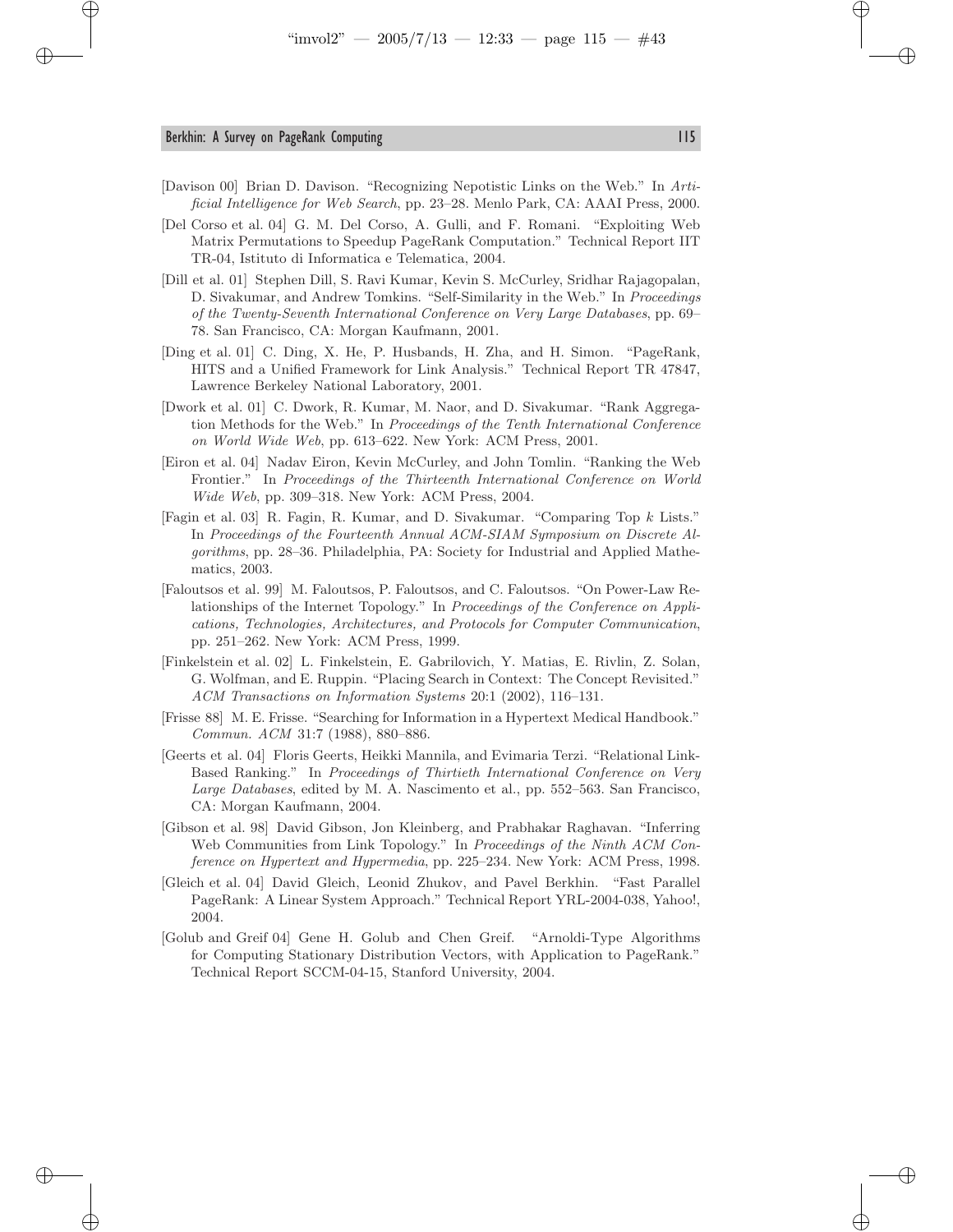✐

✐

✐

✐

- [Golub and Loan 96] Gene H. Golub and Charles F. Van Loan. *Matrix Computations*, Third edition, Johns Hopkins Studies in Mathematical Sciences. Baltimore, MD: Johns Hopkins University Press, 1996.
- [Guillaume et al. 02] J-L. Guillaume, M. Latapy, and L. Viennot. "Efficient and Simple Encodings for the Web Graph." In *Proceedings of the Eleventh International Conference on World Wide Web*, *Alternate Poster Tracks*. Available from World Wide Web (http://www2002.org/CDROM/poster/125.pdf), 2002.
- [Gyöngyi et al. 04a] Zoltán Gyöngyi, Pavel Berkhin, Hector Garcia-Molina, and Jan Pedersen. "Web Spam Detection Based on Mass Estimation." Technical Report, Stanford University, 2004.
- [Gyöngyi et al. 04b] Zoltán Gyöngyi, Hector Garcia-Molina, and Jan Pedersen. "Combating Web spam with TrustRank." In *Proceedings of the Thirtieth International Conference on Very Large Databases*, edited by M. A. Nascimento et al., pp. 576– 587. San Francisco, CA: Morgan Kaufmann, 2004.
- [Haveliwala 99] Taher Haveliwala. "Efficient Computation of PageRank." Technical Report, Stanford University, 1999.
- [Haveliwala 02a] Taher Haveliwala. "Efficient Encodings for Document Ranking Vectors." Technical Report, Stanford University, 2002.
- [Haveliwala 02b] Taher Haveliwala. "Topic-Sensitive PageRank." In *Proceedings of the Eleventh International Conference on World Wide Web*, pp. 517–526. New York: ACM Press, 2002.
- [Haveliwala and Kamvar 03] Taher Haveliwala and Sepandar Kamvar. "The Second Eigenvalue of the Google Matrix." Technical Report, Stanford University, 2003.
- [Haveliwala et al. 03a] T. Haveliwala, S. Kamvar, and G. Jeh. "An Analytical Comparison of Approaches to Personalizing PageRank." Technical Report, Stanford University, 2003.
- [Haveliwala et al. 03b] Taher Haveliwala, Sepandar Kamvar, Dan Klein, Chris Manning, and Gene Golub. "Computing PageRank using Power Extrapolation." Technical Report, Stanford University, 2003.
- [Henzinger 00] M. Henzinger. "Link Analysis in Web Information Retrieval." *Bulletin of the IEEE Comp. Sosc. Tech. Committee on Data Engineering* 23:3 (2000), 3–8.
- [Henzinger 03] M. R. Henzinger. "Algorithmic Challenges in Web Search Engines." *Internet Mathematics* 1:1 (2003), 115–126.
- [Hofmann 99] Thomas Hofmann. "Probabilistic Latent Semantic Analysis." In *Proceedings of the 15th Conference on Uncertainty in Artificial Intelligence*, edited by K. Laskey and H. Prude, pp. 289–296. San Francisco, CA: Morgan Kaufmann, 1999.
- [IBM 99] IBM Almaden Research Center Computer Science Principles and Methodologies Group. "CLEVER Searching." Available from World Wide Web (http: //www.almaden.ibm.com/cs/k53/clever.html), 1999.
- [Ipsen and Kirkland 04] I. C. F. Ipsen and Steve Kirkland. "Convergence Analysis of an Improved PageRank Algorithm." Technical Report, North Carolina State University, 2004.

✐

✐

✐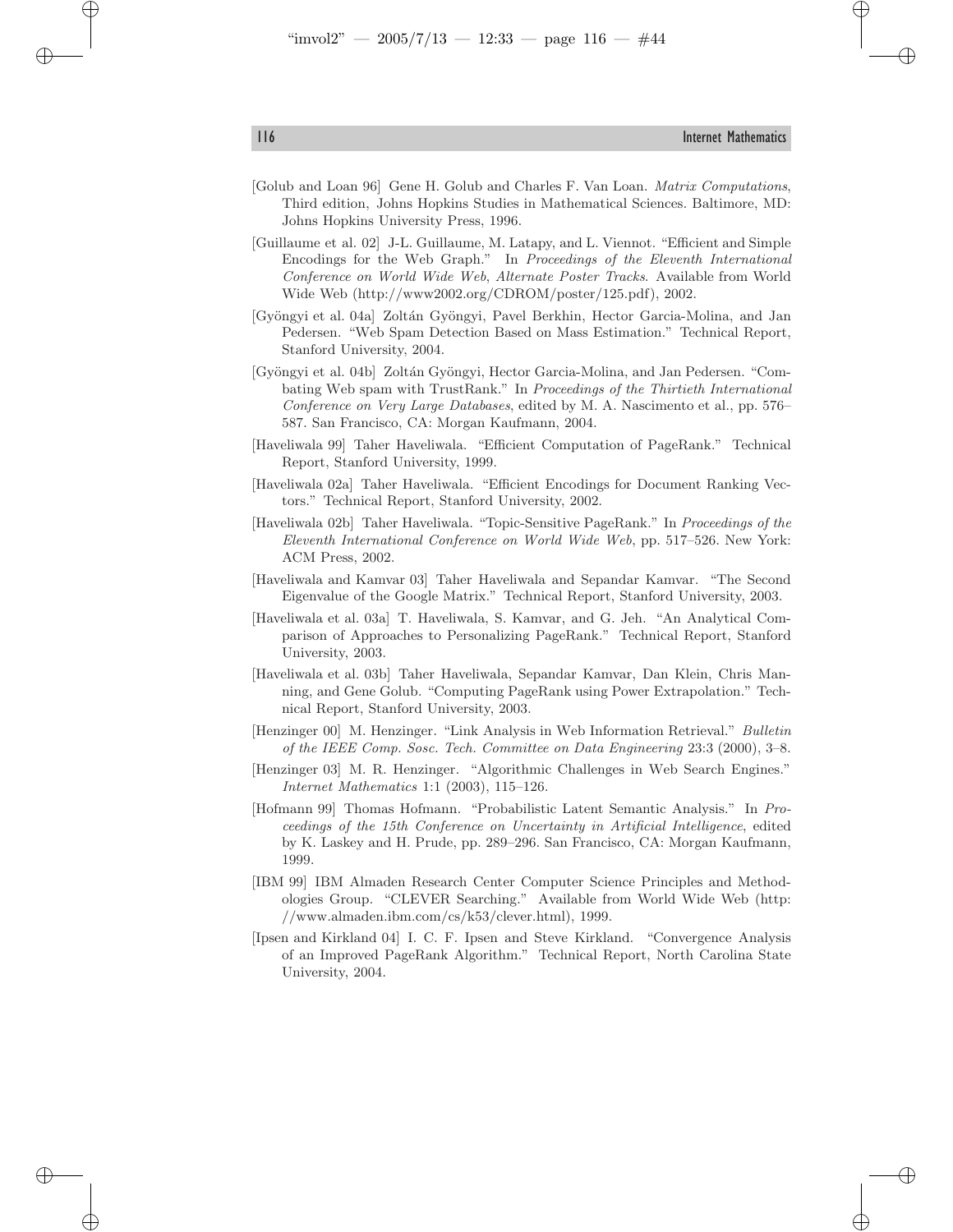"imvol2" — 2005/7/13 — 12:33 — page 117 — #45

# Berkhin: A Survey on PageRank Computing 117

✐

✐

✐

✐

- [Jaynes 57] E. Jaynes. "Information Theory and Statistical Mechanics." *Physical Review* 106 (1957), 620–630.
- [Jeh and Widom 02a] G. Jeh and J. Widom. "SimRank: A Measure of Structural-Context Similarity." In *Proceedings of the Eighth ACM SIGKDD International Conference on Knowledge Discovery and Data Mining*, pp. 538–543. New York: ACM Press, 2002.
- [Jeh and Widom 02b] G. Jeh and J. Widom. "Scaling Personalized Web Search." Technical Report, Stanford University, 2002.
- [Kamvar et al. 03a] Sepandar Kamvar, Taher Haveliwala, and Gene Golub. "Adaptive Methods for the Computation of PageRank." Technical Report, Stanford University, 2003.
- [Kamvar et al. 03b] Sepandar Kamvar, Taher Haveliwala, Christopher Manning, and Gene Golub. "Exploiting the Block Structure of the Web for Computing PageRank." Technical Report, Stanford University, 2003.
- [Kamvar et al. 03c] Sepandar Kamvar, Taher Haveliwala, Christopher Manning, and Gene Golub. "Extrapolation Methods for Accelerating the Computation of PageRank." In *Proceedings of the Twelfth International Conference on World Wide Web*, pp. 261–270. New York: ACM Press, 2003.
- [Kamvar et al. 03d] Sepandar Kamvar, Mario Schlosser, and Hector Garcia-Molina. "The EigenTrust Algorithm for Reputation Management in P2P Networks." In *Proceedings of the Twelfth International Conference on World Wide Web*, pp. 640– 651. New York: ACM Press, 2003.
- [Katz 53] L. Katz. "A New Status Index Derived from Sociometric Analysis." *Psychmetrika* 18:1 (1953), 39–43.
- [Kleinberg 99] Jon Kleinberg. "Authoritative Sources in a Hyperlinked Environment." *Journal of the ACM* 46:5 (1999), 604–632.
- [Kumar et al. 99] S. R. Kumar, P. Raphavan, S. Rajagopalan, and A. Tomkins. "Trawling the Web for Emerging Cyber Communities." In *Proceedings of the Eighth International Conference on World Wide Web*, pp. 1481–1493. New York: Elsevier North-Holland, Inc., 1999.
- [Kumar et al. 00] R. Kumar, F. Maghoul, P. Raghavan, and R. Stata. "Graph Structure in the Web." In *Proceedings of the Ninth International Conference on World Wide Web*, pp. 247–256. Amsterdam: North-Holland Publishing Co., 2000.
- [Langville and Meyer 04a] Amy Langville and Carl Meyer. "Deeper Inside PageRank." *Internet Mathematics* 1:3 (2004), 335–380.
- [Langville and Meyer 04b] Amy N. Langville and Carl D. Meyer. "Updating PageRank with Iterative Aggregation." In *Proceedings of the Thirteenth International World Wide Web Conference on Alternate Track Papers & Posters*, pp. 392–393. New York: ACM Press, 2004.
- [Langville and Meyer 05] Amy N. Langville and Carl D. Meyer. "A Survey of Eigenvector Methods of Web Information Retrieval." *SIAM Review* 47:1 (2005), 135–161.

✐

✐

✐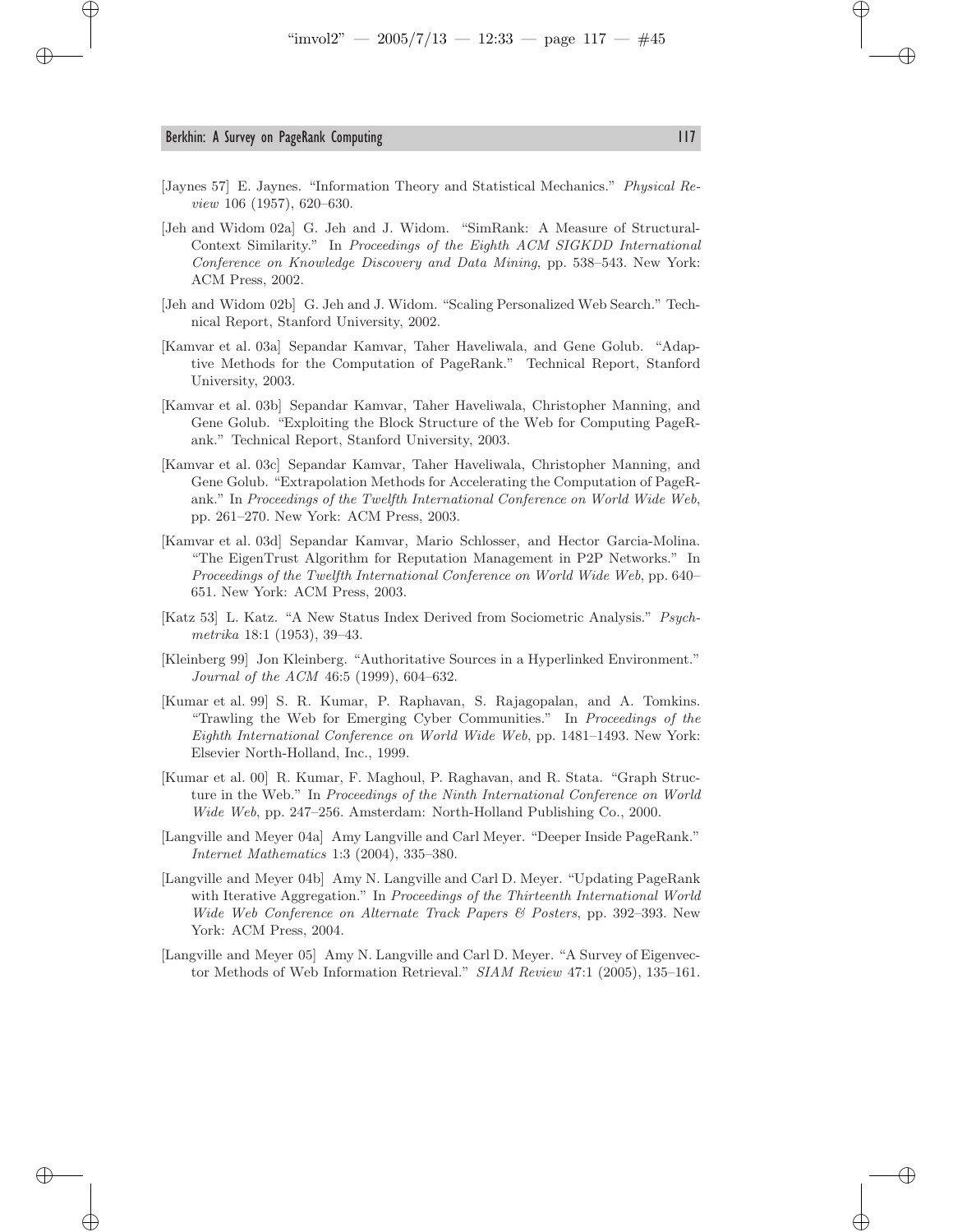✐

✐

✐

✐

- [Larson 96] R. R. Larson. "Bibliometrics of the World Wide Web: An Exploratory Analysis of the Intellectual Structures Of Cyberspace." In *ASIS '96: Proceedings of the 59th ASIS Anual Meeting*, edited by S. Hardin, pp. [71–78]. Medford, NJ: Information Today, 1996.
- [Lee and Borodin 96] Hyun Chul Lee and Allan Borodin. "Perturbation of the Hyper-Linked Environment." In *Computing and Combinatorics, 9th Annual International Conference*, Lecture Notes in Computer Science 2697, edited by T. Warnow and B. Zhu, pp. 272–283. New York: Springer, 1996.
- [Lee et al. 03] Chris Pan-Chi Lee, Gene H. Golub, and Stefanos A. Zenios. "A Fast Two-Stage Algorithm for Computing PageRank and Its Extensions." Technical Report SCCM-03-15, Stanford University, 2003.
- [Lempel and Moran 00] R. Lempel and S. Moran. "The Stochastic Approach for Link-Structure Analysis (SALSA) and the TKC Effect." In *Proceedings of the Ninth International Conference on World Wide Web*, pp. 387–401. Amsterdam: North-Holland Publishing Co., 2000.
- [Lempel and Moran 01] Ronny Lempel and Shlomo Moran. "SALSA: The Stochastic Approach for Link-Structure Analysis." *ACM Transactions on Information Systems* 19:2 (2001), 131–160.
- [Lempel and Moran 03] Ronny Lempel and Shlomo Moran. "Rank-Stability and Rank-Similarity of Link-Based Web Ranking Algorithms in Authority Connected Graphs." *Second Workshop on Algorithms and Models for the Web-Graph*. Budapest, Hungary, 2003.
- [Lov´asz 96] L´aszl´o Lov´asz. "Random Walks on Graphs: A Survey." In *Combinatorics:* Paul Erdős is Eighty, Bolyai Society Mathematical Studies 2, edited by D. Miklós, V. T. Sos, and T. Szonyin, pp. 353–348. Budapest: János Bolyai Mathematical Society, 1996.
- [Manaskasemsak and Rungsawang 04] B. Manaskasemsak and A. Rungsawang. "Parallel PageRank Computation on a Gigabit PC Cluster." In *Proceedings of the 18th International Conference on Advanced Information Networking and Applications*, pp. 273–277. Los Alamitos, CA: IEEE Computer Society, 2004.
- [Marchiori 97] M. Marchiori. "The Quest for Correct Information on the Web: Hyper Search Engines." In *Selected Papers from the Sixth International Conference on World Wide Web*, pp. 1225–1235. Essex, UK: Elsevier Science Publishers Ltd., 1997.
- [Mitzenmacher 03] Michael Mitzenmacher. "A Brief History of Generative Models for Power Law and Lognormal Distributions." *Internet Mathematics* 1:2 (2003), 226– 251.
- [Motwani and Raghavan 95] Rajeev Motwani and Prabhakar Raghavan. *Randomized Algorithms*. New York: Cambridge University Press, 1995.
- [Ng et al. 01a] A. Y. Ng, A. X. Zheng, and M. I. Jordan. "Stable Algorithms for Link Analysis." In *Proceedings of the 24th International ACM SIGIR Conference on Research and Development in Information Retrieval*, pp. 258–266. New York: ACM Press, 2001.

✐

✐

✐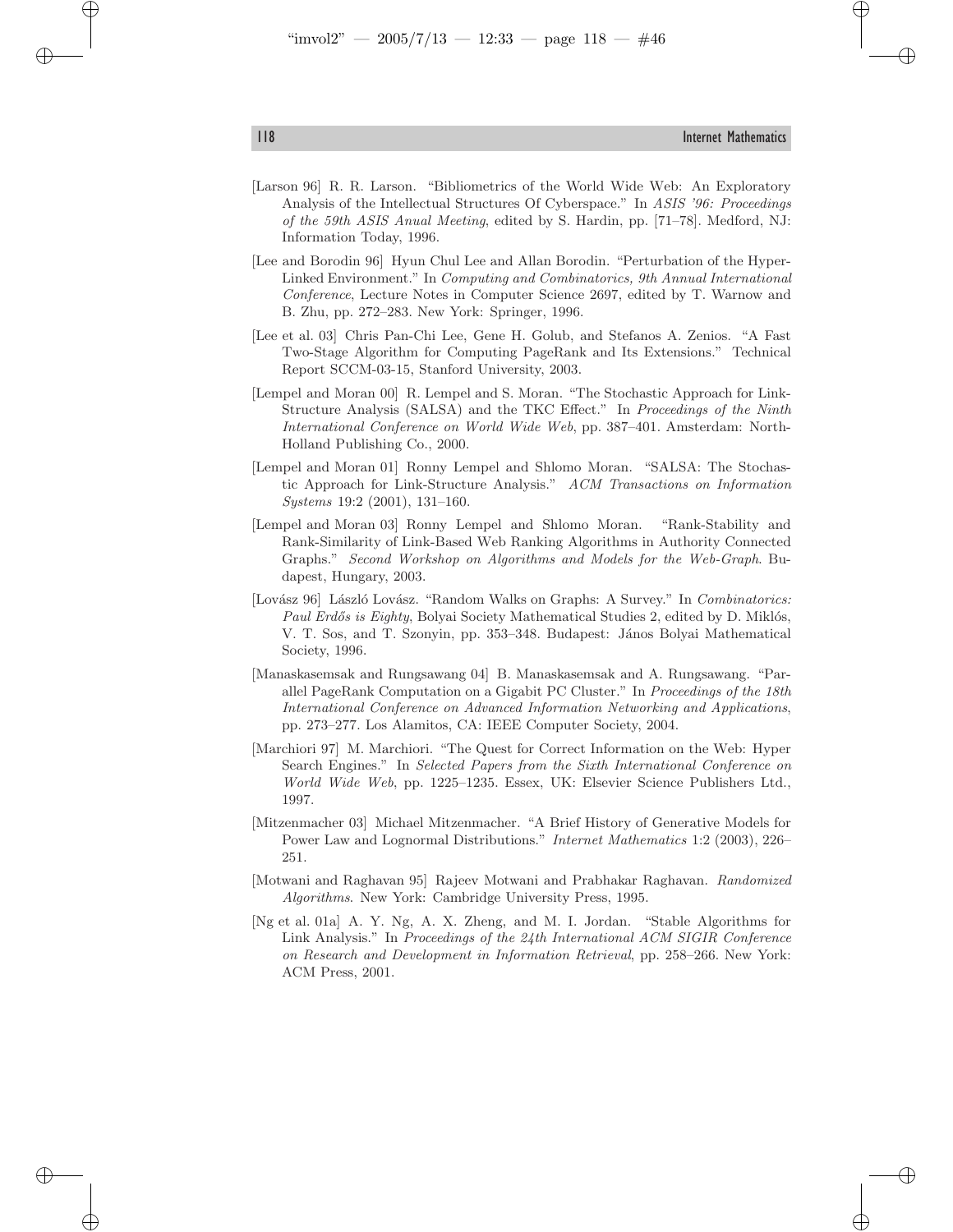✐

✐

✐

✐

- [Ng et al. 01b] Andrew Ng, Alice Zheng, and Michael Jordan. "Link Analysis, Eigenvectors and Stability." In *Proceedings of the Seventeenth International Joint Conferences on Artificial Intelligence*, edited by B. Nebel, pp. 903–910. San Francisco, CA: Morgan Kaufmann, 2001.
- [Page et al. 98] Lawrence Page, Sergey Brin, Rajeev Motwani, and Terry Winograd. "The PageRank Citation Ranking: Bringing Order to the Web." Technical Report, Stanford University, 1998.
- [Pandurangan et al. 02] G. Pandurangan, P. Raghavan, and E. Upfal. "Using PageRank to Characterize Web Structure." In *Computing and Combinatorics, 8th Annual International Conference*, Lecture Notes in Computer Science 2387, edited by O. H. Ibarra and L. Zhang, pp. 330–339. New York: Springer, 2002.
- [Pirolli et al. 96] P. Pirolli, J. Pitkow, and R. Rao. "Silk from a Sow's Ear: Extracting Usable Structures from the Web." In *Proceedings of the SIGCHI Conference on Human Factors in Computing Systems: Common Ground*, pp. 118–125. New York: ACM Press, 1996.
- [Rafiei and Mendelzon 00] D. Rafiei and A.O. Mendelzon. "What is this Page Known for? Computing Web Page Reputations." In *Proceedings of the Ninth International Conference on World Wide Web*, pp. 823–835. Amsterdam: North-Holland Publishing Co., 2000.
- [Randall et al. 02] K. Randall, R. Stata, R. Wickremesinghe, and J. Wiener. "The Link Database: Fast Access to Graphs of the Web." In *Proceedings of the IEEE Data Compression Conference (DCC '02)*, pp. 122–131. Los Alamitos, CA: IEEE Computer Society, 2002.
- [Richardson and Domingos 02] Mathew Richardson and Pedro Domingos. "The Intelligent Surfer: Probabilistic Combination of Link and Content Information in PageRank." In *Proceedings of the 2001 Neural Information Processing Systems (NIPS) Conference*, Advances in Neural Information Processing Systems 14, edited by T. G. Dietterich, S. Becker, and Z. Ghahramani, pp. 1441–1448. Cambridge, MA: MIT Press, 2002.
- [Stewart 99] William J. Stewart. "Numerical Methods for Computing Stationary Distribution of Finite Irreducible Markov Chains." In *Advances in Computational Probability*, edited by Winfried Grassmann, Chapter 4. Dordrecht: Kluwer Academic Publishers, 1999.
- [Suel and Yuan 01] T. Suel and J. Yuan. "Compressing the Graph Structure of the Web." In *Proceedings of the IEEE Data Compression Conference (DCC '01)*, pp. 213–222. Los Alamitos, CA: IEEE Computer Society, 2001.
- [Tomlin 03] John Tomlin. "A New Paradigm for Ranking Pages on the World Wide Web." In *Proceedings of the Twelfth International Conference on World Wide Web*, pp. 350–355. New York: ACM Press, 2003.
- [Toutanova et al. 04] Kristina Toutanova, Christopher Manning, and Andrew Y. Ng. "Learning Random Walk Models for Inducing Word Dependency Distributions." In *Twenty-First International Conference on Machine Learning*, Article No. 103, ACM International Conference Proceedings Series. New York: ACM Press, 2004.

✐

✐

✐